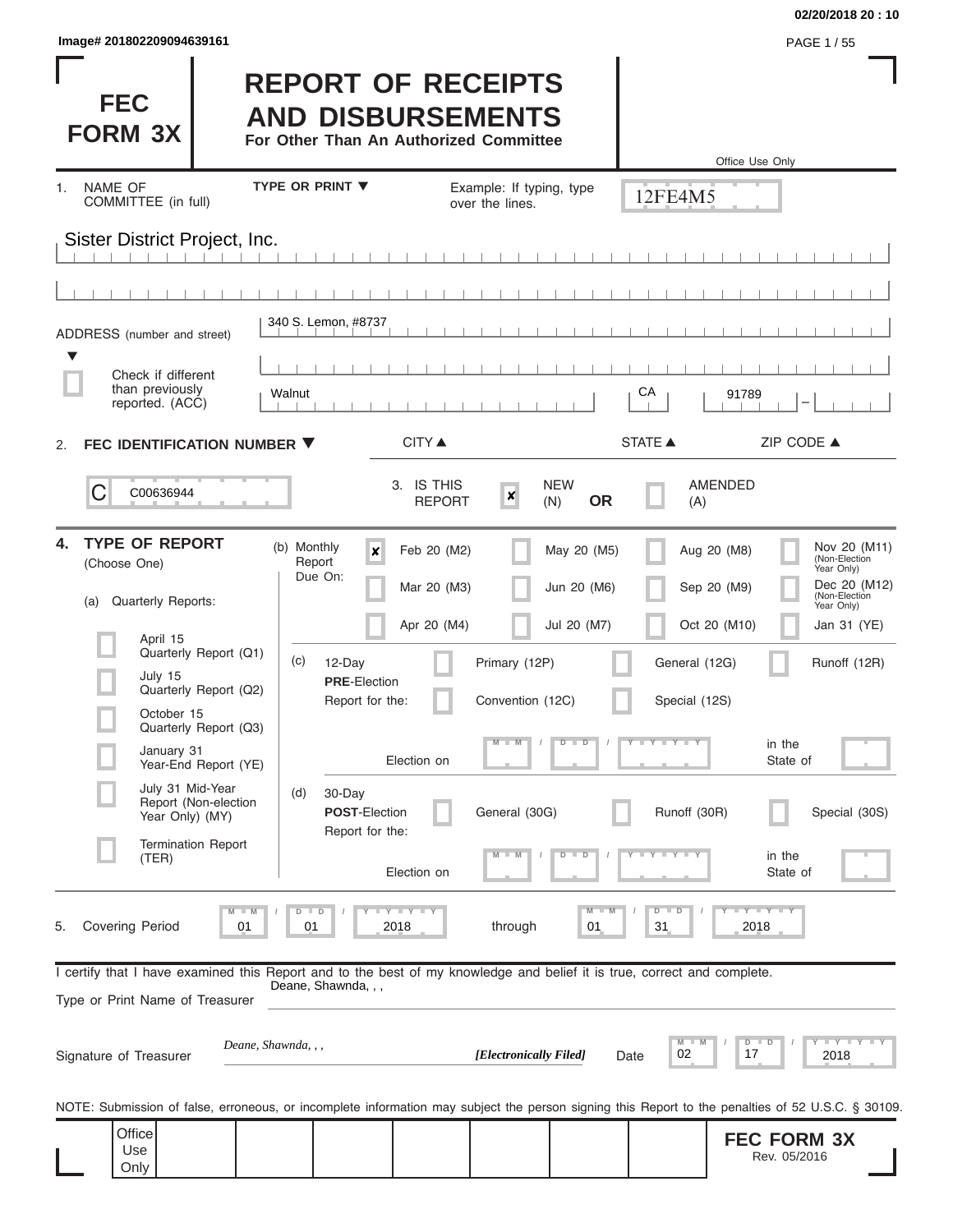|    | Image# 201802209094639162                                                                             |                                                      |                                                 |
|----|-------------------------------------------------------------------------------------------------------|------------------------------------------------------|-------------------------------------------------|
|    | FEC Form 3X (Rev. 05/2016)                                                                            | <b>SUMMARY PAGE</b><br>OF RECEIPTS AND DISBURSEMENTS | Page 2                                          |
|    | Write or Type Committee Name                                                                          |                                                      |                                                 |
|    | Sister District Project, Inc.                                                                         |                                                      |                                                 |
|    | 01<br>Report Covering the Period:<br>From:                                                            | $Y - Y - I$<br>D<br>D<br>01<br>2018<br>To:           | D<br>Ð<br>31<br>2018<br>01                      |
|    |                                                                                                       | <b>COLUMN A</b><br><b>This Period</b>                | <b>COLUMN B</b><br><b>Calendar Year-to-Date</b> |
| 6. | Cash on Hand<br>(a)<br>Y'<br>January 1,<br>2018                                                       |                                                      | 126287.41                                       |
|    | Cash on Hand at<br>(b)<br>Beginning of Reporting Period                                               | 126287.41                                            |                                                 |
|    | Total Receipts (from Line 19)<br>(c)                                                                  | 81576.20                                             | 81576.20                                        |
|    | Subtotal (add Lines 6(b) and<br>(d)<br>6(c) for Column A and Lines<br>$6(a)$ and $6(c)$ for Column B) | 207863.61                                            | 207863.61                                       |
| 7. | Total Disbursements (from Line 31)                                                                    | 38100.86                                             | 38100.86                                        |
| 8. | Cash on Hand at Close of<br><b>Reporting Period</b><br>(subtract Line $7$ from Line $6(d)$ )          | 169762.75                                            | 169762.75                                       |
| 9. | Debts and Obligations Owed TO<br>the Committee (Itemize all on<br>Schedule C and/or Schedule D)       | 0.00                                                 |                                                 |
|    | 10. Debts and Obligations Owed BY<br>the Committee (Itemize all on<br>Schedule C and/or Schedule D)   | T<br>0.00                                            |                                                 |

This committee has qualified as a multicandidate committee. (see FEC FORM 1M)

#### **For further information contact:**

Federal Election Commission 999 E Street, NW Washington, DC 20463

Toll Free 800-424-9530 Local 202-694-1100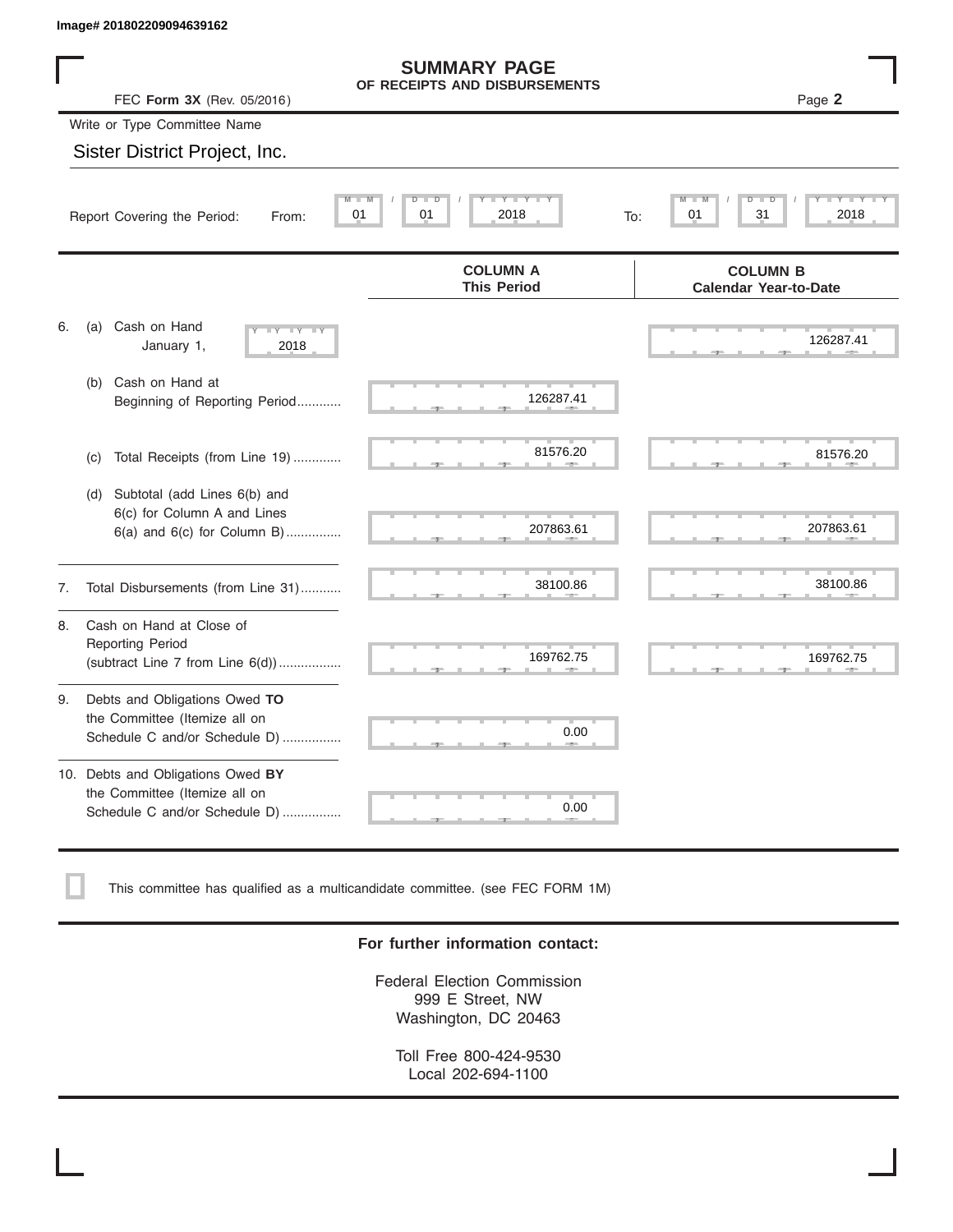#### **DETAILED SUMMARY PAGE**

|                                                                                | <b>DETAILED SUMMARY PAGE</b>                  |                                                               |
|--------------------------------------------------------------------------------|-----------------------------------------------|---------------------------------------------------------------|
| FEC Form 3X (Rev. 05/2016)                                                     | of Receipts                                   | Page 3                                                        |
| Write or Type Committee Name                                                   |                                               |                                                               |
| Sister District Project, Inc.                                                  |                                               |                                                               |
| $M$ $M$<br>01<br>Report Covering the Period:<br>From:                          | <b>LYLYLY</b><br>$D$ $D$<br>01<br>2018<br>To: | $T$ $T$ $T$ $T$ $T$ $T$ $T$ $T$<br>M<br>D<br>01<br>31<br>2018 |
|                                                                                | <b>COLUMN A</b>                               | <b>COLUMN B</b>                                               |
| I. Receipts                                                                    | <b>Total This Period</b>                      | <b>Calendar Year-to-Date</b>                                  |
| 11. Contributions (other than loans) From:<br>Individuals/Persons Other<br>(a) |                                               |                                                               |
| <b>Than Political Committees</b>                                               | 30184.97                                      | 30184.97                                                      |
| Itemized (use Schedule A)<br>(i)                                               |                                               |                                                               |
|                                                                                | 17877.90                                      | 17877.90                                                      |
| (iii) TOTAL (add                                                               |                                               |                                                               |
| Lines $11(a)(i)$ and $(ii)$                                                    | 48062.87                                      | 48062.87                                                      |
| Political Party Committees<br>(b)                                              | 0.00                                          | 0.00                                                          |
| <b>Other Political Committees</b><br>(C)                                       |                                               |                                                               |
|                                                                                | 0.00                                          | 0.00                                                          |
| Total Contributions (add Lines<br>(d)                                          |                                               |                                                               |
| $11(a)(iii)$ , (b), and (c)) (Carry<br>Totals to Line 33, page 5) ▶            | 48062.87                                      | 48062.87                                                      |
| 12. Transfers From Affiliated/Other                                            |                                               |                                                               |
|                                                                                | 0.00                                          | 0.00                                                          |
|                                                                                | 0.00                                          | 0.00                                                          |
|                                                                                |                                               |                                                               |
| 14. Loan Repayments Received                                                   | 0.00                                          | $0.00\,$                                                      |
| 15. Offsets To Operating Expenditures                                          |                                               |                                                               |
| (Refunds, Rebates, etc.)                                                       | 575.28                                        | 575.28                                                        |
| (Carry Totals to Line 37, page 5)<br>16. Refunds of Contributions Made         |                                               |                                                               |
| to Federal Candidates and Other                                                |                                               |                                                               |
| Political Committees                                                           | 0.00                                          | 0.00                                                          |
| 17. Other Federal Receipts                                                     |                                               |                                                               |
| 18. Transfers from Non-Federal and Levin Funds                                 | 0.00                                          | 0.00                                                          |
| (a) Non-Federal Account                                                        |                                               |                                                               |
|                                                                                | 32938.05                                      | 32938.05                                                      |
|                                                                                |                                               |                                                               |
| (b) Levin Funds (from Schedule H5)                                             | 0.00                                          | 0.00                                                          |
| (c) Total Transfers (add $18(a)$ and $18(b)$ )                                 | 32938.05                                      | 32938.05                                                      |
|                                                                                |                                               |                                                               |
| 19. Total Receipts (add Lines 11(d),                                           |                                               |                                                               |
| 12, 13, 14, 15, 16, 17, and 18(c))                                             | 81576.20                                      | 81576.20                                                      |
| 20. Total Federal Receipts                                                     |                                               |                                                               |
| (subtract Line 18(c) from Line 19) ▶                                           | 48638.15                                      | 48638.15                                                      |
|                                                                                |                                               |                                                               |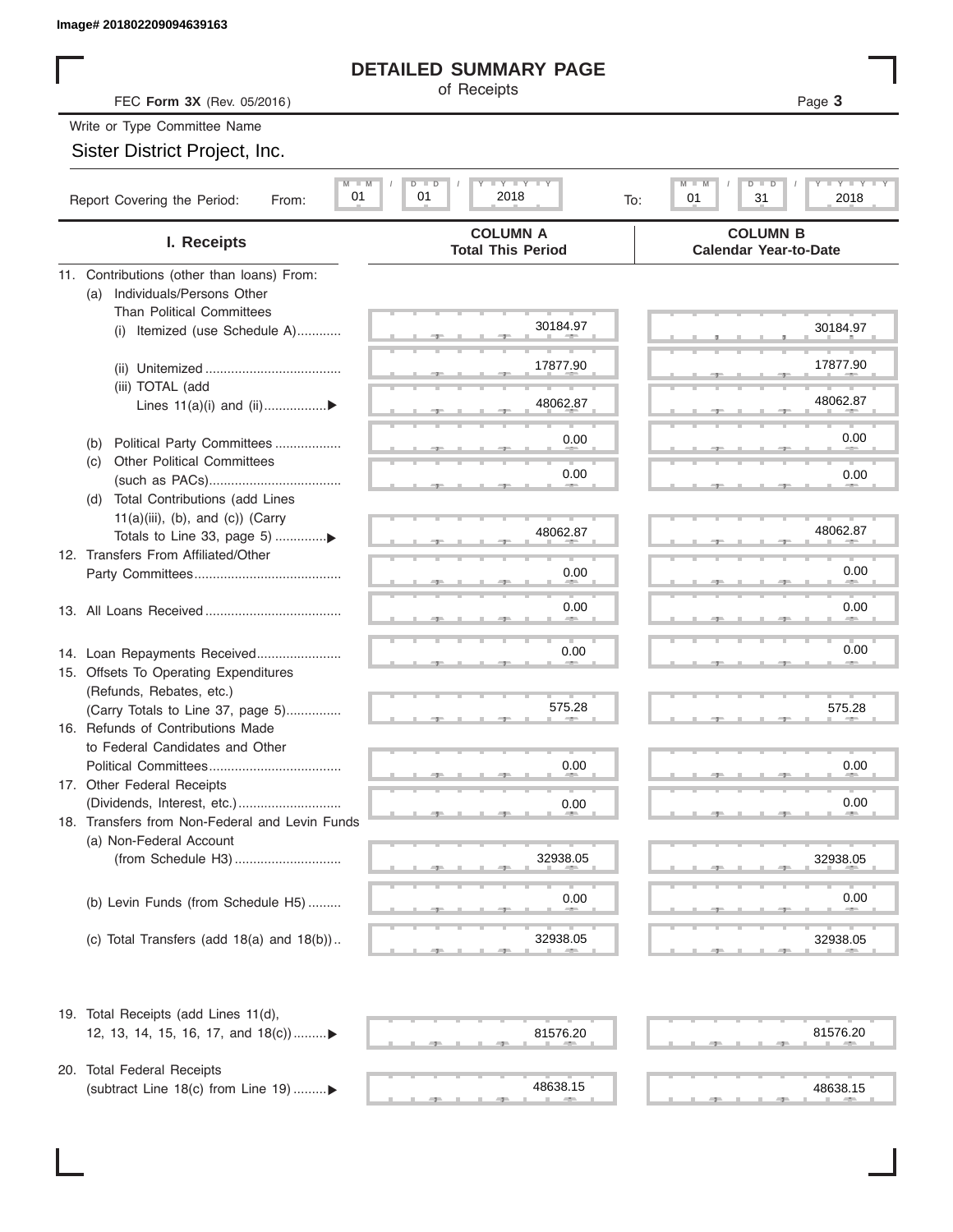I

#### **DETAILED SUMMARY PAGE**

of Disbursements

|     | <b>II. Disbursements</b>                                          | <b>COLUMN A</b><br><b>Total This Period</b> | <b>COLUMN B</b><br><b>Calendar Year-to-Date</b> |
|-----|-------------------------------------------------------------------|---------------------------------------------|-------------------------------------------------|
|     | 21. Operating Expenditures:                                       |                                             |                                                 |
|     | (a) Allocated Federal/Non-Federal<br>Activity (from Schedule H4)  |                                             |                                                 |
|     | Federal Share<br>(i)                                              | 682.61                                      | 682.61                                          |
|     |                                                                   |                                             |                                                 |
|     | Non-Federal Share<br>(ii)                                         | 33447.64                                    | 33447.64                                        |
|     | (b) Other Federal Operating                                       |                                             |                                                 |
|     |                                                                   | 2777.53                                     | 2777.53                                         |
|     | (c) Total Operating Expenditures                                  |                                             |                                                 |
|     | (add 21(a)(i), (a)(ii), and (b))  ▶                               | 36907.78                                    | 36907.78                                        |
|     | 22. Transfers to Affiliated/Other Party                           |                                             |                                                 |
|     | 23. Contributions to                                              | 0.00                                        | 0.00<br><b>AREA</b>                             |
|     | Federal Candidates/Committees<br>and Other Political Committees   |                                             | 0.00                                            |
|     |                                                                   | 0.00                                        | <b>AND</b>                                      |
|     | 24. Independent Expenditures                                      | 0.00                                        | 0.00                                            |
|     | 25. Coordinated Party Expenditures                                |                                             |                                                 |
|     | $(52 \text{ U.S.C. }$ § 30116(d))                                 | 0.00                                        | 0.00                                            |
|     |                                                                   | an a                                        |                                                 |
|     | 26. Loan Repayments Made                                          | 0.00                                        | 0.00                                            |
|     |                                                                   |                                             |                                                 |
|     |                                                                   | 0.00                                        | 0.00                                            |
|     | 28. Refunds of Contributions To:<br>(a) Individuals/Persons Other |                                             |                                                 |
|     | Than Political Committees                                         | 1000.00                                     | 1000.00                                         |
|     |                                                                   |                                             |                                                 |
| (b) | Political Party Committees                                        | 0.00                                        | 0.00                                            |
| (c) | <b>Other Political Committees</b>                                 |                                             |                                                 |
|     |                                                                   | 0.00                                        | 0.00                                            |
| (d) | <b>Total Contribution Refunds</b>                                 |                                             |                                                 |
|     | (add Lines 28(a), (b), and (c))                                   | 1000.00                                     | 1000.00                                         |
|     |                                                                   |                                             |                                                 |
|     | 29. Other Disbursements (Including                                |                                             |                                                 |
|     |                                                                   | 193.08                                      | 193.08                                          |
|     | 30. Federal Election Activity (52 U.S.C. § 30101(20))             |                                             |                                                 |
|     | (a) Allocated Federal Election Activity                           |                                             |                                                 |
|     | (from Schedule H6)                                                |                                             |                                                 |
|     |                                                                   | 0.00                                        |                                                 |
|     |                                                                   |                                             | 0.00                                            |
|     |                                                                   | 0.00                                        | 0.00                                            |
| (b) | Federal Election Activity Paid                                    |                                             |                                                 |
|     | Entirely With Federal Funds                                       | 0.00                                        | 0.00                                            |
| (C) | Total Federal Election Activity (add                              |                                             |                                                 |
|     | Lines $30(a)(i)$ , $30(a)(ii)$ and $30(b))$                       | 0.00                                        | 0.00                                            |
|     |                                                                   |                                             |                                                 |
|     | 31. Total Disbursements (add Lines 21(c), 22,                     |                                             |                                                 |
|     | 23, 24, 25, 26, 27, 28(d), 29 and 30(c))                          |                                             |                                                 |
|     |                                                                   | 38100.86                                    | 38100.86                                        |
| 32. | <b>Total Federal Disbursements</b>                                |                                             |                                                 |
|     | (subtract Line 21(a)(ii) and Line 30(a)(ii)                       |                                             |                                                 |
|     |                                                                   | 4653.22                                     |                                                 |
|     |                                                                   |                                             | 4653.22                                         |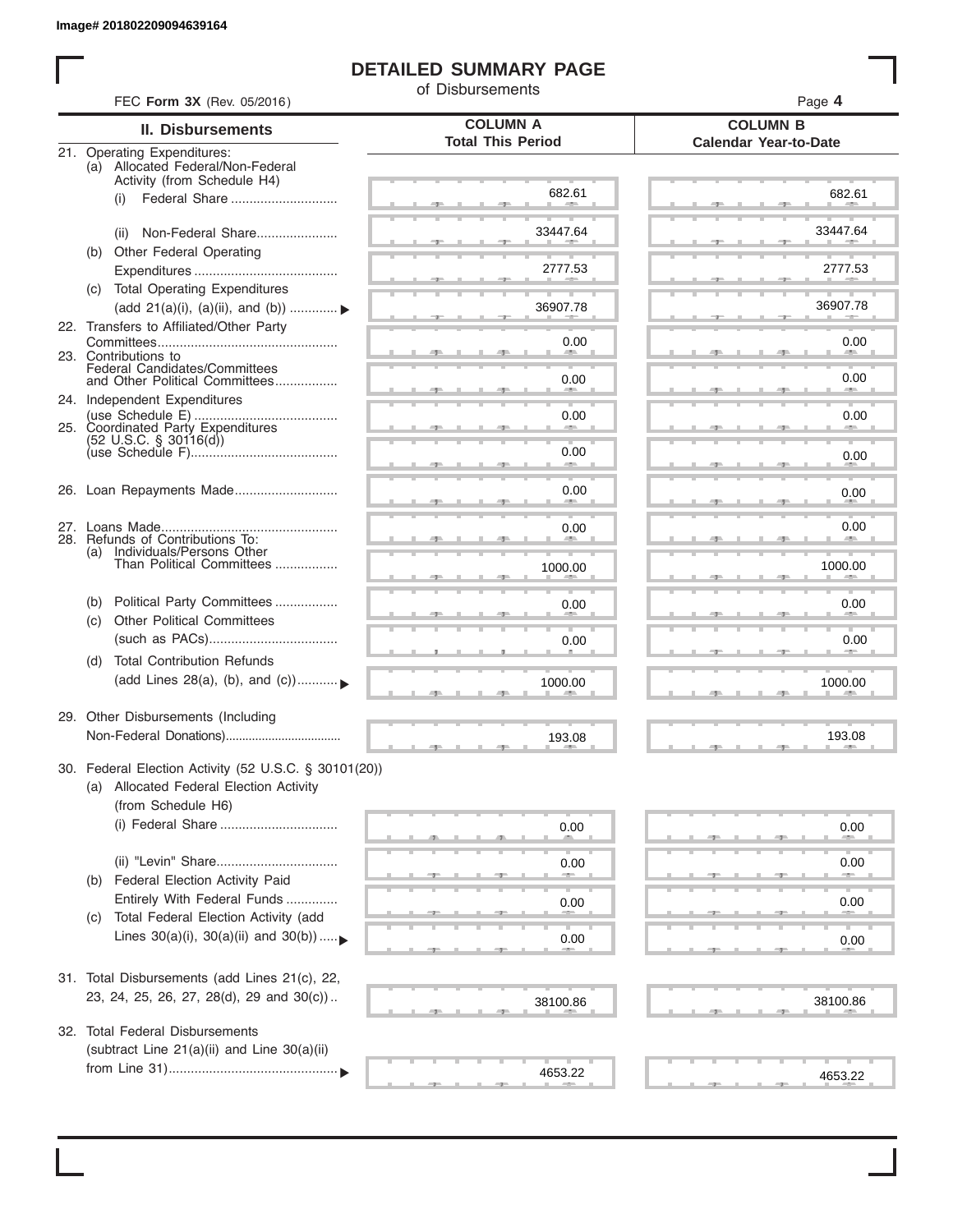ı

#### **DETAILED SUMMARY PAGE**

of Disbursements

| <b>COLUMN B</b>              |
|------------------------------|
| <b>Calendar Year-to-Date</b> |
| 48062.87                     |
| 1000.00                      |
| 47062.87                     |
| 3460.14                      |
| 575.28                       |
| 2884.86                      |
|                              |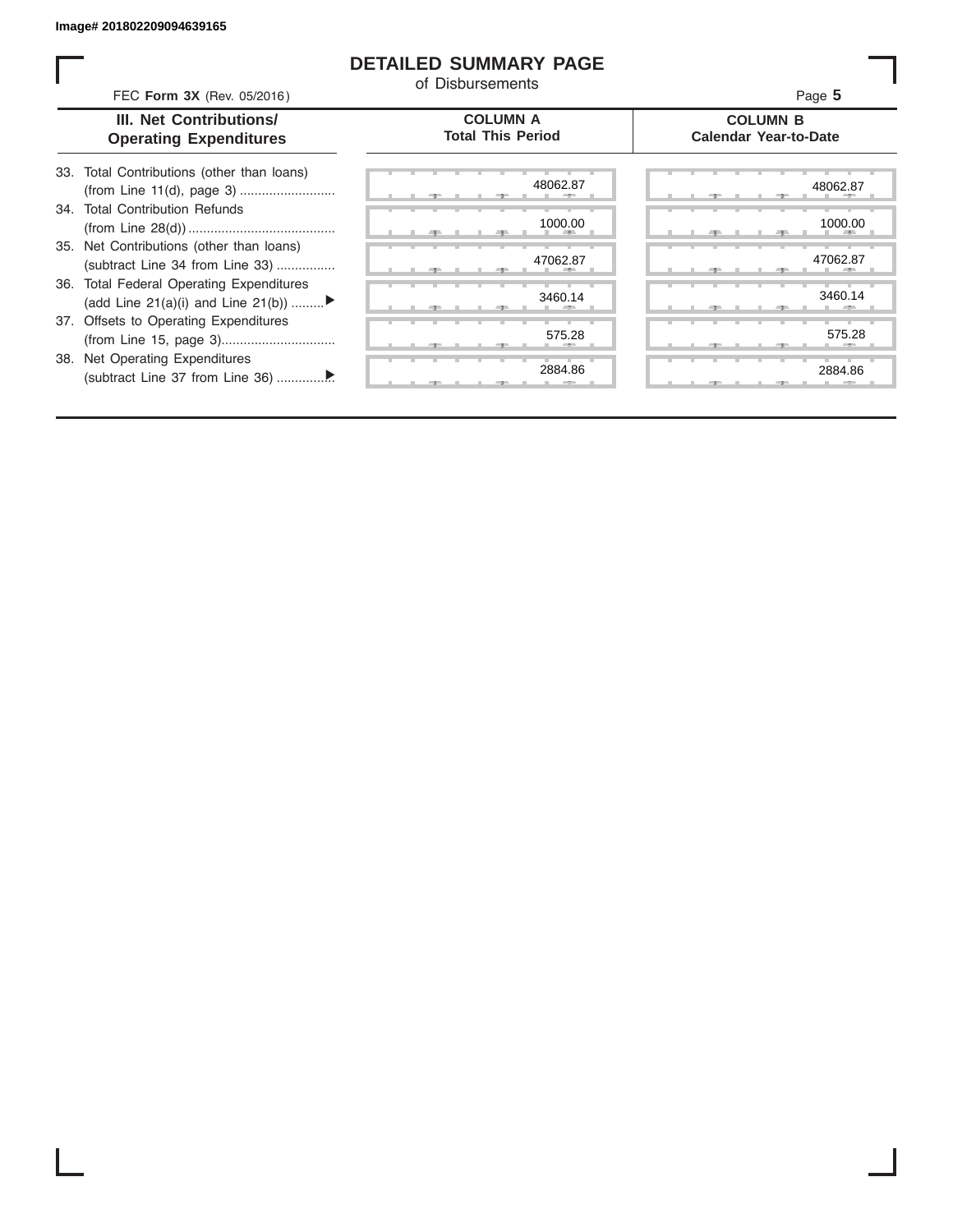|                          | <b>SCHEDULE A (FEC Form 3X)</b> |
|--------------------------|---------------------------------|
| <b>ITEMIZED RECEIPTS</b> |                                 |

Use separate schedule(s)<br>for each category of the

FOR LINE NUMBER:<br>(check only one)

PAGE 6 OF 55

| IILMILLU INLVLII IV                                                                                                                                                                                                                                                                     |                    | iul caull calcyuly ul lillo<br>Detailed Summary Page    | x                                            | 11a                                                             |  | 11 <sub>b</sub> | 11c                              |      | 12                                     |    |  |  |  |  |  |
|-----------------------------------------------------------------------------------------------------------------------------------------------------------------------------------------------------------------------------------------------------------------------------------------|--------------------|---------------------------------------------------------|----------------------------------------------|-----------------------------------------------------------------|--|-----------------|----------------------------------|------|----------------------------------------|----|--|--|--|--|--|
| Any information copied from such Reports and Statements may not be sold or used by any person for the purpose of soliciting contributions<br>or for commercial purposes, other than using the name and address of any political committee to solicit contributions from such committee. |                    |                                                         |                                              | 13                                                              |  | 14              | 15                               |      | 16                                     | 17 |  |  |  |  |  |
| NAME OF COMMITTEE (In Full)<br>Sister District Project, Inc.                                                                                                                                                                                                                            |                    |                                                         |                                              |                                                                 |  |                 |                                  |      |                                        |    |  |  |  |  |  |
| Full Name of Individual (Last, First, Middle Initial) or Full Organization Name<br>Botkin, Nancy, , ,<br>А.                                                                                                                                                                             |                    |                                                         |                                              | Date of Receipt                                                 |  |                 |                                  |      |                                        |    |  |  |  |  |  |
| Mailing Address 536 Broderick Street                                                                                                                                                                                                                                                    |                    |                                                         |                                              | $M - M$<br>$D$ $\Box$ $D$<br>01<br>29<br>2018                   |  |                 |                                  |      |                                        |    |  |  |  |  |  |
| City<br>San Francisco                                                                                                                                                                                                                                                                   | <b>State</b><br>CA | Zip Code<br>94117                                       |                                              |                                                                 |  |                 | <b>Transaction ID: INCA1529</b>  |      |                                        |    |  |  |  |  |  |
| FEC ID number of contributing<br>federal political committee.                                                                                                                                                                                                                           | C                  |                                                         | Amount of Each Receipt this Period<br>225.00 |                                                                 |  |                 |                                  |      |                                        |    |  |  |  |  |  |
| Name of Employer (for Individual)<br>Nancy Botkin                                                                                                                                                                                                                                       |                    | Occupation (for Individual)<br>Database Developer       |                                              |                                                                 |  | Memo Item       |                                  |      |                                        |    |  |  |  |  |  |
| Receipt For:<br>Primary<br>General<br>Other (specify) $\blacktriangledown$                                                                                                                                                                                                              |                    | Aggregate Year-to-Date ▼<br>225.00<br><b>AREA</b>       |                                              |                                                                 |  |                 |                                  |      |                                        |    |  |  |  |  |  |
| Full Name of Individual (Last, First, Middle Initial) or Full Organization Name<br>B. Bullock, Charles, , ,                                                                                                                                                                             |                    |                                                         |                                              | Date of Receipt                                                 |  |                 |                                  |      |                                        |    |  |  |  |  |  |
| Mailing Address 35 Fagan Drive                                                                                                                                                                                                                                                          |                    |                                                         |                                              |                                                                 |  |                 |                                  |      | $M - M$<br>$D$ $D$<br>01<br>25<br>2018 |    |  |  |  |  |  |
| City<br>Hillsborough                                                                                                                                                                                                                                                                    | <b>State</b><br>CA | Zip Code<br>94010                                       |                                              | Transaction ID: IDTA1070<br>Amount of Each Receipt this Period  |  |                 |                                  |      |                                        |    |  |  |  |  |  |
| FEC ID number of contributing<br>federal political committee.                                                                                                                                                                                                                           | C                  |                                                         |                                              |                                                                 |  |                 |                                  |      | 5000.00                                |    |  |  |  |  |  |
| Name of Employer (for Individual)<br><b>Mooreland Partners</b>                                                                                                                                                                                                                          |                    | Occupation (for Individual)<br><b>Investment Banker</b> |                                              |                                                                 |  | Memo Item       |                                  |      |                                        |    |  |  |  |  |  |
| Receipt For:<br>Primary<br>General<br>Other (specify) $\blacktriangledown$                                                                                                                                                                                                              |                    | Aggregate Year-to-Date ▼<br>5000.00                     |                                              |                                                                 |  |                 |                                  |      |                                        |    |  |  |  |  |  |
| Full Name of Individual (Last, First, Middle Initial) or Full Organization Name<br>c. Actblue                                                                                                                                                                                           |                    |                                                         |                                              | Date of Receipt                                                 |  |                 |                                  |      |                                        |    |  |  |  |  |  |
| Mailing Address 14 Arrow Street, Suite 11                                                                                                                                                                                                                                               |                    |                                                         |                                              | $M - M$<br>01                                                   |  | $D$ $D$<br>28   |                                  | 2018 | $Y - Y - Y$                            |    |  |  |  |  |  |
| City<br>Cambridge                                                                                                                                                                                                                                                                       | State<br>MA        | Zip Code<br>02138                                       |                                              |                                                                 |  |                 | Transaction ID: INCA1429IDTA1070 |      |                                        |    |  |  |  |  |  |
| FEC ID number of contributing<br>federal political committee.                                                                                                                                                                                                                           | C                  |                                                         |                                              | Amount of Each Receipt this Period<br>5000.00<br>×<br>Memo Item |  |                 |                                  |      |                                        |    |  |  |  |  |  |
| Name of Employer (for Individual)                                                                                                                                                                                                                                                       |                    | Occupation (for Individual)                             |                                              |                                                                 |  |                 |                                  |      |                                        |    |  |  |  |  |  |
| Receipt For:<br>Primary<br>General<br>Other (specify)                                                                                                                                                                                                                                   |                    | Aggregate Year-to-Date ▼<br>14153.11                    |                                              |                                                                 |  |                 |                                  |      |                                        |    |  |  |  |  |  |
|                                                                                                                                                                                                                                                                                         |                    |                                                         |                                              |                                                                 |  |                 |                                  |      | 5225.00                                |    |  |  |  |  |  |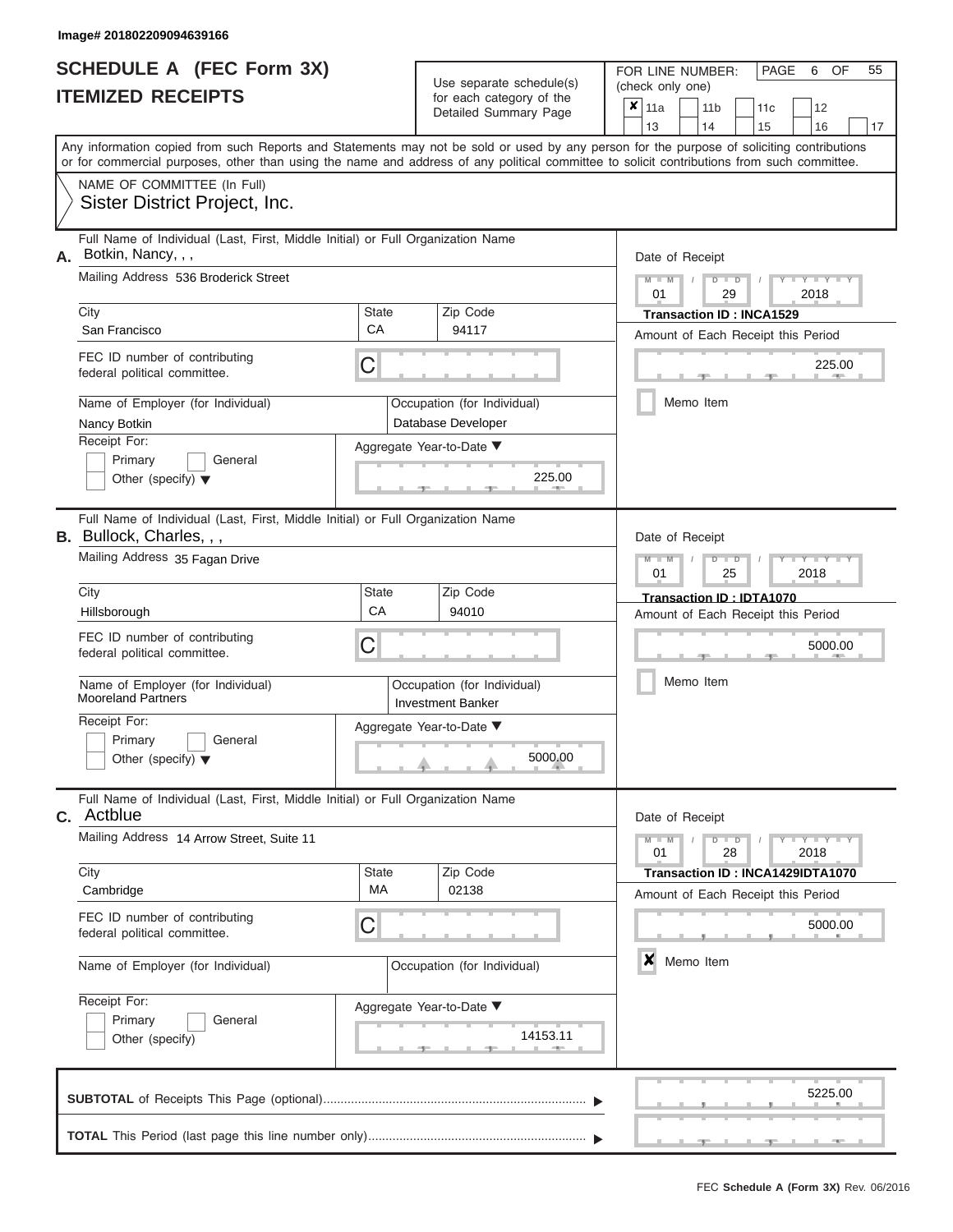## tmage# 201802209094639167<br>DAGE 7 / 55 DOC RIS COMPETING THE 19 @ HD 8 HC 15 TF 9 DOC F HŽ G7 < 9 8 I @ 1 C F 1 <del>HD</del> A = A HC B بـ 97 A = A S H= C B

Ī **Form/Schedule: SA11AI Transaction ID : IDTA1070**

Earmarked through Actblue

**Form/Schedule: SA11AI Transaction ID: INCA1429IDTA1070**

Total earmarked through conduit PAC limit not affected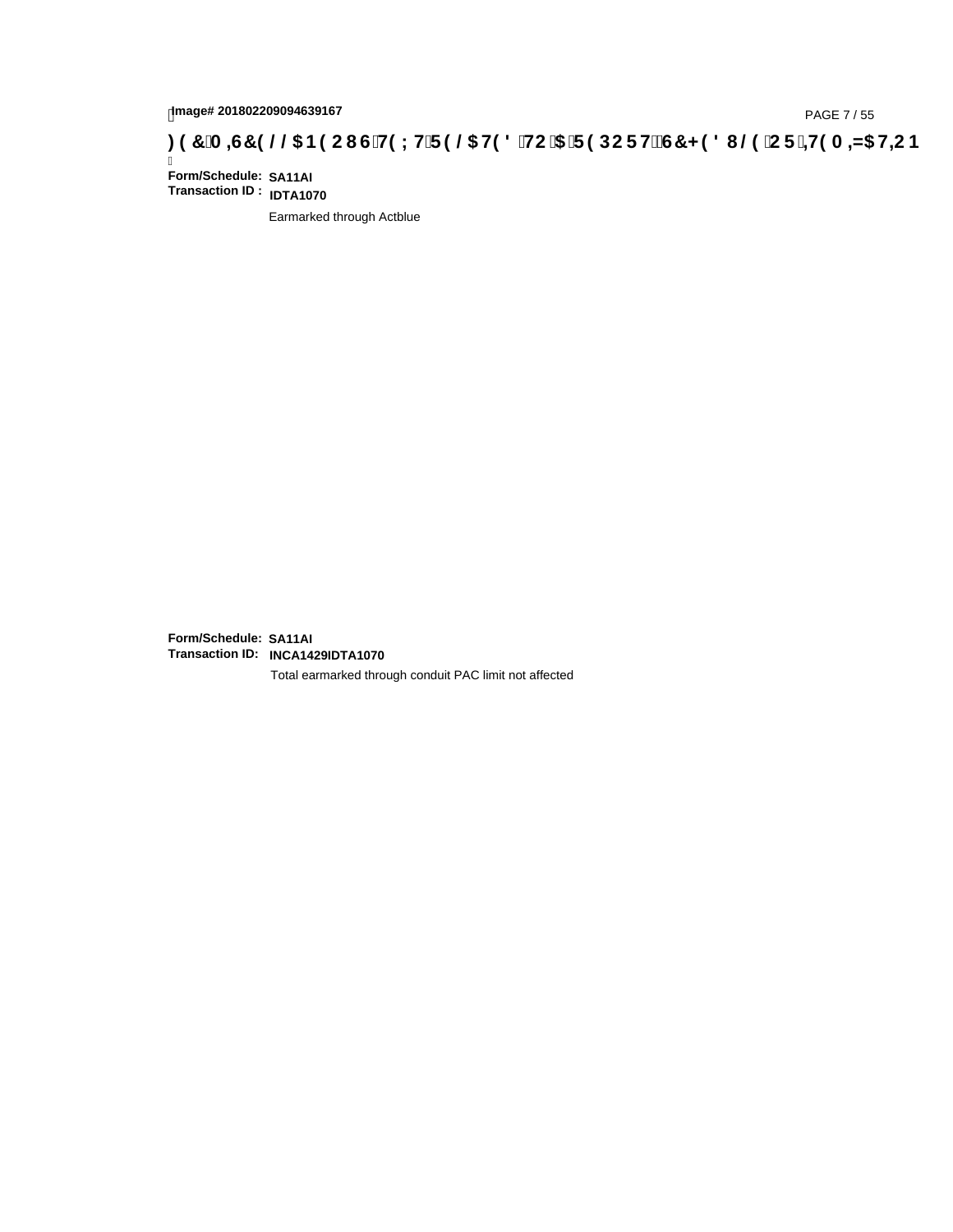|                          | <b>SCHEDULE A (FEC Form 3X)</b> |
|--------------------------|---------------------------------|
| <b>ITEMIZED RECEIPTS</b> |                                 |

Use separate schedule(s)<br>for each category of the

FOR LINE NUMBER: PAGE<br>
(check only one)

8 OF 55

|                                                                            | IILMILLU RLVLIF I J                                                                                                                                                                                                                                                                     |             |         | ior each calegory or the<br>Detailed Summary Page | ×               | 11a<br>13                                                             |  | 11 <sub>b</sub><br>14 |                                        | 11c                                                                   |  | 12                              |    |  |  |  |  |  |  |
|----------------------------------------------------------------------------|-----------------------------------------------------------------------------------------------------------------------------------------------------------------------------------------------------------------------------------------------------------------------------------------|-------------|---------|---------------------------------------------------|-----------------|-----------------------------------------------------------------------|--|-----------------------|----------------------------------------|-----------------------------------------------------------------------|--|---------------------------------|----|--|--|--|--|--|--|
|                                                                            | Any information copied from such Reports and Statements may not be sold or used by any person for the purpose of soliciting contributions<br>or for commercial purposes, other than using the name and address of any political committee to solicit contributions from such committee. |             |         |                                                   |                 |                                                                       |  |                       |                                        | 15                                                                    |  | 16                              | 17 |  |  |  |  |  |  |
|                                                                            | NAME OF COMMITTEE (In Full)<br>Sister District Project, Inc.                                                                                                                                                                                                                            |             |         |                                                   |                 |                                                                       |  |                       |                                        |                                                                       |  |                                 |    |  |  |  |  |  |  |
| А.                                                                         | Full Name of Individual (Last, First, Middle Initial) or Full Organization Name<br>Burkert, Ben, , ,                                                                                                                                                                                    |             |         |                                                   |                 | Date of Receipt                                                       |  |                       |                                        |                                                                       |  |                                 |    |  |  |  |  |  |  |
|                                                                            | Mailing Address 301 Rhode Island Street, #B18                                                                                                                                                                                                                                           |             |         |                                                   |                 |                                                                       |  |                       | $M - M$<br>$D$ $D$<br>01<br>2018<br>29 |                                                                       |  |                                 |    |  |  |  |  |  |  |
|                                                                            | City<br>San Francisco                                                                                                                                                                                                                                                                   | State<br>CA |         | Zip Code<br>94103                                 |                 | <b>Transaction ID: INCA1530</b><br>Amount of Each Receipt this Period |  |                       |                                        |                                                                       |  |                                 |    |  |  |  |  |  |  |
|                                                                            | FEC ID number of contributing<br>federal political committee.                                                                                                                                                                                                                           | С           |         |                                                   | 1000.00         |                                                                       |  |                       |                                        |                                                                       |  |                                 |    |  |  |  |  |  |  |
|                                                                            | Name of Employer (for Individual)<br>SalesForce                                                                                                                                                                                                                                         |             |         | Occupation (for Individual)<br>Software Engineer  |                 |                                                                       |  | Memo Item             |                                        |                                                                       |  |                                 |    |  |  |  |  |  |  |
|                                                                            | Receipt For:<br>Primary<br>General<br>Other (specify) $\blacktriangledown$                                                                                                                                                                                                              |             |         | Aggregate Year-to-Date ▼<br>1000.00               |                 |                                                                       |  |                       |                                        |                                                                       |  |                                 |    |  |  |  |  |  |  |
|                                                                            | Full Name of Individual (Last, First, Middle Initial) or Full Organization Name<br><b>B.</b> Chapin, Didi, , ,                                                                                                                                                                          |             |         |                                                   | Date of Receipt |                                                                       |  |                       |                                        |                                                                       |  |                                 |    |  |  |  |  |  |  |
| Mailing Address 838 Colridge Drive                                         |                                                                                                                                                                                                                                                                                         |             |         |                                                   |                 | $M - M$<br>D<br>$\Box$<br>01<br>2018<br>27                            |  |                       |                                        |                                                                       |  |                                 |    |  |  |  |  |  |  |
|                                                                            | City<br>State<br>VA<br>Charlottsville                                                                                                                                                                                                                                                   |             |         | Zip Code<br>22903                                 |                 |                                                                       |  |                       |                                        | Transaction ID: INCA1459<br>Amount of Each Receipt this Period        |  |                                 |    |  |  |  |  |  |  |
|                                                                            | FEC ID number of contributing<br>federal political committee.                                                                                                                                                                                                                           | С           |         |                                                   |                 |                                                                       |  |                       |                                        |                                                                       |  | 250.00                          |    |  |  |  |  |  |  |
| Name of Employer (for Individual)<br>n/a                                   |                                                                                                                                                                                                                                                                                         |             | Retired | Occupation (for Individual)                       |                 |                                                                       |  | Memo Item             |                                        |                                                                       |  |                                 |    |  |  |  |  |  |  |
| Receipt For:<br>Primary<br>General<br>Other (specify) $\blacktriangledown$ |                                                                                                                                                                                                                                                                                         |             |         | Aggregate Year-to-Date ▼<br>250.00                |                 |                                                                       |  |                       |                                        |                                                                       |  |                                 |    |  |  |  |  |  |  |
| С.                                                                         | Full Name of Individual (Last, First, Middle Initial) or Full Organization Name<br>Chorost, Michael, , ,                                                                                                                                                                                |             |         |                                                   |                 | Date of Receipt                                                       |  |                       |                                        |                                                                       |  |                                 |    |  |  |  |  |  |  |
|                                                                            | Mailing Address 4701 Connecticut Avenue NW, Apt. 1                                                                                                                                                                                                                                      |             |         |                                                   |                 | $M - M$<br>01                                                         |  |                       | $D$ $D$<br>08                          |                                                                       |  | $T - Y = T - Y = T - Y$<br>2018 |    |  |  |  |  |  |  |
|                                                                            | City<br>Washington                                                                                                                                                                                                                                                                      | State<br>DC |         | Zip Code<br>20008                                 |                 |                                                                       |  |                       |                                        | <b>Transaction ID: INCA1276</b><br>Amount of Each Receipt this Period |  |                                 |    |  |  |  |  |  |  |
|                                                                            | FEC ID number of contributing<br>federal political committee.                                                                                                                                                                                                                           | С           |         |                                                   |                 |                                                                       |  |                       |                                        |                                                                       |  | 2000.00                         |    |  |  |  |  |  |  |
|                                                                            | Name of Employer (for Individual)<br><b>Michael Chorost</b><br>Writer                                                                                                                                                                                                                   |             |         | Occupation (for Individual)                       |                 | Memo Item                                                             |  |                       |                                        |                                                                       |  |                                 |    |  |  |  |  |  |  |
|                                                                            | Receipt For:<br>Aggregate Year-to-Date ▼<br>Primary<br>General<br>2005.00<br>Other (specify)                                                                                                                                                                                            |             |         |                                                   |                 |                                                                       |  |                       |                                        |                                                                       |  |                                 |    |  |  |  |  |  |  |
|                                                                            |                                                                                                                                                                                                                                                                                         |             |         |                                                   |                 |                                                                       |  |                       |                                        |                                                                       |  | 3250.00                         |    |  |  |  |  |  |  |
|                                                                            |                                                                                                                                                                                                                                                                                         |             |         |                                                   |                 |                                                                       |  |                       |                                        |                                                                       |  |                                 |    |  |  |  |  |  |  |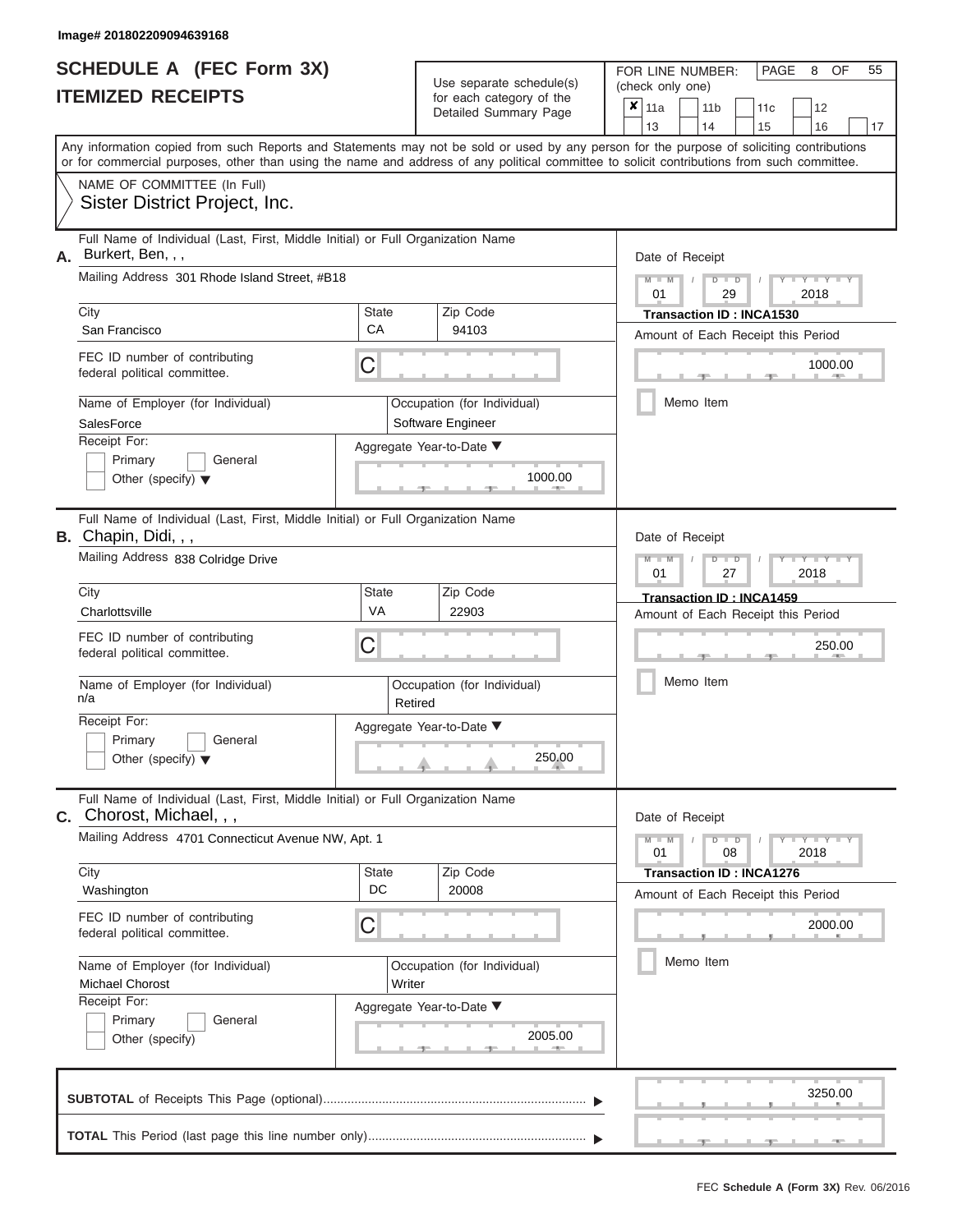### **SCHEDULE A (FEC Form 3X) ITEMIZED RECEIPTS**

| <b>SCHEDULE A (FEC Form 3X)</b><br><b>ITEMIZED RECEIPTS</b>                                                                       |                                                                                                                                                                                                                                                                                         |                                                                         | Use separate schedule(s)<br>for each category of the                         | PAGE<br>OF<br>55<br>FOR LINE NUMBER:<br>9<br>(check only one)<br>$x \vert_{11a}$ |
|-----------------------------------------------------------------------------------------------------------------------------------|-----------------------------------------------------------------------------------------------------------------------------------------------------------------------------------------------------------------------------------------------------------------------------------------|-------------------------------------------------------------------------|------------------------------------------------------------------------------|----------------------------------------------------------------------------------|
|                                                                                                                                   |                                                                                                                                                                                                                                                                                         |                                                                         | Detailed Summary Page                                                        | 11 <sub>b</sub><br>11 <sub>c</sub><br>12<br>13<br>14<br>15<br>16<br>17           |
|                                                                                                                                   | Any information copied from such Reports and Statements may not be sold or used by any person for the purpose of soliciting contributions<br>or for commercial purposes, other than using the name and address of any political committee to solicit contributions from such committee. |                                                                         |                                                                              |                                                                                  |
|                                                                                                                                   | NAME OF COMMITTEE (In Full)<br>Sister District Project, Inc.                                                                                                                                                                                                                            |                                                                         |                                                                              |                                                                                  |
| А.                                                                                                                                | Full Name of Individual (Last, First, Middle Initial) or Full Organization Name<br>Chorost, Michael, , ,<br>Mailing Address 4701 Connecticut Avenue NW, Apt. 1                                                                                                                          |                                                                         |                                                                              | Date of Receipt<br>$M - M$<br>$Y = Y = Y$<br>$D$ $D$                             |
|                                                                                                                                   | City<br>Washington                                                                                                                                                                                                                                                                      | <b>State</b><br>DC                                                      | Zip Code<br>20008                                                            | 01<br>2018<br>11<br><b>Transaction ID: IDTA1029</b>                              |
|                                                                                                                                   | FEC ID number of contributing<br>federal political committee.                                                                                                                                                                                                                           | C                                                                       |                                                                              | Amount of Each Receipt this Period<br>5.00                                       |
|                                                                                                                                   | Name of Employer (for Individual)<br><b>Michael Chorost</b>                                                                                                                                                                                                                             | Writer                                                                  | Occupation (for Individual)                                                  | Memo Item                                                                        |
| Receipt For:<br>Primary<br>General<br>Other (specify) $\blacktriangledown$                                                        |                                                                                                                                                                                                                                                                                         |                                                                         | Aggregate Year-to-Date ▼<br>2005.00                                          |                                                                                  |
|                                                                                                                                   | Full Name of Individual (Last, First, Middle Initial) or Full Organization Name<br><b>B.</b> Actblue                                                                                                                                                                                    |                                                                         |                                                                              | Date of Receipt                                                                  |
| Mailing Address 14 Arrow Street, Suite 11                                                                                         |                                                                                                                                                                                                                                                                                         |                                                                         |                                                                              | $M - M$<br>Y L Y L Y<br>$\blacksquare$<br>ъ<br>01<br>2018<br>14                  |
|                                                                                                                                   | City<br><b>State</b><br>МA<br>Cambridge                                                                                                                                                                                                                                                 |                                                                         | Zip Code<br>02138                                                            | Transaction ID: INCA1329IDTA1029<br>Amount of Each Receipt this Period           |
| FEC ID number of contributing<br>С<br>federal political committee.                                                                |                                                                                                                                                                                                                                                                                         |                                                                         |                                                                              | 5.00                                                                             |
|                                                                                                                                   | Name of Employer (for Individual)                                                                                                                                                                                                                                                       |                                                                         | Occupation (for Individual)                                                  | X<br>Memo Item                                                                   |
|                                                                                                                                   | Receipt For:<br>Aggregate Year-to-Date ▼<br>Primary<br>General<br>Other (specify) $\blacktriangledown$                                                                                                                                                                                  |                                                                         |                                                                              |                                                                                  |
|                                                                                                                                   | Full Name of Individual (Last, First, Middle Initial) or Full Organization Name<br><b>C.</b> Cochran, Martin, , ,                                                                                                                                                                       |                                                                         |                                                                              | Date of Receipt                                                                  |
|                                                                                                                                   | Mailing Address 1285 4th Avenue                                                                                                                                                                                                                                                         | $-1$ $ Y$ $-1$ $ Y$ $-1$ $ Y$<br>$M - M$<br>$D$ $D$<br>01<br>08<br>2018 |                                                                              |                                                                                  |
|                                                                                                                                   | City<br>San Francisco                                                                                                                                                                                                                                                                   | State<br>CA                                                             | Zip Code<br>94122                                                            | <b>Transaction ID: INCA1277</b><br>Amount of Each Receipt this Period            |
| FEC ID number of contributing<br>C<br>federal political committee.<br>Name of Employer (for Individual)<br>Google<br>Receipt For: |                                                                                                                                                                                                                                                                                         |                                                                         |                                                                              | 345.00                                                                           |
|                                                                                                                                   |                                                                                                                                                                                                                                                                                         |                                                                         | Occupation (for Individual)<br>Software Engineer<br>Aggregate Year-to-Date ▼ | Memo Item                                                                        |
|                                                                                                                                   | Primary<br>General<br>Other (specify)                                                                                                                                                                                                                                                   |                                                                         |                                                                              |                                                                                  |
|                                                                                                                                   |                                                                                                                                                                                                                                                                                         |                                                                         |                                                                              | 350.00                                                                           |
|                                                                                                                                   |                                                                                                                                                                                                                                                                                         |                                                                         |                                                                              |                                                                                  |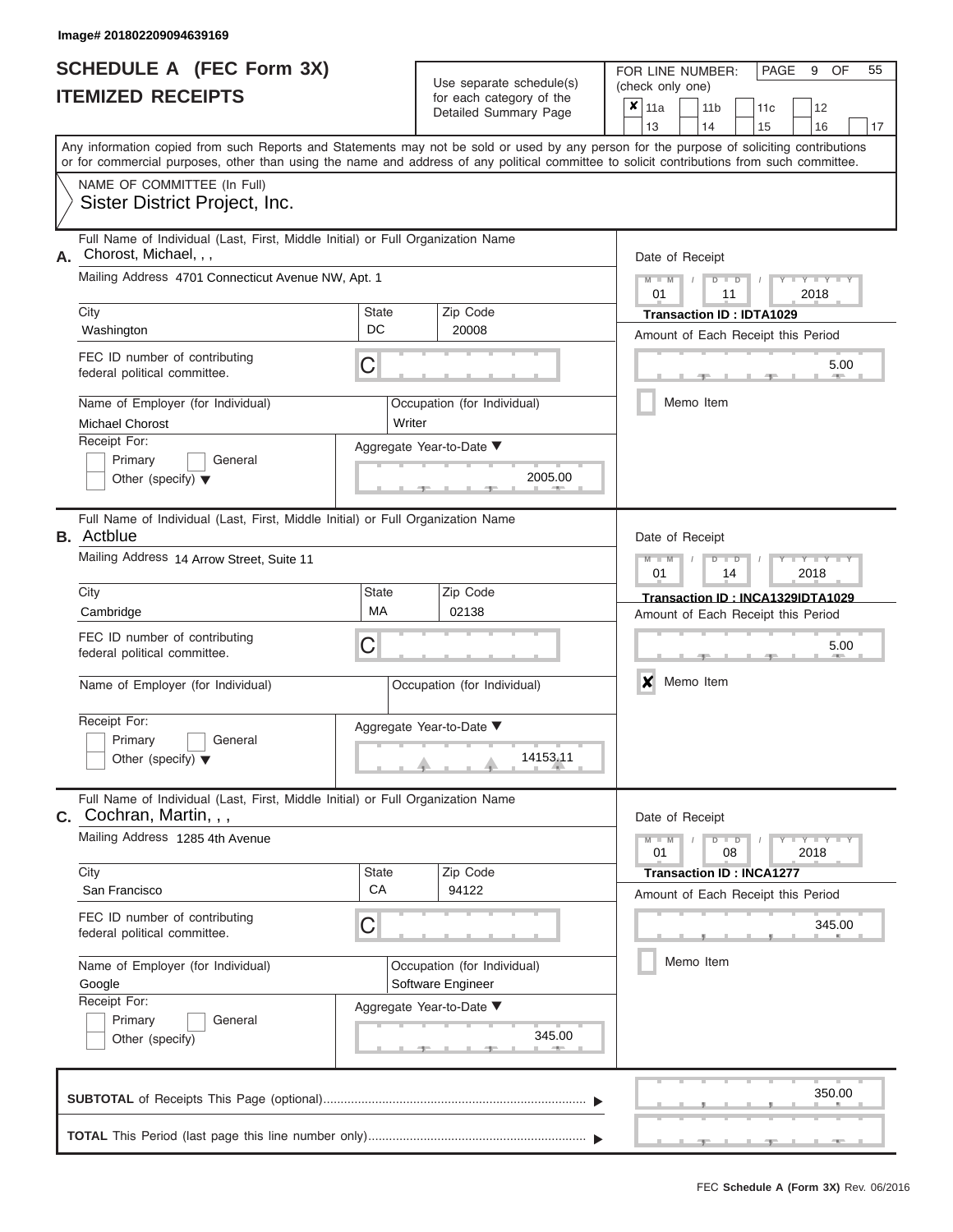## <sub>28/018</sub> / PAGE 10 / 55<br>DAGE 10 / 55 DOCH 10 / 55 DOCH 10 / 5 PAGE 10 / 55<br>CHIC IS THE 19 CHIC 15 TERREST < 1810 @ CF 1 + 19 A

Ī **Form/Schedule: SA11AI Transaction ID : IDTA1029**

Earmarked Through Actblue

**Form/Schedule: SA11AI Transaction ID: INCA1329IDTA1029**

Total Earmarked through Conduit PAC Limit not affected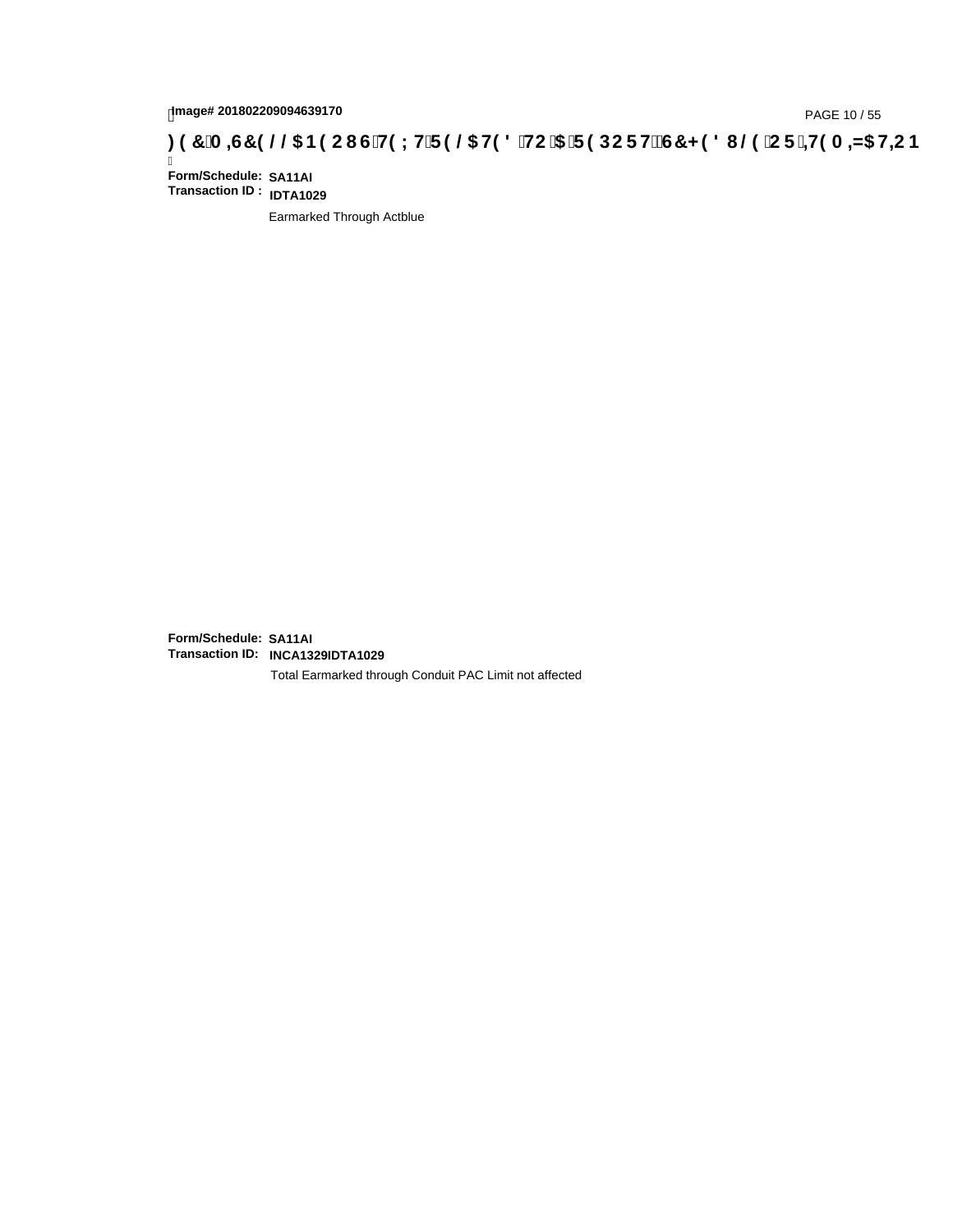|                          | <b>SCHEDULE A (FEC Form 3X)</b> |
|--------------------------|---------------------------------|
| <b>ITEMIZED RECEIPTS</b> |                                 |

Use separate schedule(s)

FOR LINE NUMBER:<br>(check only one)

PAGE 11 OF 55

| <u>IIEMIZED REVEIFIJ</u>                   |                                                                                                                                                                                                                                                                                         |                    | for each category of the<br>Detailed Summary Page | $\pmb{\mathsf{x}}$<br>11a          |  | 11 <sub>b</sub>                 |    | 11c                   | 12                               |        |
|--------------------------------------------|-----------------------------------------------------------------------------------------------------------------------------------------------------------------------------------------------------------------------------------------------------------------------------------------|--------------------|---------------------------------------------------|------------------------------------|--|---------------------------------|----|-----------------------|----------------------------------|--------|
|                                            |                                                                                                                                                                                                                                                                                         |                    |                                                   | 13                                 |  | 14                              | 15 |                       | 16                               | 17     |
|                                            | Any information copied from such Reports and Statements may not be sold or used by any person for the purpose of soliciting contributions<br>or for commercial purposes, other than using the name and address of any political committee to solicit contributions from such committee. |                    |                                                   |                                    |  |                                 |    |                       |                                  |        |
|                                            | NAME OF COMMITTEE (In Full)<br>Sister District Project, Inc.                                                                                                                                                                                                                            |                    |                                                   |                                    |  |                                 |    |                       |                                  |        |
| Crane Moley, Cathy, , ,<br>А.              | Full Name of Individual (Last, First, Middle Initial) or Full Organization Name                                                                                                                                                                                                         |                    |                                                   | Date of Receipt                    |  |                                 |    |                       |                                  |        |
|                                            | Mailing Address 1930 Bryant Street                                                                                                                                                                                                                                                      |                    |                                                   | $M - M$<br>01                      |  | $D$ $D$<br>22                   |    |                       | $Y = Y = Y$<br>2018              |        |
| City<br>Palo Alto                          |                                                                                                                                                                                                                                                                                         | State<br>CA        | Zip Code<br>94301                                 |                                    |  | <b>Transaction ID: IDTA1073</b> |    |                       |                                  |        |
| federal political committee.               | FEC ID number of contributing                                                                                                                                                                                                                                                           | C                  |                                                   | Amount of Each Receipt this Period |  |                                 |    | 500.00<br>$\sim 0.01$ |                                  |        |
| n/a                                        | Name of Employer (for Individual)                                                                                                                                                                                                                                                       |                    | Occupation (for Individual)<br>Not Employed       |                                    |  | Memo Item                       |    |                       |                                  |        |
| Receipt For:<br>Primary                    | General<br>Other (specify) $\blacktriangledown$                                                                                                                                                                                                                                         |                    | Aggregate Year-to-Date ▼<br>500.00                |                                    |  |                                 |    |                       |                                  |        |
| <b>B.</b> Actblue                          | Full Name of Individual (Last, First, Middle Initial) or Full Organization Name                                                                                                                                                                                                         |                    |                                                   | Date of Receipt                    |  |                                 |    |                       |                                  |        |
|                                            | Mailing Address 14 Arrow Street, Suite 11                                                                                                                                                                                                                                               |                    |                                                   | $M - M$<br>01                      |  | $D$ $\Box$ $D$<br>28            |    |                       | Y I Y I Y<br>2018                |        |
| City<br>Cambridge                          |                                                                                                                                                                                                                                                                                         | <b>State</b><br>MA | Zip Code<br>02138                                 | Amount of Each Receipt this Period |  |                                 |    |                       | Transaction ID: INCA1429IDTA1073 |        |
| federal political committee.               | FEC ID number of contributing                                                                                                                                                                                                                                                           | C                  |                                                   |                                    |  |                                 |    |                       |                                  | 500.00 |
|                                            | Name of Employer (for Individual)                                                                                                                                                                                                                                                       |                    | Occupation (for Individual)                       | ×                                  |  | Memo Item                       |    |                       |                                  |        |
| Receipt For:<br>Primary                    | General<br>Other (specify) $\blacktriangledown$                                                                                                                                                                                                                                         |                    | Aggregate Year-to-Date ▼<br>14153.11              |                                    |  |                                 |    |                       |                                  |        |
| C. Fenson, Eitan, , ,                      | Full Name of Individual (Last, First, Middle Initial) or Full Organization Name                                                                                                                                                                                                         |                    |                                                   | Date of Receipt                    |  |                                 |    |                       |                                  |        |
|                                            | Mailing Address 1525 Siesta Drive                                                                                                                                                                                                                                                       |                    |                                                   | $M - M$<br>01                      |  | $D$ $\Box$ $D$<br>15            |    |                       | $Y - Y - Y - Y - Y$<br>2018      |        |
| City<br>Los Altos                          |                                                                                                                                                                                                                                                                                         | <b>State</b><br>CA | Zip Code<br>94024                                 | Amount of Each Receipt this Period |  | <b>Transaction ID: INCA1337</b> |    |                       |                                  |        |
| federal political committee.               | FEC ID number of contributing                                                                                                                                                                                                                                                           | $\mathsf C$        |                                                   |                                    |  |                                 |    |                       |                                  | 250.00 |
| On Track, Inc.                             | Name of Employer (for Individual)                                                                                                                                                                                                                                                       |                    | Occupation (for Individual)<br>Consultant         |                                    |  | Memo Item                       |    |                       |                                  |        |
| Receipt For:<br>Primary<br>Other (specify) | General                                                                                                                                                                                                                                                                                 |                    | Aggregate Year-to-Date ▼<br>250.00<br>$-$         |                                    |  |                                 |    |                       |                                  |        |
|                                            |                                                                                                                                                                                                                                                                                         |                    |                                                   |                                    |  |                                 |    |                       |                                  | 750.00 |
|                                            |                                                                                                                                                                                                                                                                                         |                    |                                                   |                                    |  |                                 |    |                       |                                  |        |

 ▲ ▲ ▲ , , .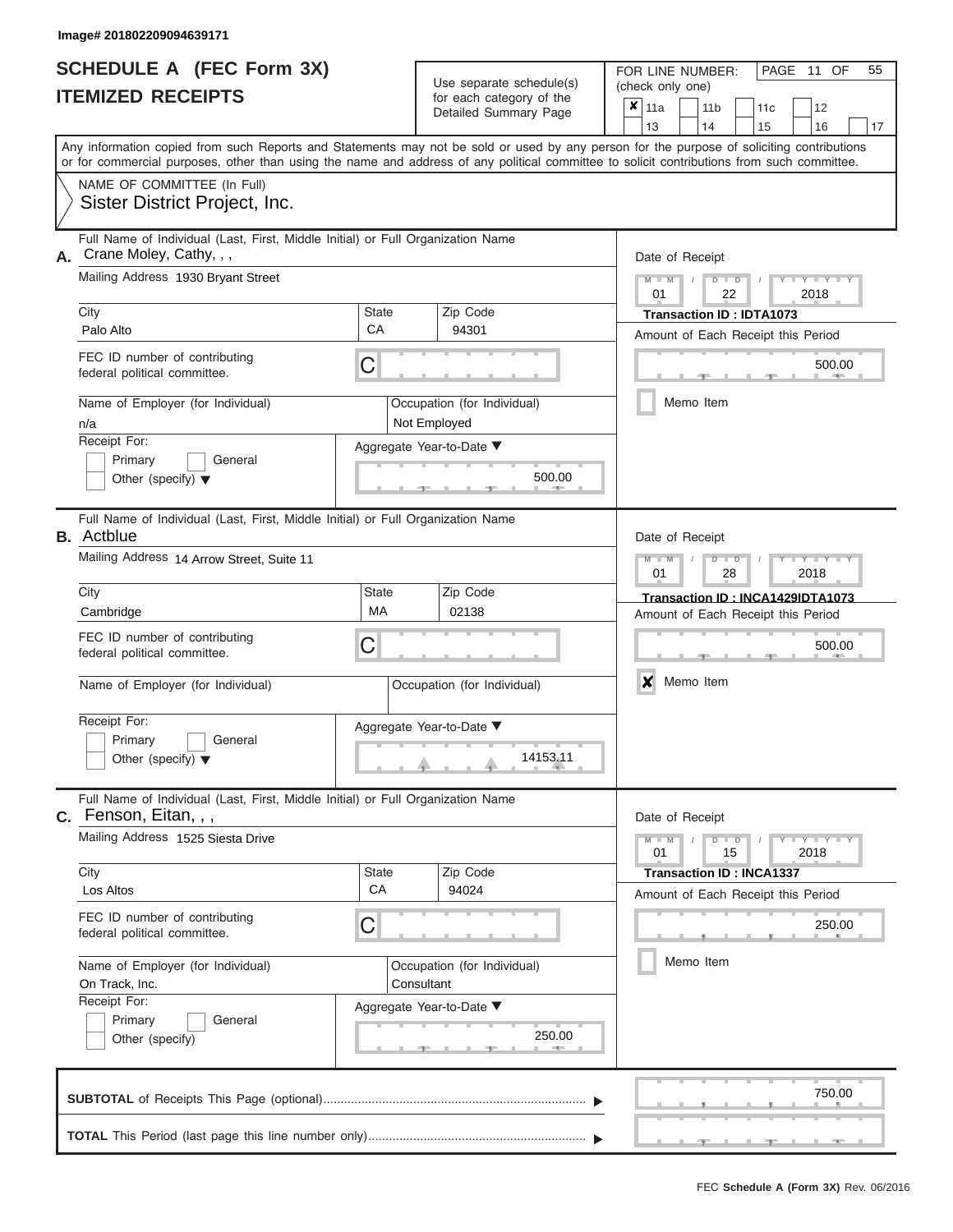### 1mage# 201802209094639172<br>DAGE 12 / 55 PAGE 12 / 55 PAGE 12 / 55 P**OC FH2 CT < 3 8 IOC FH2 GT < 9 8 IOC F** + H9 A + N5 H=C B : 97 **A = 45 H=C B**

Ī **Form/Schedule: SA11AI Transaction ID : IDTA1073**

Earmarked through Actblue

**Form/Schedule: SA11AI Transaction ID: INCA1429IDTA1073**

Total earmarked through conduit PAC limit not affected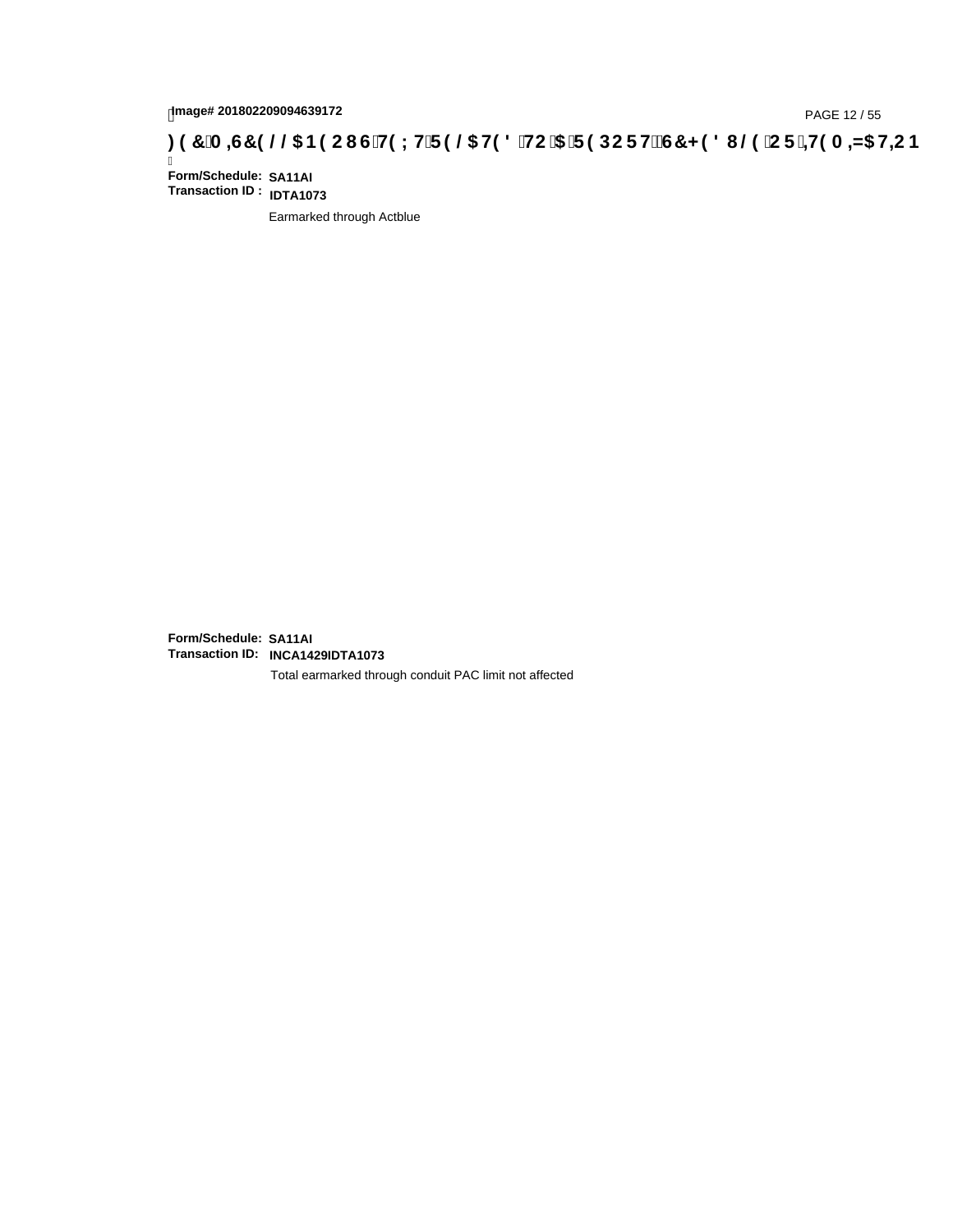|                          | <b>SCHEDULE A (FEC Form 3X)</b> |
|--------------------------|---------------------------------|
| <b>ITEMIZED RECEIPTS</b> |                                 |

Use separate schedule(s)<br>for each category of the

FOR LINE NUMBER:<br>(check only one)

PAGE 13 OF 55

|                                                                                                                                                                                                                                                                                         |             | ivi vavii valvyviy vi liiv<br>Detailed Summary Page | x | 11a                                                   |           | 11 <sub>b</sub>                    | 11c | 12                      |    |  |
|-----------------------------------------------------------------------------------------------------------------------------------------------------------------------------------------------------------------------------------------------------------------------------------------|-------------|-----------------------------------------------------|---|-------------------------------------------------------|-----------|------------------------------------|-----|-------------------------|----|--|
|                                                                                                                                                                                                                                                                                         |             |                                                     |   | 13                                                    |           | 14                                 | 15  | 16                      | 17 |  |
| Any information copied from such Reports and Statements may not be sold or used by any person for the purpose of soliciting contributions<br>or for commercial purposes, other than using the name and address of any political committee to solicit contributions from such committee. |             |                                                     |   |                                                       |           |                                    |     |                         |    |  |
| NAME OF COMMITTEE (In Full)                                                                                                                                                                                                                                                             |             |                                                     |   |                                                       |           |                                    |     |                         |    |  |
| Sister District Project, Inc.                                                                                                                                                                                                                                                           |             |                                                     |   |                                                       |           |                                    |     |                         |    |  |
| Full Name of Individual (Last, First, Middle Initial) or Full Organization Name<br>Garrod, Nora, , ,<br>А.                                                                                                                                                                              |             |                                                     |   | Date of Receipt                                       |           |                                    |     |                         |    |  |
| Mailing Address 826 19th Avenue                                                                                                                                                                                                                                                         |             |                                                     |   | $M - M$<br>$D$ $D$<br>$Y - Y - I$<br>01<br>03<br>2018 |           |                                    |     |                         |    |  |
| City                                                                                                                                                                                                                                                                                    | State       | Zip Code                                            |   |                                                       |           | <b>Transaction ID: INCA1235</b>    |     |                         |    |  |
| Honolulu                                                                                                                                                                                                                                                                                | HI          | 96816                                               |   |                                                       |           | Amount of Each Receipt this Period |     |                         |    |  |
| FEC ID number of contributing<br>federal political committee.                                                                                                                                                                                                                           | C           |                                                     |   |                                                       |           |                                    |     | 1000.00<br><b>AND A</b> |    |  |
| Name of Employer (for Individual)<br>n/a                                                                                                                                                                                                                                                | Retired     | Occupation (for Individual)                         |   |                                                       |           | Memo Item                          |     |                         |    |  |
| Receipt For:                                                                                                                                                                                                                                                                            |             | Aggregate Year-to-Date ▼                            |   |                                                       |           |                                    |     |                         |    |  |
| Primary<br>General<br>Other (specify) $\blacktriangledown$                                                                                                                                                                                                                              |             | 1000.00                                             |   |                                                       |           |                                    |     |                         |    |  |
| Full Name of Individual (Last, First, Middle Initial) or Full Organization Name<br>B. Gibson, Jonathan C., , ,                                                                                                                                                                          |             |                                                     |   | Date of Receipt                                       |           |                                    |     |                         |    |  |
| Mailing Address 2202 Keiffer Road                                                                                                                                                                                                                                                       |             |                                                     |   | $M - M$<br>01                                         |           | $D$ $D$<br>11                      |     | Y Y<br>2018             |    |  |
| City                                                                                                                                                                                                                                                                                    | State       | Zip Code                                            |   |                                                       |           | Transaction ID: INCA1275           |     |                         |    |  |
| Shrewsbury                                                                                                                                                                                                                                                                              | VT          | 05738                                               |   |                                                       |           | Amount of Each Receipt this Period |     |                         |    |  |
| FEC ID number of contributing<br>federal political committee.                                                                                                                                                                                                                           | С           |                                                     |   |                                                       |           |                                    |     | 400.00                  |    |  |
| Name of Employer (for Individual)<br>n/a                                                                                                                                                                                                                                                | Retired     | Occupation (for Individual)                         |   |                                                       |           | Memo Item                          |     |                         |    |  |
| Receipt For:                                                                                                                                                                                                                                                                            |             | Aggregate Year-to-Date ▼                            |   |                                                       |           |                                    |     |                         |    |  |
| Primary<br>General<br>Other (specify) $\blacktriangledown$                                                                                                                                                                                                                              |             | 400.00                                              |   |                                                       |           |                                    |     |                         |    |  |
| Full Name of Individual (Last, First, Middle Initial) or Full Organization Name<br><b>c.</b> Gray, Katie, , ,                                                                                                                                                                           |             |                                                     |   | Date of Receipt                                       |           |                                    |     |                         |    |  |
| Mailing Address 160 Fremont Avenue                                                                                                                                                                                                                                                      |             |                                                     |   | $M - M$<br>01                                         |           | $D$ $D$<br>23                      |     | Y - Y - Y - Y<br>2018   |    |  |
| City                                                                                                                                                                                                                                                                                    | State<br>CA | Zip Code                                            |   |                                                       |           | <b>Transaction ID: INCA1413</b>    |     |                         |    |  |
| Los Altos                                                                                                                                                                                                                                                                               |             | 94022                                               |   |                                                       |           | Amount of Each Receipt this Period |     |                         |    |  |
| FEC ID number of contributing<br>federal political committee.                                                                                                                                                                                                                           | С           |                                                     |   |                                                       |           |                                    |     | 5000.00                 |    |  |
| Name of Employer (for Individual)<br>Occupation (for Individual)<br>InQTel<br>Principal                                                                                                                                                                                                 |             |                                                     |   |                                                       | Memo Item |                                    |     |                         |    |  |
| Receipt For:                                                                                                                                                                                                                                                                            |             | Aggregate Year-to-Date ▼                            |   |                                                       |           |                                    |     |                         |    |  |
| Primary<br>General<br>Other (specify)                                                                                                                                                                                                                                                   |             | 5000.00                                             |   |                                                       |           |                                    |     |                         |    |  |
|                                                                                                                                                                                                                                                                                         |             |                                                     |   |                                                       |           |                                    |     | 6400.00                 |    |  |
|                                                                                                                                                                                                                                                                                         |             |                                                     |   |                                                       |           |                                    |     |                         |    |  |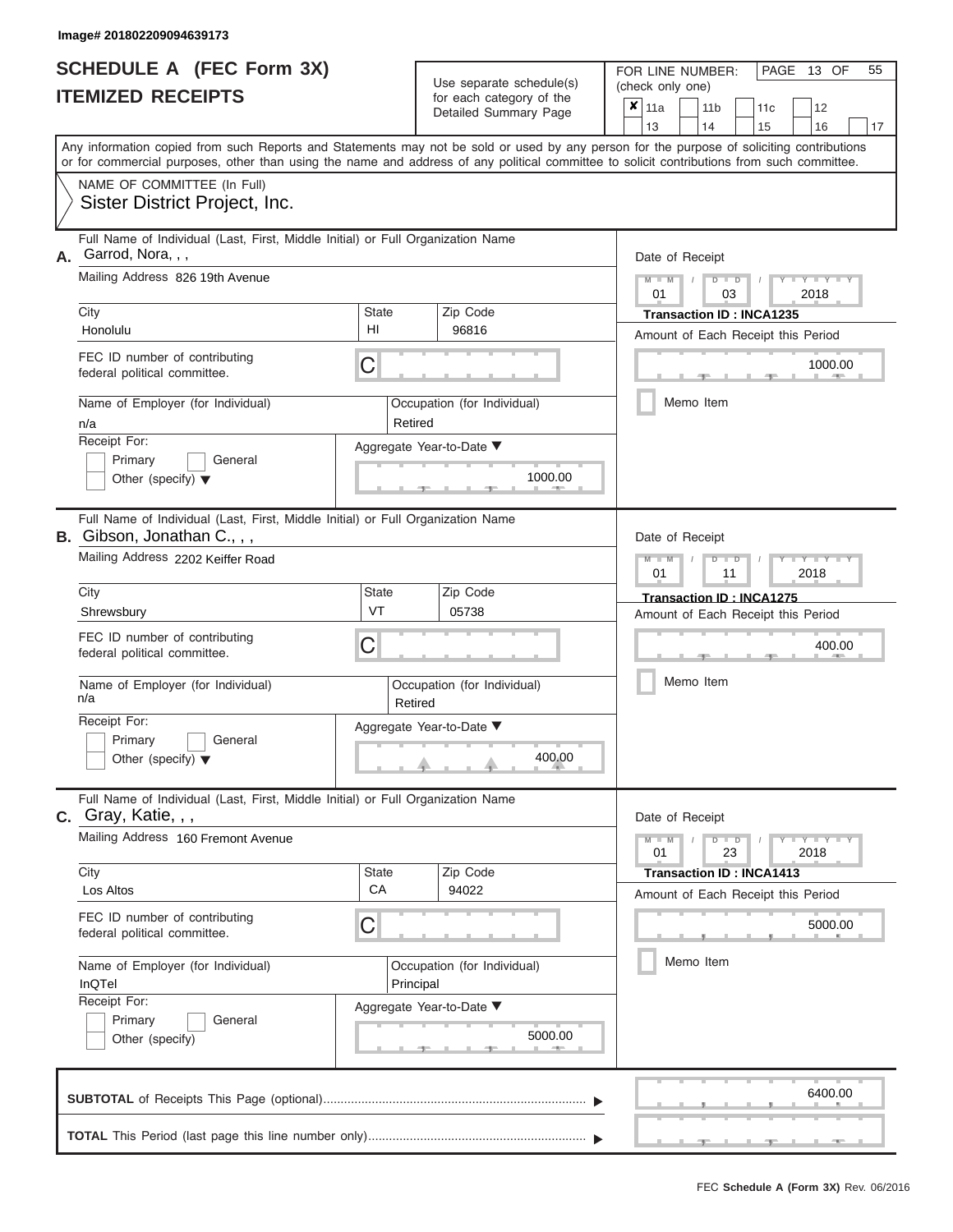|                          | <b>SCHEDULE A (FEC Form 3X)</b> |
|--------------------------|---------------------------------|
| <b>ITEMIZED RECEIPTS</b> |                                 |

Use separate schedule(s)<br>for each category of the

FOR LINE NUMBER:<br>(check only one)

PAGE 14 OF 55

|                                                                                                                                            |         | babii batogory<br>Detailed Summary Page | x | 11a                                                   |  | 11 <sub>b</sub>                 | 11c   | 12                                 |    |  |
|--------------------------------------------------------------------------------------------------------------------------------------------|---------|-----------------------------------------|---|-------------------------------------------------------|--|---------------------------------|-------|------------------------------------|----|--|
| Any information copied from such Reports and Statements may not be sold or used by any person for the purpose of soliciting contributions  |         |                                         |   | 13                                                    |  | 14                              | 15    | 16                                 | 17 |  |
| or for commercial purposes, other than using the name and address of any political committee to solicit contributions from such committee. |         |                                         |   |                                                       |  |                                 |       |                                    |    |  |
| NAME OF COMMITTEE (In Full)                                                                                                                |         |                                         |   |                                                       |  |                                 |       |                                    |    |  |
| Sister District Project, Inc.                                                                                                              |         |                                         |   |                                                       |  |                                 |       |                                    |    |  |
| Full Name of Individual (Last, First, Middle Initial) or Full Organization Name<br>Hart, Kathleen, , ,<br>А.                               |         |                                         |   | Date of Receipt                                       |  |                                 |       |                                    |    |  |
| Mailing Address 217 Rio Del Mar Blvd.                                                                                                      |         |                                         |   | $M - M$<br>$D$ $D$<br>$Y - Y - I$<br>01<br>30<br>2018 |  |                                 |       |                                    |    |  |
| City                                                                                                                                       | State   | Zip Code                                |   |                                                       |  | <b>Transaction ID: INCA1535</b> |       |                                    |    |  |
| Aptos                                                                                                                                      | CA      | 95003                                   |   |                                                       |  |                                 |       | Amount of Each Receipt this Period |    |  |
| FEC ID number of contributing<br>federal political committee.                                                                              | C       |                                         |   |                                                       |  |                                 |       | 200.00                             |    |  |
| Name of Employer (for Individual)<br>n/a                                                                                                   | Retired | Occupation (for Individual)             |   |                                                       |  | Memo Item                       |       |                                    |    |  |
| Receipt For:                                                                                                                               |         | Aggregate Year-to-Date ▼                |   |                                                       |  |                                 |       |                                    |    |  |
| Primary<br>General<br>Other (specify) $\blacktriangledown$                                                                                 |         | 400.00                                  |   |                                                       |  |                                 |       |                                    |    |  |
|                                                                                                                                            |         |                                         |   |                                                       |  |                                 |       |                                    |    |  |
| Full Name of Individual (Last, First, Middle Initial) or Full Organization Name<br>B. Hart, Kathleen, , ,                                  |         |                                         |   | Date of Receipt                                       |  |                                 |       |                                    |    |  |
| Mailing Address 217 Rio Del Mar Blvd.                                                                                                      |         |                                         |   | $M - M$<br>01                                         |  | $D$ $D$<br>30                   |       | Y T Y T<br>2018                    |    |  |
| City                                                                                                                                       | State   | Zip Code                                |   |                                                       |  | Transaction ID: INCA1536        |       |                                    |    |  |
| Aptos                                                                                                                                      | CA      | 95003                                   |   |                                                       |  |                                 |       | Amount of Each Receipt this Period |    |  |
| FEC ID number of contributing<br>federal political committee.                                                                              | С       |                                         |   |                                                       |  |                                 |       | 200.00                             |    |  |
| Name of Employer (for Individual)<br>n/a                                                                                                   | Retired | Occupation (for Individual)             |   |                                                       |  | Memo Item                       |       |                                    |    |  |
| Receipt For:                                                                                                                               |         | Aggregate Year-to-Date ▼                |   |                                                       |  |                                 |       |                                    |    |  |
| Primary<br>General<br>Other (specify) $\blacktriangledown$                                                                                 |         | 400.00                                  |   |                                                       |  |                                 |       |                                    |    |  |
| Full Name of Individual (Last, First, Middle Initial) or Full Organization Name                                                            |         |                                         |   |                                                       |  |                                 |       |                                    |    |  |
| Hertelendy, Ann, , ,<br>С.                                                                                                                 |         |                                         |   | Date of Receipt                                       |  |                                 |       |                                    |    |  |
| Mailing Address 321 Hillside Avenue                                                                                                        |         |                                         |   | $M - M$<br>01                                         |  | $D$ $D$<br>21                   |       | $Y - Y - Y - Y - I - Y$<br>2018    |    |  |
| City                                                                                                                                       | State   | Zip Code                                |   |                                                       |  | <b>Transaction ID: INCA1357</b> |       |                                    |    |  |
| Piedmont                                                                                                                                   | CA      | 94611                                   |   |                                                       |  |                                 |       | Amount of Each Receipt this Period |    |  |
| FEC ID number of contributing<br>federal political committee.                                                                              | C       |                                         |   |                                                       |  |                                 |       | 500.00                             |    |  |
| Name of Employer (for Individual)                                                                                                          |         | Occupation (for Individual)             |   |                                                       |  | Memo Item                       |       |                                    |    |  |
| University of California, Berkeley                                                                                                         |         | Marketing Program Manager               |   |                                                       |  |                                 |       |                                    |    |  |
| Receipt For:                                                                                                                               |         | Aggregate Year-to-Date ▼                |   |                                                       |  |                                 |       |                                    |    |  |
| Primary<br>General                                                                                                                         |         | 500.00                                  |   |                                                       |  |                                 |       |                                    |    |  |
| Other (specify)                                                                                                                            |         |                                         |   |                                                       |  |                                 |       |                                    |    |  |
|                                                                                                                                            |         |                                         |   |                                                       |  |                                 |       | 900.00                             |    |  |
|                                                                                                                                            |         |                                         |   |                                                       |  |                                 | - 7 - | $-1$                               |    |  |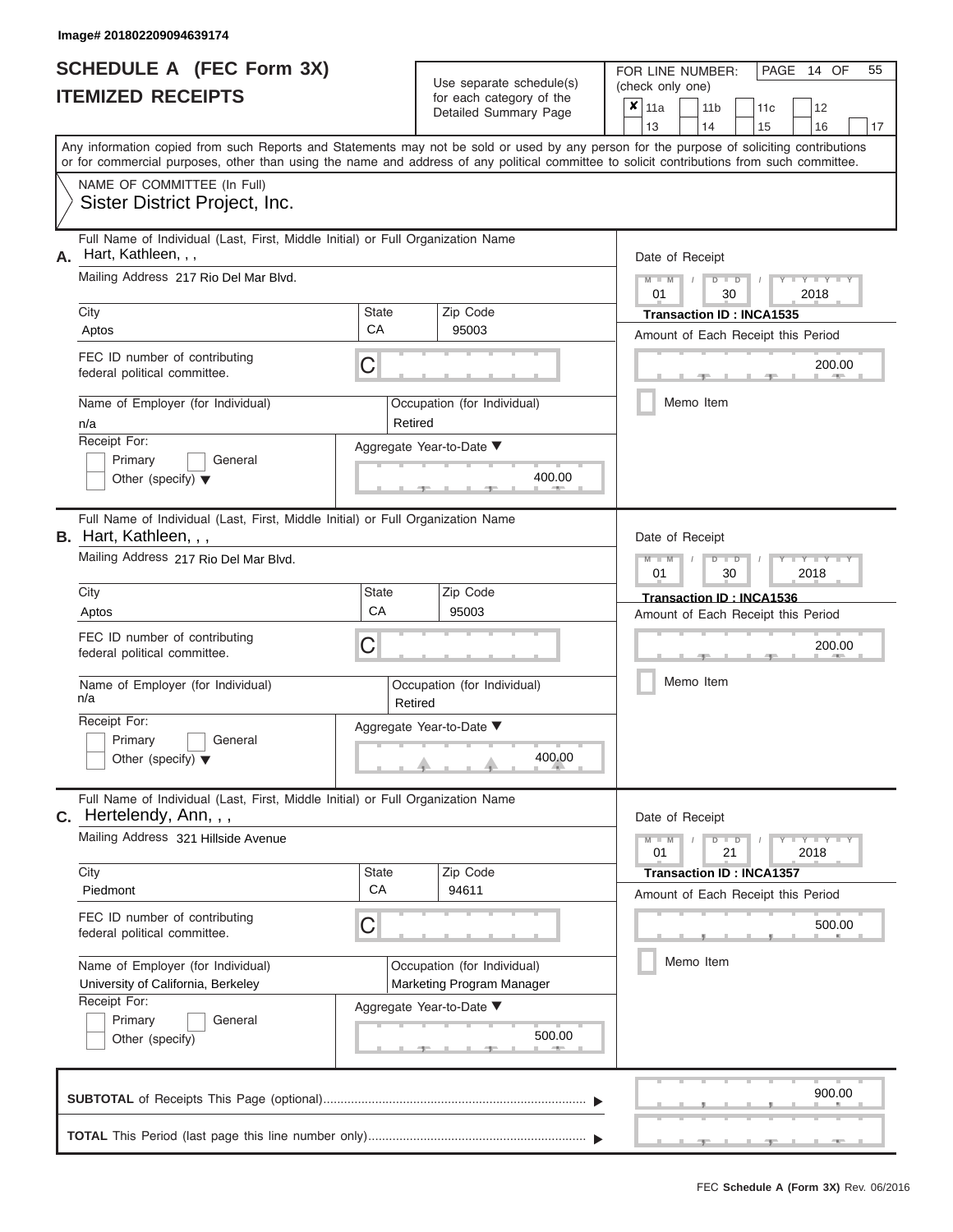|                          | <b>SCHEDULE A (FEC Form 3X)</b> |
|--------------------------|---------------------------------|
| <b>ITEMIZED RECEIPTS</b> |                                 |

| SCHEDULE A (FEC Form 3X)<br><b>ITEMIZED RECEIPTS</b>                                                              | Use separate schedule(s)<br>for each category of the<br>Detailed Summary Page                                                                                                                                                                                                           | 55<br>FOR LINE NUMBER:<br>PAGE 15 OF<br>(check only one)<br>$\boldsymbol{x}$<br>11a<br>11 <sub>b</sub><br>12<br>11 <sub>c</sub> |
|-------------------------------------------------------------------------------------------------------------------|-----------------------------------------------------------------------------------------------------------------------------------------------------------------------------------------------------------------------------------------------------------------------------------------|---------------------------------------------------------------------------------------------------------------------------------|
|                                                                                                                   |                                                                                                                                                                                                                                                                                         | 13<br>14<br>15<br>16<br>17                                                                                                      |
|                                                                                                                   | Any information copied from such Reports and Statements may not be sold or used by any person for the purpose of soliciting contributions<br>or for commercial purposes, other than using the name and address of any political committee to solicit contributions from such committee. |                                                                                                                                 |
| NAME OF COMMITTEE (In Full)<br>Sister District Project, Inc.                                                      |                                                                                                                                                                                                                                                                                         |                                                                                                                                 |
| Full Name of Individual (Last, First, Middle Initial) or Full Organization Name<br>Jones, Susan, , ,<br>А.        |                                                                                                                                                                                                                                                                                         | Date of Receipt                                                                                                                 |
| Mailing Address 665 Chetwood Street                                                                               |                                                                                                                                                                                                                                                                                         | $M = M$ /<br>$D$ $D$<br>$Y - Y - I$<br>01<br>27<br>2018                                                                         |
| City                                                                                                              | <b>State</b><br>Zip Code                                                                                                                                                                                                                                                                | <b>Transaction ID: INCA1499</b>                                                                                                 |
| Oakland                                                                                                           | CA<br>94610                                                                                                                                                                                                                                                                             | Amount of Each Receipt this Period                                                                                              |
| FEC ID number of contributing<br>federal political committee.                                                     | C                                                                                                                                                                                                                                                                                       | 250.00<br><b>AND IN</b>                                                                                                         |
| Name of Employer (for Individual)<br>Susan Jones                                                                  | Occupation (for Individual)<br>Executive Coach & Facilitator                                                                                                                                                                                                                            | Memo Item                                                                                                                       |
| Receipt For:                                                                                                      | Aggregate Year-to-Date ▼                                                                                                                                                                                                                                                                |                                                                                                                                 |
| Primary<br>General<br>Other (specify) $\blacktriangledown$                                                        | 250.00<br><b>Contract Contract</b>                                                                                                                                                                                                                                                      |                                                                                                                                 |
| Full Name of Individual (Last, First, Middle Initial) or Full Organization Name<br><b>B.</b> Mardesich, Andy, , , |                                                                                                                                                                                                                                                                                         | Date of Receipt                                                                                                                 |
| Mailing Address 2637 Woolsey Street                                                                               |                                                                                                                                                                                                                                                                                         | $M - M$<br>$D$ $D$<br>$\Box$ $\Upsilon$ $\Box$ $\Upsilon$ $\Upsilon$<br>01<br>2018<br>04                                        |
| City                                                                                                              | State<br>Zip Code                                                                                                                                                                                                                                                                       | Transaction ID: IDTA991                                                                                                         |
| <b>Berkeley</b>                                                                                                   | CA<br>94705                                                                                                                                                                                                                                                                             | Amount of Each Receipt this Period                                                                                              |
| FEC ID number of contributing<br>federal political committee.                                                     | C                                                                                                                                                                                                                                                                                       | 500.00                                                                                                                          |
| Name of Employer (for Individual)<br>University of California                                                     | Occupation (for Individual)<br><b>Computer Programmer</b>                                                                                                                                                                                                                               | Memo Item                                                                                                                       |
| Receipt For:                                                                                                      | Aggregate Year-to-Date ▼                                                                                                                                                                                                                                                                |                                                                                                                                 |
| Primary<br>General<br>Other (specify) $\blacktriangledown$                                                        | 500.00                                                                                                                                                                                                                                                                                  |                                                                                                                                 |
| Full Name of Individual (Last, First, Middle Initial) or Full Organization Name<br><b>C.</b> Actblue              |                                                                                                                                                                                                                                                                                         | Date of Receipt                                                                                                                 |
| Mailing Address 14 Arrow Street, Suite 11                                                                         |                                                                                                                                                                                                                                                                                         | $M - M$<br>$T - Y = Y - T Y$<br>$D$ $D$<br>01<br>07<br>2018                                                                     |
| City<br>Cambridge                                                                                                 | Zip Code<br>State<br>MA<br>02138                                                                                                                                                                                                                                                        | Transaction ID: INCA1282IDTA991<br>Amount of Each Receipt this Period                                                           |
| FEC ID number of contributing<br>federal political committee.                                                     | C                                                                                                                                                                                                                                                                                       | 500.00                                                                                                                          |
| Name of Employer (for Individual)                                                                                 | Occupation (for Individual)                                                                                                                                                                                                                                                             | $\boldsymbol{x}$<br>Memo Item                                                                                                   |
| Receipt For:<br>Primary<br>General<br>Other (specify)                                                             | Aggregate Year-to-Date ▼<br>14153.11                                                                                                                                                                                                                                                    |                                                                                                                                 |
|                                                                                                                   |                                                                                                                                                                                                                                                                                         | 750.00                                                                                                                          |
|                                                                                                                   |                                                                                                                                                                                                                                                                                         |                                                                                                                                 |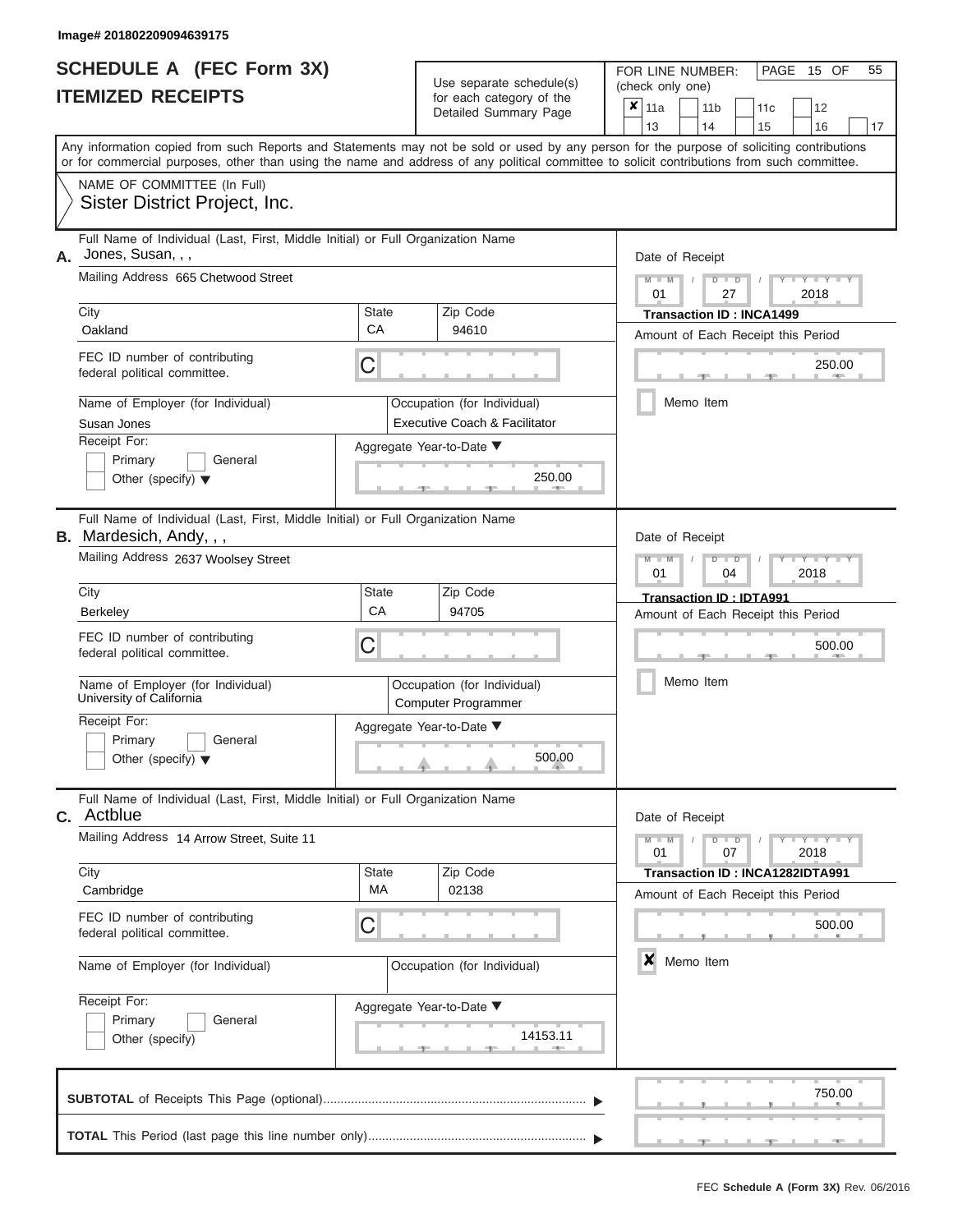## <sub>28/68</sub> / PAGE 16 / 55 PAGE 16<br>Q& B9CI G`H9LH`F9 @ H98 `HC`5 `F9DCFHžG7 < 981 @ `CF`<del>4I</del>9 A AS H=C . 9 ^ 311 . 97 `A

Ī **Form/Schedule: SA11AI Transaction ID : IDTA991**

Earmarked through Actblue

**Form/Schedule: SA11AI Transaction ID: INCA1282IDTA991**

Total earmarked through conduit PAC limit not affected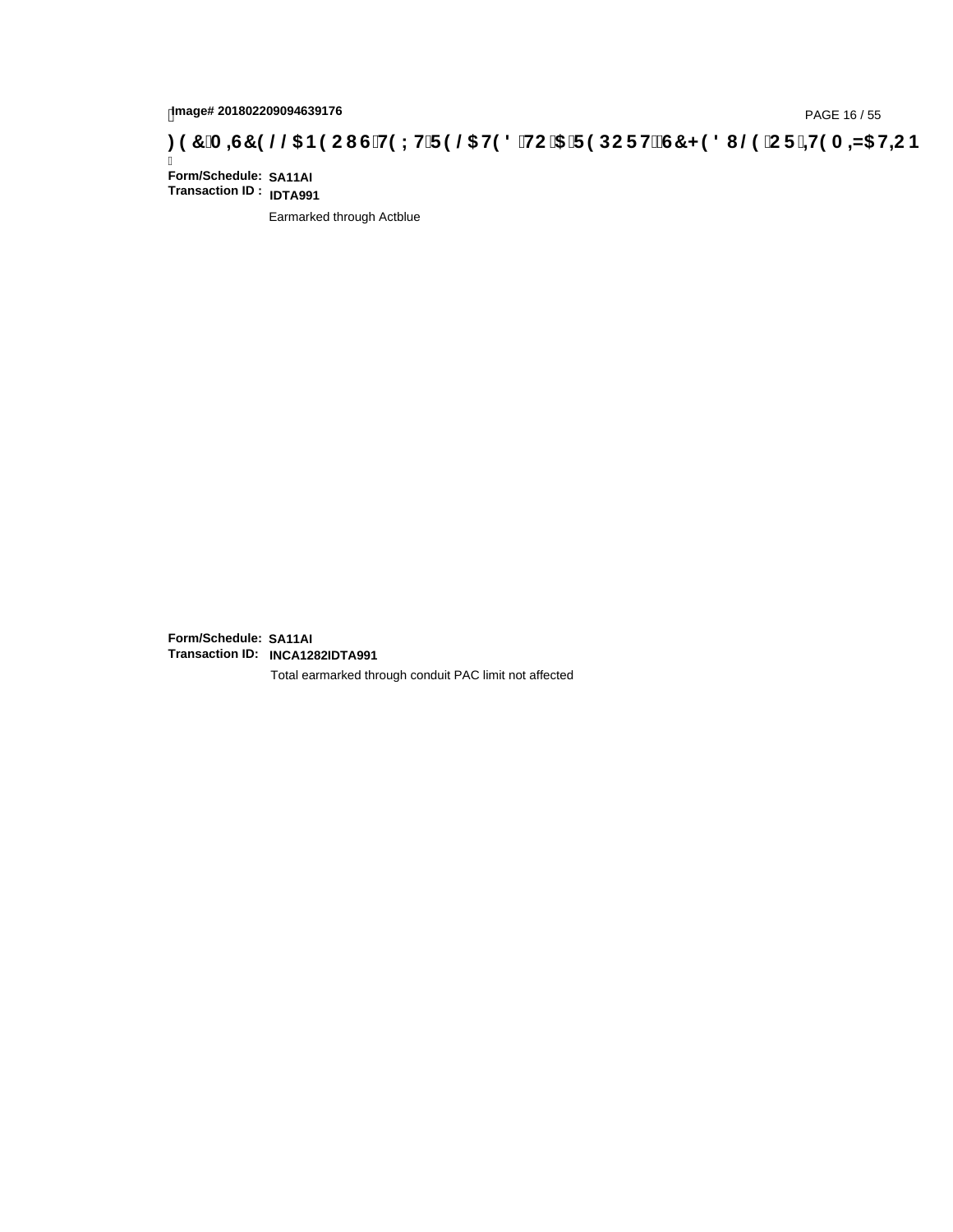|                          | <b>SCHEDULE A (FEC Form 3X)</b> |
|--------------------------|---------------------------------|
| <b>ITEMIZED RECEIPTS</b> |                                 |

| SCHEDULE A (FEC Form 3X)<br><b>ITEMIZED RECEIPTS</b>                                                                                                                                                                                                                                                                                                                    |                         | Use separate schedule(s)<br>for each category of the<br>Detailed Summary Page                          | 55<br>FOR LINE NUMBER:<br>PAGE 17 OF<br>(check only one)<br>$\overline{\mathbf{x}}$   11a<br>11 <sub>b</sub><br>12<br>11c                                                                                   |
|-------------------------------------------------------------------------------------------------------------------------------------------------------------------------------------------------------------------------------------------------------------------------------------------------------------------------------------------------------------------------|-------------------------|--------------------------------------------------------------------------------------------------------|-------------------------------------------------------------------------------------------------------------------------------------------------------------------------------------------------------------|
| or for commercial purposes, other than using the name and address of any political committee to solicit contributions from such committee.                                                                                                                                                                                                                              |                         |                                                                                                        | 13<br>14<br>15<br>16<br>17<br>Any information copied from such Reports and Statements may not be sold or used by any person for the purpose of soliciting contributions                                     |
| NAME OF COMMITTEE (In Full)<br>Sister District Project, Inc.                                                                                                                                                                                                                                                                                                            |                         |                                                                                                        |                                                                                                                                                                                                             |
| Full Name of Individual (Last, First, Middle Initial) or Full Organization Name<br>Martyn, Elizabeth, , ,<br>А.<br>Mailing Address 12502 Foster Road<br>City<br>Los Alamitos<br>FEC ID number of contributing<br>federal political committee.<br>Name of Employer (for Individual)<br>n/a<br>Receipt For:<br>Primary<br>General<br>Other (specify) $\blacktriangledown$ | State<br>CA<br>С        | Zip Code<br>90720<br>Occupation (for Individual)<br>Not Employed<br>Aggregate Year-to-Date ▼<br>400.00 | Date of Receipt<br>$M - M$<br>$D$ $D$<br>$Y - Y - T$<br>$\sqrt{ }$<br>01<br>22<br>2018<br><b>Transaction ID: IDTA1098</b><br>Amount of Each Receipt this Period<br>200.00<br><b>CONTRACTOR</b><br>Memo Item |
| Full Name of Individual (Last, First, Middle Initial) or Full Organization Name<br><b>B.</b> Actblue<br>Mailing Address 14 Arrow Street, Suite 11<br>City                                                                                                                                                                                                               | State                   | Zip Code                                                                                               | Date of Receipt<br>$M - M$<br>$D$ $\Box$ $D$<br>Y L Y L<br>01<br>2018<br>28<br>Transaction ID: INCA1429IDTA1098                                                                                             |
| Cambridge<br>FEC ID number of contributing<br>federal political committee.<br>Name of Employer (for Individual)                                                                                                                                                                                                                                                         | <b>MA</b><br>С          | 02138<br>Occupation (for Individual)                                                                   | Amount of Each Receipt this Period<br>200.00<br>X<br>Memo Item                                                                                                                                              |
| Receipt For:<br>Primary<br>General<br>Other (specify) $\blacktriangledown$                                                                                                                                                                                                                                                                                              |                         | Aggregate Year-to-Date ▼<br>14153.11                                                                   |                                                                                                                                                                                                             |
| Full Name of Individual (Last, First, Middle Initial) or Full Organization Name<br><b>C.</b> Martyn, Elizabeth, , ,<br>Mailing Address 12502 Foster Road                                                                                                                                                                                                                |                         |                                                                                                        | Date of Receipt<br>$M - M$<br>$D$ $D$<br>$+Y + Y + Y$                                                                                                                                                       |
| City<br>Los Alamitos<br>FEC ID number of contributing<br>federal political committee.                                                                                                                                                                                                                                                                                   | State<br><b>CA</b><br>С | Zip Code<br>90720                                                                                      | 01<br>22<br>2018<br><b>Transaction ID: IDTA1099</b><br>Amount of Each Receipt this Period<br>200.00                                                                                                         |
| Name of Employer (for Individual)<br>n/a<br>Receipt For:<br>General<br>Primary<br>Other (specify)                                                                                                                                                                                                                                                                       |                         | Occupation (for Individual)<br>Not Employed<br>Aggregate Year-to-Date ▼<br>400.00                      | Memo Item                                                                                                                                                                                                   |
|                                                                                                                                                                                                                                                                                                                                                                         |                         |                                                                                                        | 400.00                                                                                                                                                                                                      |
|                                                                                                                                                                                                                                                                                                                                                                         |                         |                                                                                                        |                                                                                                                                                                                                             |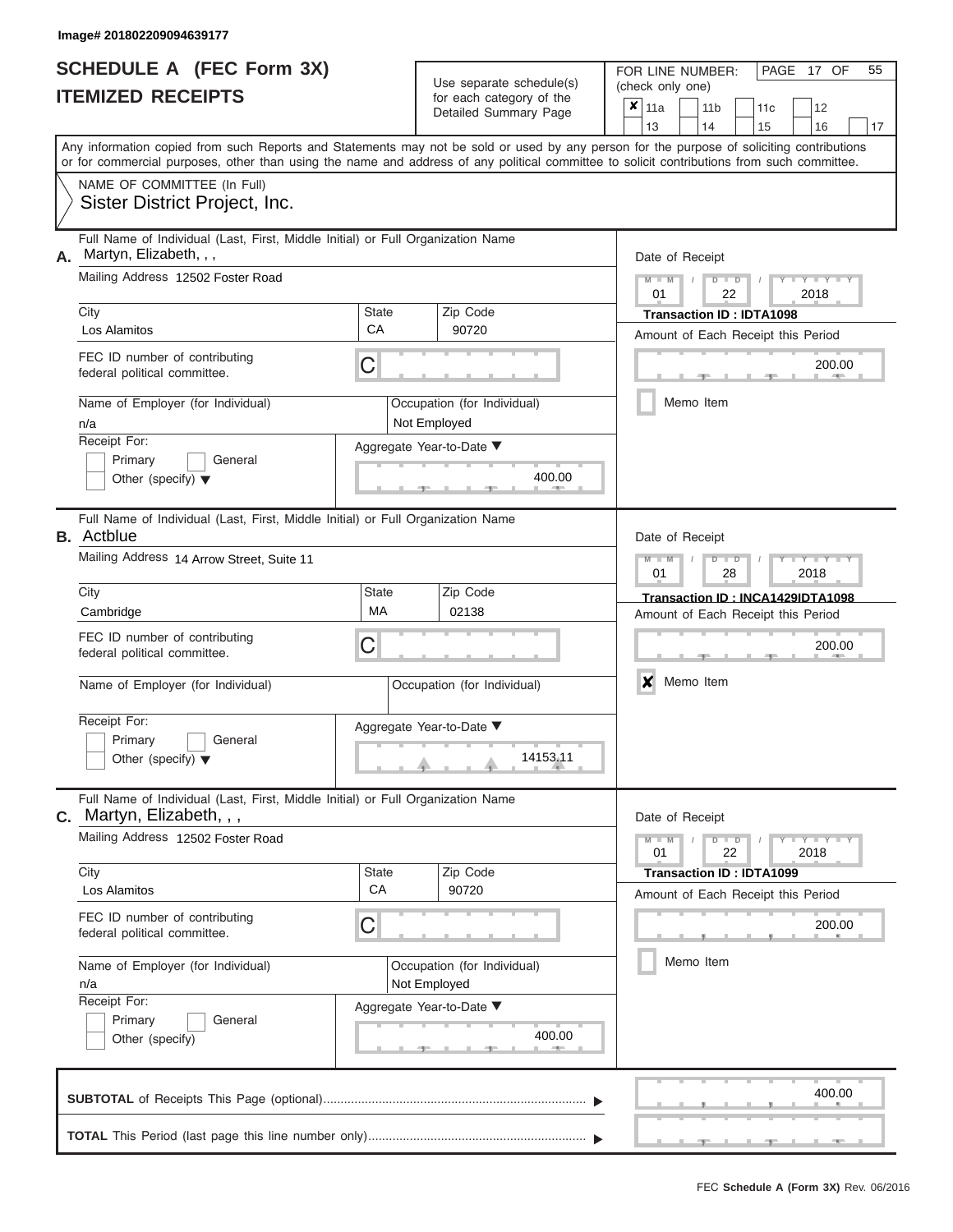## page# 201802209094639178<br>Denge# 201802209094639178<br>**(@CF`+H9 A =N5 H=CB) TA =G7 9 @@B9 CI G`H9 LH`F 9 @ H9 8 `HC`5 `F 9 DCF H** $\breve{E}$ **G7 < 9 8 I**

Ī **Form/Schedule: SA11AI Transaction ID : IDTA1098**

Earmarked through Actblue

**Form/Schedule: SA11AI Transaction ID: INCA1429IDTA1098**

Total earmarked through conduit PAC limit not affected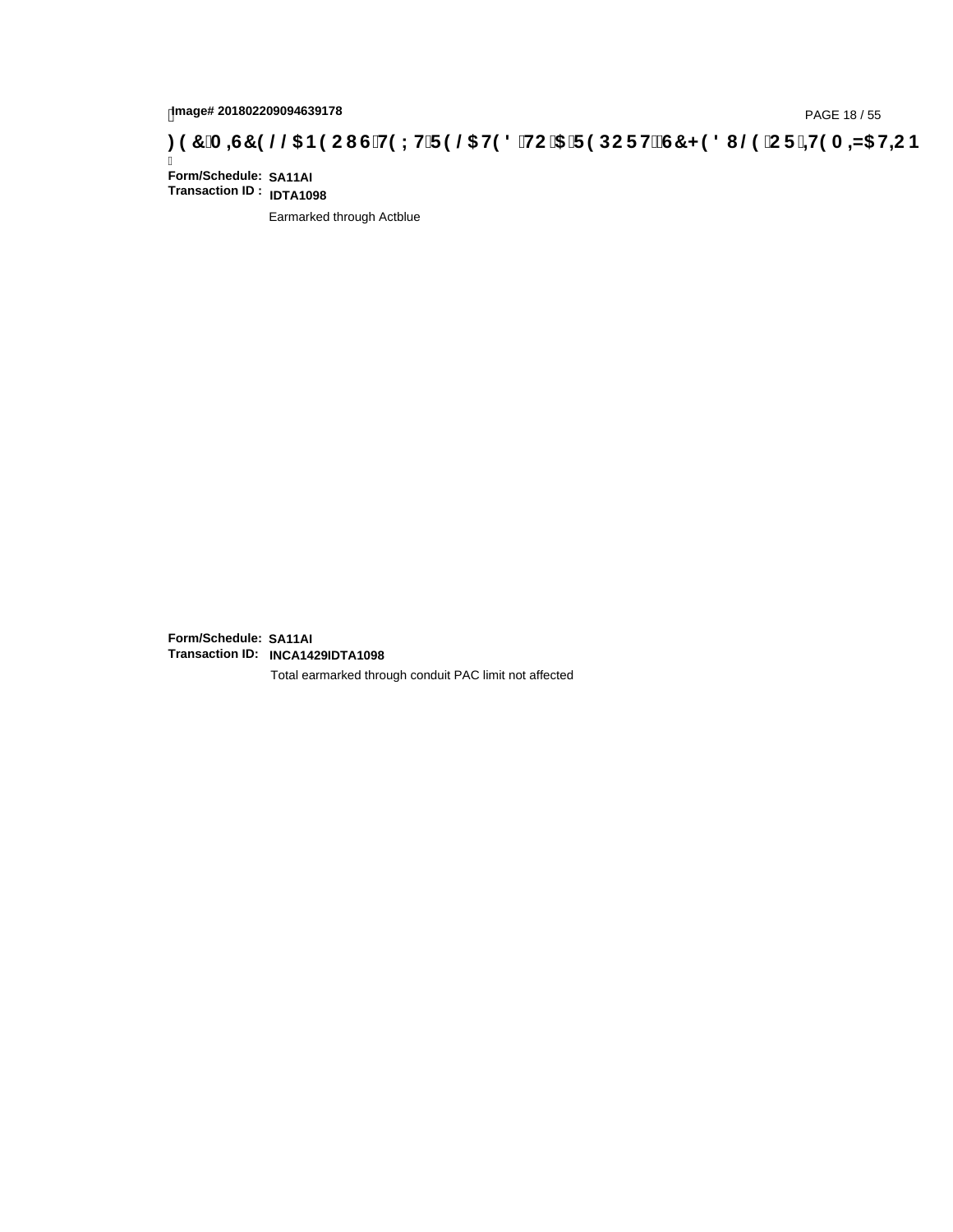## 1mage# 201802209094639179<br>DAGE 19 / 55 PAGE 19 / 55<br>**DAGE 19 / CF : +19 A =N5 H=C B** ( C ) CF it GT G'H9 LH F 9 @ H9 8 'HC '5 'F 9 DC F H $\breve{c}$ G7 < 9 8 I @ 'CF '+19 A =N5 H=C B

Ī **Form/Schedule: SA11AI Transaction ID : IDTA1099**

Earmarked through Actblue

**Form/Schedule: Transaction ID:**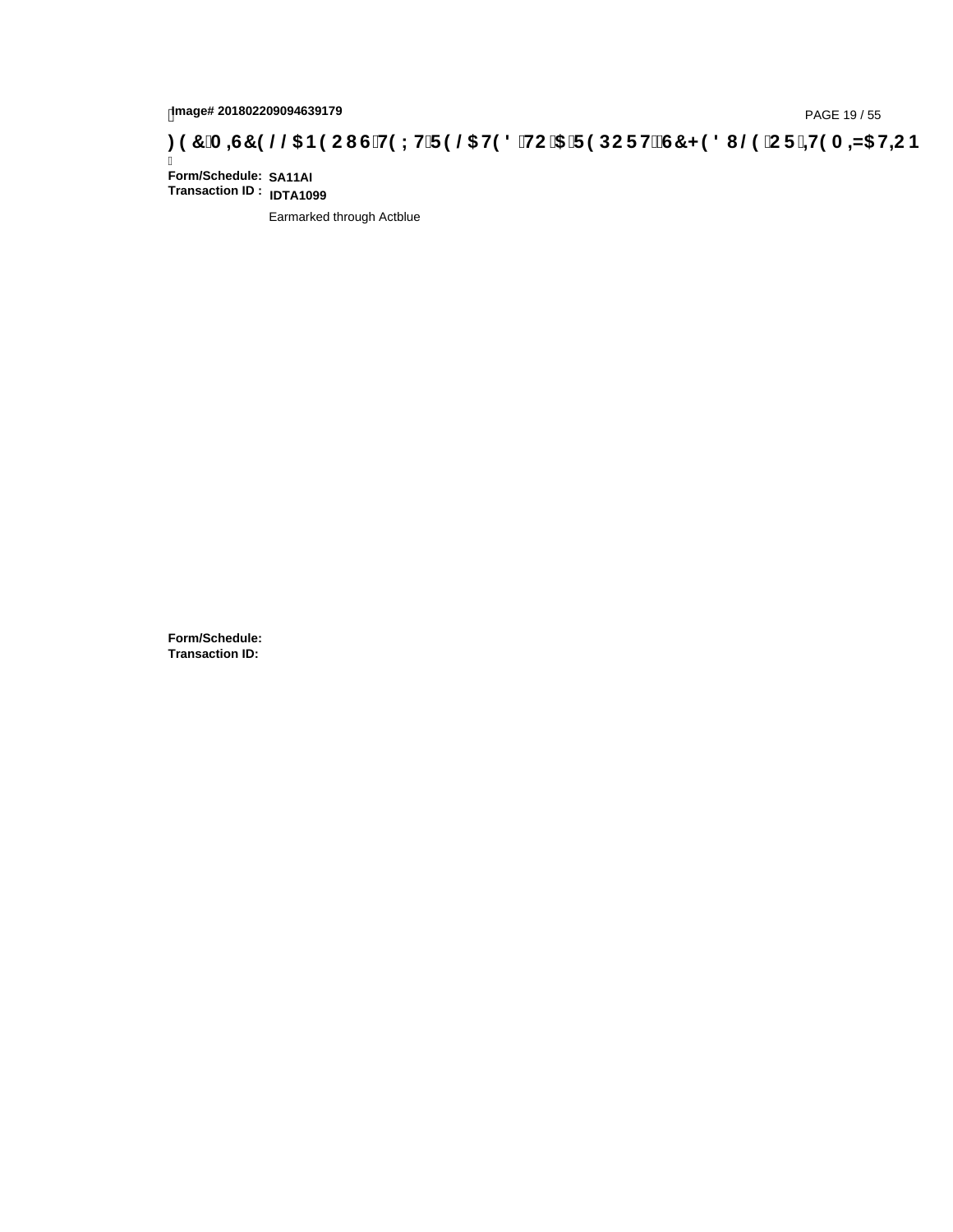|                          | <b>SCHEDULE A (FEC Form 3X)</b> |
|--------------------------|---------------------------------|
| <b>ITEMIZED RECEIPTS</b> |                                 |

| SCHEDULE A (FEC Form 3X)<br><b>ITEMIZED RECEIPTS</b>                                                                                                                                                                                                                                                                                                                                     |                             | Use separate schedule(s)<br>for each category of the<br>Detailed Summary Page                                     | 55<br>FOR LINE NUMBER:<br>PAGE 20 OF<br>(check only one)<br>$\boldsymbol{x}$<br>11a<br>11 <sub>b</sub><br>11c<br>12<br>13<br>14<br>15<br>16<br>17                                                   |
|------------------------------------------------------------------------------------------------------------------------------------------------------------------------------------------------------------------------------------------------------------------------------------------------------------------------------------------------------------------------------------------|-----------------------------|-------------------------------------------------------------------------------------------------------------------|-----------------------------------------------------------------------------------------------------------------------------------------------------------------------------------------------------|
| Any information copied from such Reports and Statements may not be sold or used by any person for the purpose of soliciting contributions<br>or for commercial purposes, other than using the name and address of any political committee to solicit contributions from such committee.<br>NAME OF COMMITTEE (In Full)<br>Sister District Project, Inc.                                  |                             |                                                                                                                   |                                                                                                                                                                                                     |
| Full Name of Individual (Last, First, Middle Initial) or Full Organization Name<br>Actblue<br>А.<br>Mailing Address 14 Arrow Street, Suite 11<br>City<br>Cambridge<br>FEC ID number of contributing<br>federal political committee.<br>Name of Employer (for Individual)<br>Receipt For:<br>Primary<br>General<br>Other (specify) $\blacktriangledown$                                   | State<br><b>MA</b><br>С     | Zip Code<br>02138<br>Occupation (for Individual)<br>Aggregate Year-to-Date ▼<br>14153.11                          | Date of Receipt<br>$M - M$<br>$Y - Y - Y$<br>$D$ $D$<br>01<br>28<br>2018<br>Transaction ID: INCA1429IDTA1099<br>Amount of Each Receipt this Period<br>200.00<br><b>CONTRACTOR</b><br>X<br>Memo Item |
| Full Name of Individual (Last, First, Middle Initial) or Full Organization Name<br><b>B.</b> Meade, Michael, , ,<br>Mailing Address 1190 Pine Street, Apt. 308<br>City<br>San Francisco<br>FEC ID number of contributing<br>federal political committee.<br>Name of Employer (for Individual)<br>Quantcast<br>Receipt For:<br>Primary<br>General<br>Other (specify) $\blacktriangledown$ | State<br>CA<br>С<br>Analyst | Zip Code<br>94109<br>Occupation (for Individual)<br>Aggregate Year-to-Date ▼<br>241.00<br>J.                      | Date of Receipt<br>$M - M$<br>$D$ $\Box$ $D$<br>Y TY<br>01<br>2018<br>28<br><b>Transaction ID: INCA1517</b><br>Amount of Each Receipt this Period<br>241.00<br>Memo Item                            |
| Full Name of Individual (Last, First, Middle Initial) or Full Organization Name<br>C. Miyagi, Janice, , ,<br>Mailing Address 1638 SE Knight Street, Apt. 12<br>City<br>Portland<br>FEC ID number of contributing<br>federal political committee.<br>Name of Employer (for Individual)<br>Munzing Structural Engineering<br>Receipt For:<br>Primary<br>General<br>Other (specify)         | State<br><b>OR</b><br>С     | Zip Code<br>97202<br>Occupation (for Individual)<br><b>Drafting Designs</b><br>Aggregate Year-to-Date ▼<br>250.00 | Date of Receipt<br>$M - M$<br>$D$ $D$<br>01<br>17<br>2018<br><b>Transaction ID: INCA1375</b><br>Amount of Each Receipt this Period<br>250.00<br>Memo Item                                           |
|                                                                                                                                                                                                                                                                                                                                                                                          |                             |                                                                                                                   | 491.00                                                                                                                                                                                              |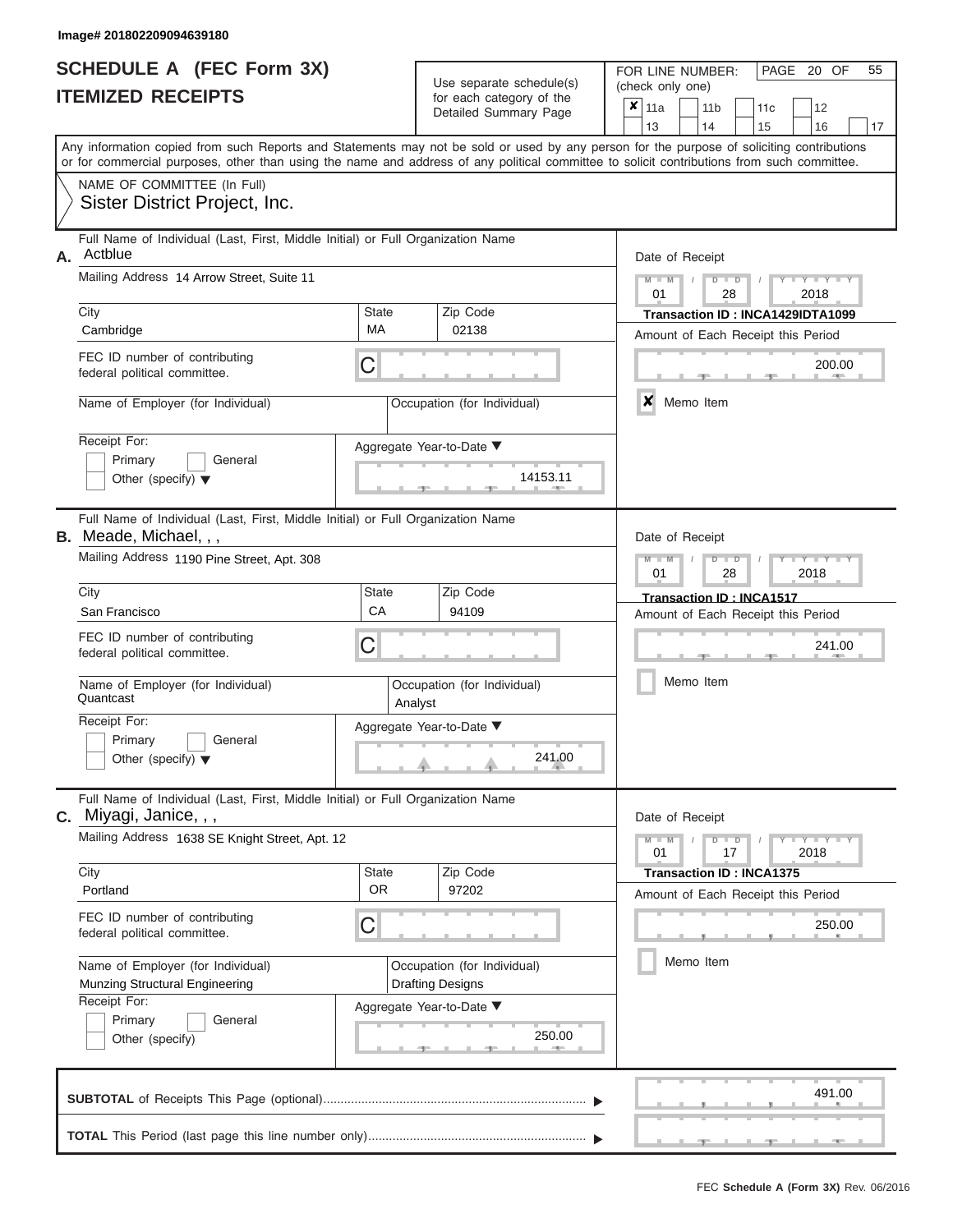## tmage# 201802209094639181<br>DAGE 21 / 55 PAGE 21 / 55 PAGE 21 / 55 P**OC FH2 C7 < 981** @ CF **+ + 9 A = NC H+C B** . 97 A = <del>40</del> A = NG H+C B

Ī **Form/Schedule: SA11AI Transaction ID : INCA1429IDTA1099**

Total earmarked through conduit PAC limit not affected

**Form/Schedule: Transaction ID:**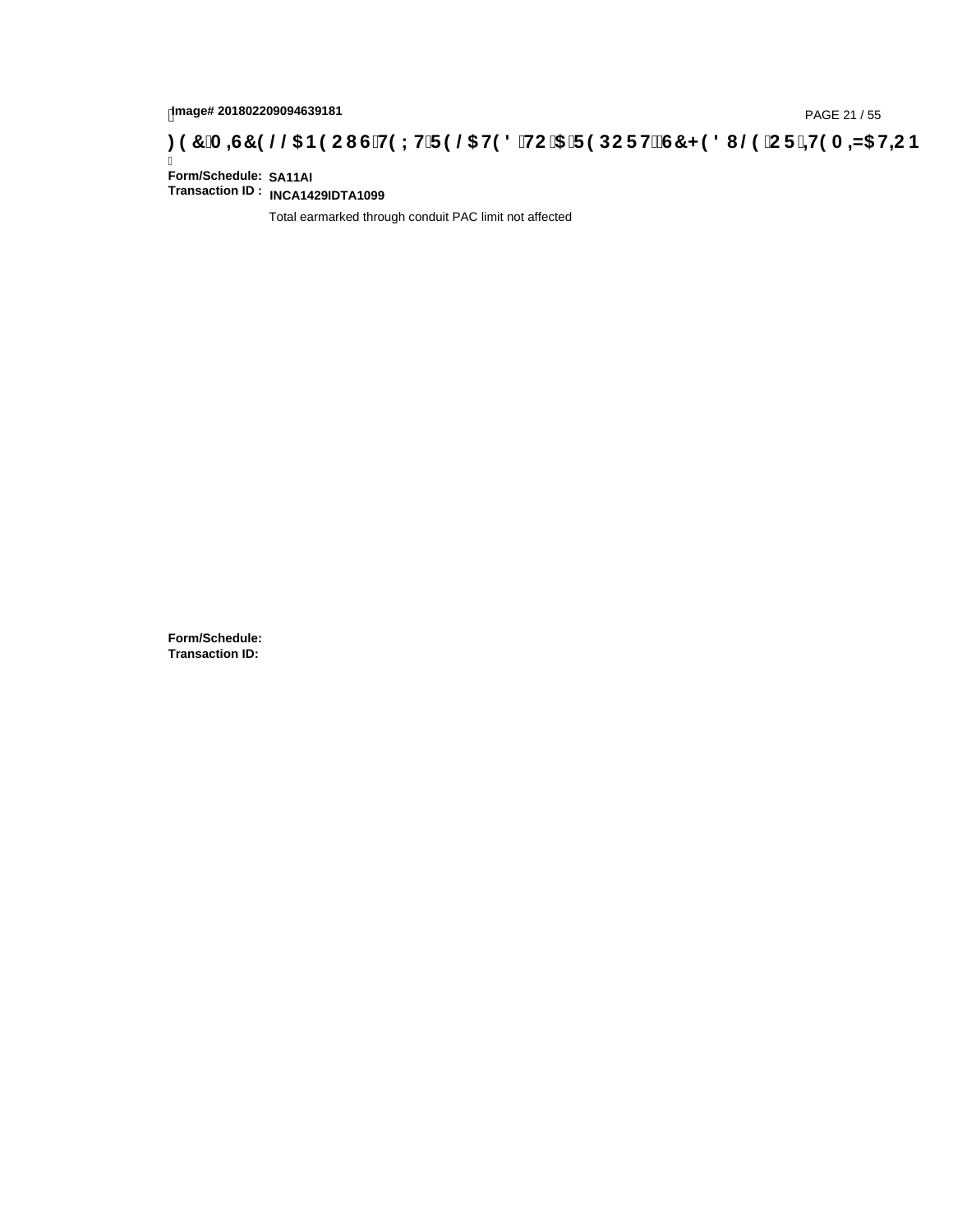#### **Image# 201802209094639182**

| <b>SCHEDULE A (FEC Form 3X)</b> |  |  |
|---------------------------------|--|--|
| <b>ITEMIZED RECEIPTS</b>        |  |  |

Use separate schedule(s)

FOR LINE NUMBER:<br>(check only one)

PAGE 22 OF 55

|    | IIEMIZED REGEIPIS                                                                                                                                                                                                                                                                       |                                        | for each category of the<br>Detailed Summary Page |                                                                                          | ×                                      | 11a             |           | 11 <sub>b</sub> |               |  | 11c                             | 12                                 |        |    |  |
|----|-----------------------------------------------------------------------------------------------------------------------------------------------------------------------------------------------------------------------------------------------------------------------------------------|----------------------------------------|---------------------------------------------------|------------------------------------------------------------------------------------------|----------------------------------------|-----------------|-----------|-----------------|---------------|--|---------------------------------|------------------------------------|--------|----|--|
|    | Any information copied from such Reports and Statements may not be sold or used by any person for the purpose of soliciting contributions<br>or for commercial purposes, other than using the name and address of any political committee to solicit contributions from such committee. |                                        |                                                   |                                                                                          |                                        | 13              |           | 14              |               |  | 15                              | 16                                 |        | 17 |  |
|    | NAME OF COMMITTEE (In Full)                                                                                                                                                                                                                                                             |                                        |                                                   |                                                                                          |                                        |                 |           |                 |               |  |                                 |                                    |        |    |  |
|    | Sister District Project, Inc.                                                                                                                                                                                                                                                           |                                        |                                                   |                                                                                          |                                        |                 |           |                 |               |  |                                 |                                    |        |    |  |
| А. | Full Name of Individual (Last, First, Middle Initial) or Full Organization Name<br>Moore, Shirley, , ,                                                                                                                                                                                  |                                        |                                                   |                                                                                          | Date of Receipt                        |                 |           |                 |               |  |                                 |                                    |        |    |  |
|    | Mailing Address 215 Ruby Avenue                                                                                                                                                                                                                                                         |                                        |                                                   | $M - M$<br>$Y - Y - Y$<br>$D$ $D$<br>01<br>26<br>2018<br><b>Transaction ID: IDTA1100</b> |                                        |                 |           |                 |               |  |                                 |                                    |        |    |  |
|    | City<br>San Carlos                                                                                                                                                                                                                                                                      | State<br>CA                            | Zip Code<br>94070                                 |                                                                                          |                                        |                 |           |                 |               |  |                                 |                                    |        |    |  |
|    |                                                                                                                                                                                                                                                                                         |                                        |                                                   |                                                                                          | Amount of Each Receipt this Period     |                 |           |                 |               |  |                                 |                                    |        |    |  |
|    | FEC ID number of contributing<br>C<br>federal political committee.                                                                                                                                                                                                                      |                                        |                                                   | 250.00                                                                                   |                                        |                 |           |                 |               |  |                                 |                                    |        |    |  |
|    | Name of Employer (for Individual)<br><b>Stanford University</b>                                                                                                                                                                                                                         | Fundraiser                             | Occupation (for Individual)                       |                                                                                          |                                        |                 | Memo Item |                 |               |  |                                 |                                    |        |    |  |
|    | Receipt For:                                                                                                                                                                                                                                                                            |                                        | Aggregate Year-to-Date ▼                          |                                                                                          |                                        |                 |           |                 |               |  |                                 |                                    |        |    |  |
|    | Primary<br>General<br>Other (specify) $\blacktriangledown$                                                                                                                                                                                                                              |                                        | 250.00                                            |                                                                                          |                                        |                 |           |                 |               |  |                                 |                                    |        |    |  |
|    | Full Name of Individual (Last, First, Middle Initial) or Full Organization Name<br><b>B.</b> Actblue                                                                                                                                                                                    |                                        |                                                   |                                                                                          |                                        | Date of Receipt |           |                 |               |  |                                 |                                    |        |    |  |
|    | Mailing Address 14 Arrow Street, Suite 11                                                                                                                                                                                                                                               |                                        |                                                   |                                                                                          | $M - M$<br>$D$ $D$<br>01<br>28<br>2018 |                 |           |                 |               |  |                                 |                                    |        |    |  |
|    | City                                                                                                                                                                                                                                                                                    | <b>State</b>                           | Zip Code                                          |                                                                                          | Transaction ID: INCA1429IDTA1100       |                 |           |                 |               |  |                                 |                                    |        |    |  |
|    | Cambridge                                                                                                                                                                                                                                                                               | МA                                     | 02138                                             |                                                                                          |                                        |                 |           |                 |               |  |                                 | Amount of Each Receipt this Period |        |    |  |
|    | FEC ID number of contributing<br>С<br>federal political committee.                                                                                                                                                                                                                      |                                        |                                                   |                                                                                          | 250.00                                 |                 |           |                 |               |  |                                 |                                    |        |    |  |
|    | Name of Employer (for Individual)                                                                                                                                                                                                                                                       | Occupation (for Individual)            |                                                   |                                                                                          |                                        | X               | Memo Item |                 |               |  |                                 |                                    |        |    |  |
|    | Receipt For:<br>Primary<br>General<br>Other (specify) $\blacktriangledown$                                                                                                                                                                                                              |                                        | Aggregate Year-to-Date ▼<br>14153.11              |                                                                                          |                                        |                 |           |                 |               |  |                                 |                                    |        |    |  |
|    | Full Name of Individual (Last, First, Middle Initial) or Full Organization Name<br>$c.$ Perkel, Rachel, , ,                                                                                                                                                                             |                                        |                                                   |                                                                                          |                                        | Date of Receipt |           |                 |               |  |                                 |                                    |        |    |  |
|    | Mailing Address 112 Crescent Avenue                                                                                                                                                                                                                                                     |                                        |                                                   |                                                                                          |                                        | $M - M$<br>01   |           |                 | $D$ $D$<br>08 |  |                                 | $-Y - Y - Y - Y$<br>2018           |        |    |  |
|    | City                                                                                                                                                                                                                                                                                    | <b>State</b>                           | Zip Code                                          |                                                                                          |                                        |                 |           |                 |               |  | <b>Transaction ID: IDTA1040</b> |                                    |        |    |  |
|    | <b>Burlingame</b>                                                                                                                                                                                                                                                                       | CA                                     | 94010                                             |                                                                                          |                                        |                 |           |                 |               |  |                                 | Amount of Each Receipt this Period |        |    |  |
|    | FEC ID number of contributing<br>С<br>federal political committee.                                                                                                                                                                                                                      |                                        |                                                   |                                                                                          |                                        |                 |           |                 |               |  |                                 |                                    | 50.00  |    |  |
|    | Name of Employer (for Individual)<br><b>Wells Fargo</b>                                                                                                                                                                                                                                 | Occupation (for Individual)<br>Banking |                                                   |                                                                                          |                                        |                 | Memo Item |                 |               |  |                                 |                                    |        |    |  |
|    | Receipt For:<br>Primary<br>General<br>Other (specify)                                                                                                                                                                                                                                   |                                        | Aggregate Year-to-Date ▼<br>240.00<br><b>AND</b>  |                                                                                          |                                        |                 |           |                 |               |  |                                 |                                    |        |    |  |
|    |                                                                                                                                                                                                                                                                                         |                                        |                                                   |                                                                                          |                                        |                 |           |                 |               |  |                                 |                                    | 300.00 |    |  |
|    |                                                                                                                                                                                                                                                                                         |                                        |                                                   |                                                                                          |                                        |                 |           |                 |               |  |                                 |                                    |        |    |  |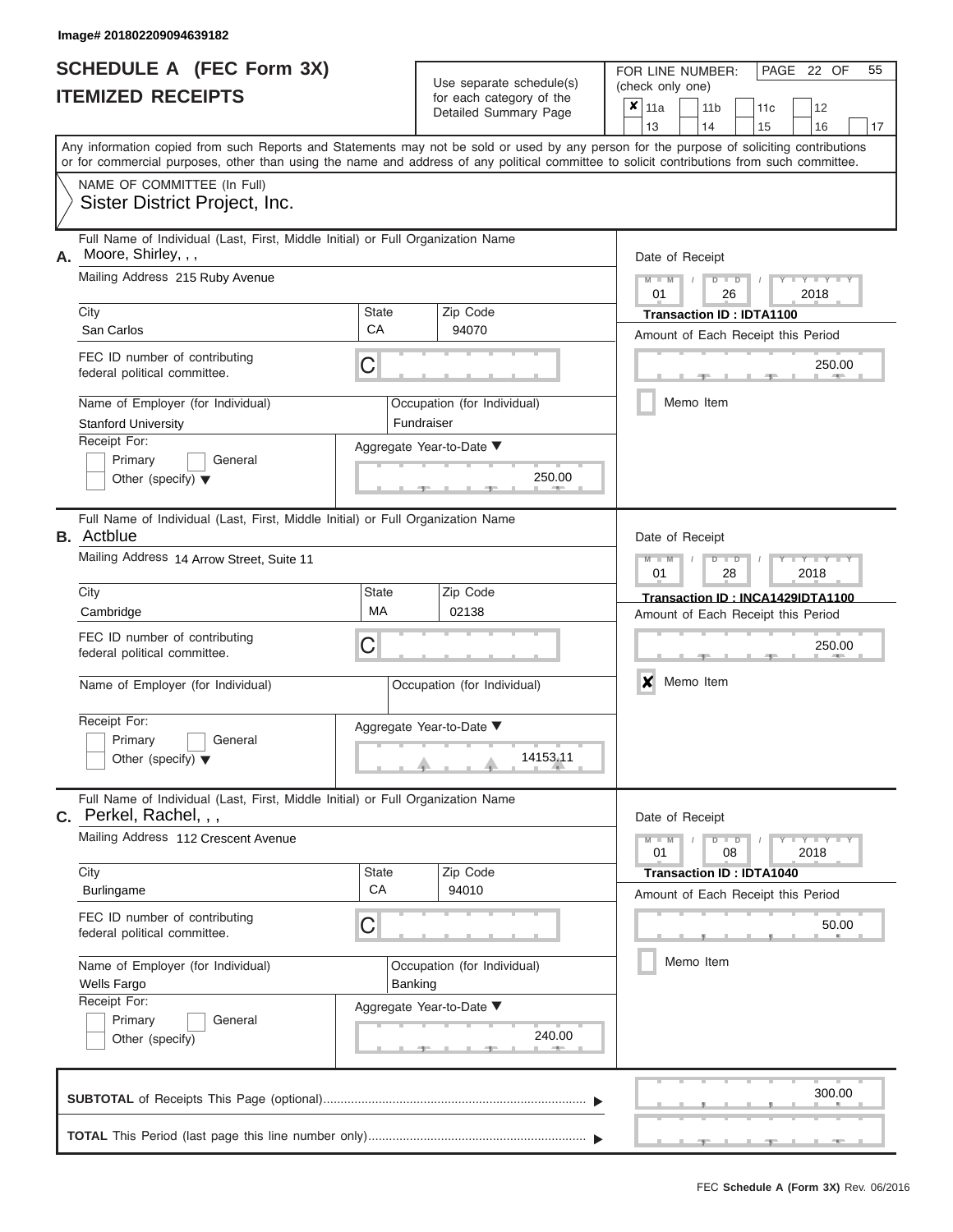## hmage# 201802209094639183<br>DAGE 23 / 55 PAGE 23 / 55 PAGE 23 / 55 P**OC FH2 C7 < 981** @ CF : + H9 A + N5 H=C B : 97 A = N5 H=C B

Ī **Form/Schedule: SA11AI Transaction ID : IDTA1100**

Earmarked through Actblue

**Form/Schedule: SA11AI Transaction ID: INCA1429IDTA1100**

Total earmarked through conduit PAC limit not affected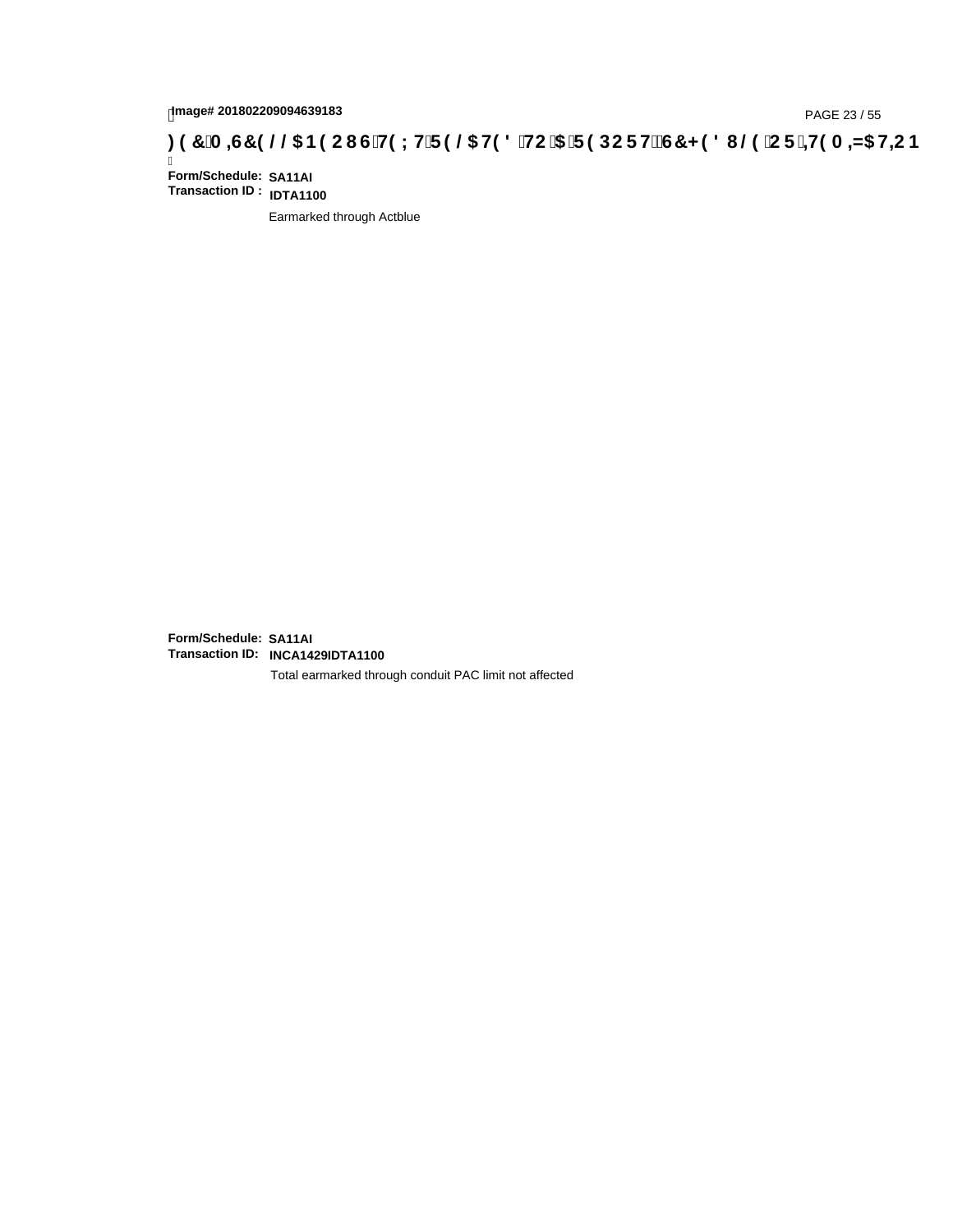## hmage# 201802209094639184<br>DAGE 24 / 55 TO DOC FHE C7 < 981 @ CF **+H9 A =N5 H=C B** : 97 A =N5 B=C I G +H9 L HF 9 @ H9 8 HC i5 F 9 DC F + EGT < 981 @ CF + H9 A =N5 H=C B

Ī **Form/Schedule: SA11AI Transaction ID : IDTA1040**

Earmarked Through Actblue

**Form/Schedule: Transaction ID:**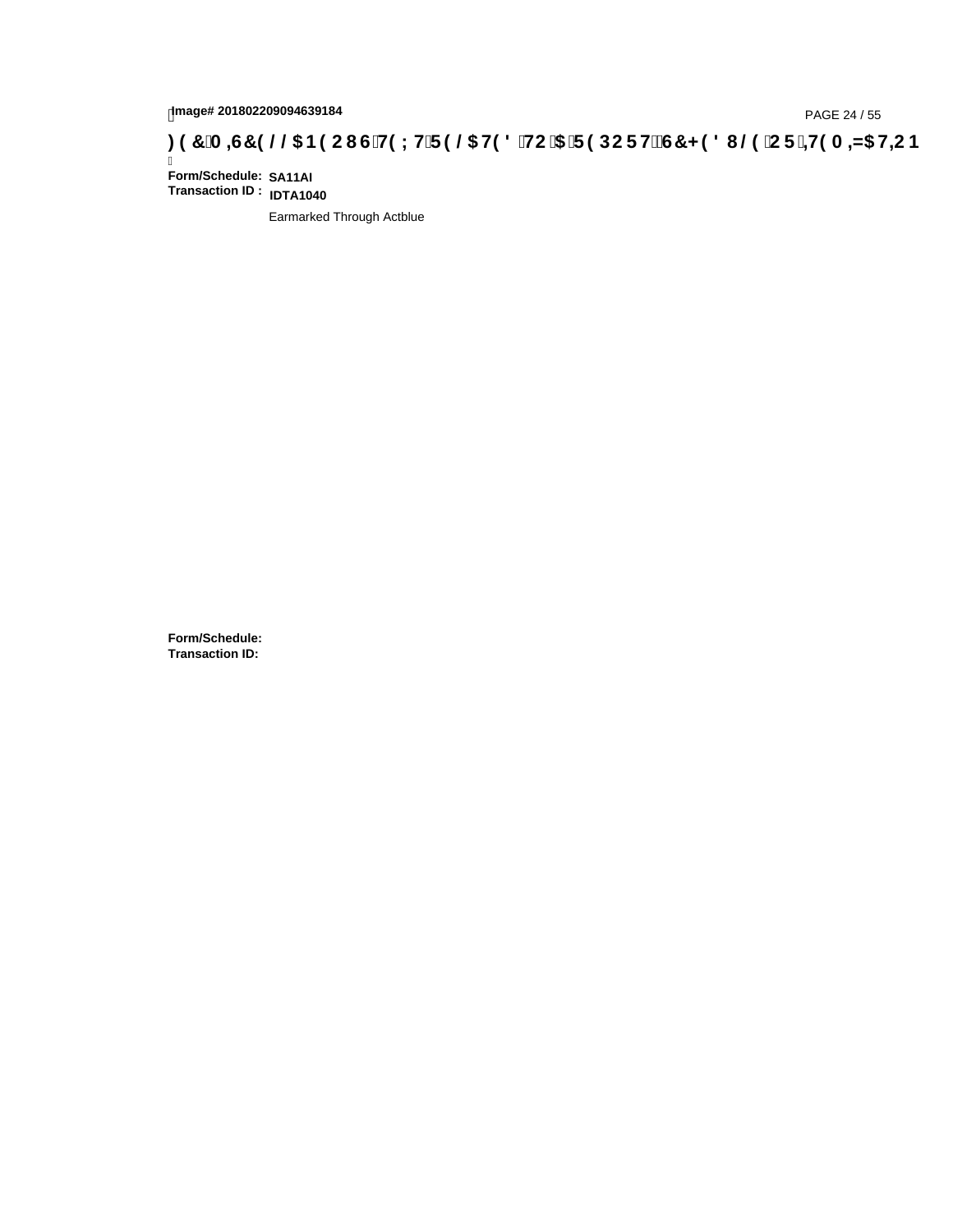| <b>IIIISG&amp;# SOTOOSSOSAO2AU23&lt;/b&gt;&lt;/th&gt;&lt;th&gt;&lt;/th&gt;&lt;th&gt;&lt;/th&gt;&lt;th&gt;&lt;/th&gt;&lt;th&gt;&lt;/th&gt;&lt;th&gt;&lt;/th&gt;&lt;th&gt;&lt;/th&gt;&lt;th&gt;&lt;/th&gt;&lt;/tr&gt;&lt;tr&gt;&lt;th&gt;&lt;b&gt;SCHEDULE A (FEC Form 3X)&lt;/b&gt;&lt;br&gt;&lt;b&gt;ITEMIZED RECEIPTS&lt;/b&gt;&lt;/th&gt;&lt;th&gt;&lt;/th&gt;&lt;th&gt;Use separate schedule(s)&lt;br&gt;for each category of the&lt;/th&gt;&lt;th&gt;FOR LINE NUMBER:&lt;br&gt;(check only one)&lt;/th&gt;&lt;th&gt;&lt;/th&gt;&lt;th&gt;PAGE&lt;/th&gt;&lt;th&gt;25 OF&lt;/th&gt;&lt;th&gt;55&lt;/th&gt;&lt;/tr&gt;&lt;tr&gt;&lt;th&gt;&lt;/th&gt;&lt;th&gt;&lt;/th&gt;&lt;th&gt;Detailed Summary Page&lt;/th&gt;&lt;th&gt;&lt;math display="inline"&gt;\pmb{\times}&lt;/math&gt;&lt;br&gt;11a&lt;/th&gt;&lt;th&gt;11&lt;sub&gt;b&lt;/sub&gt;&lt;/th&gt;&lt;th&gt;11c&lt;/th&gt;&lt;th&gt;12&lt;/th&gt;&lt;th&gt;&lt;/th&gt;&lt;/tr&gt;&lt;tr&gt;&lt;th&gt;Any information copied from such Reports and Statements may not be sold or used by any person for the purpose of soliciting contributions&lt;br&gt;or for commercial purposes, other than using the name and address of any political committee to solicit contributions from such committee.&lt;/th&gt;&lt;th&gt;&lt;/th&gt;&lt;th&gt;&lt;/th&gt;&lt;th&gt;13&lt;/th&gt;&lt;th&gt;14&lt;/th&gt;&lt;th&gt;15&lt;/th&gt;&lt;th&gt;16&lt;/th&gt;&lt;th&gt;17&lt;/th&gt;&lt;/tr&gt;&lt;tr&gt;&lt;td&gt;NAME OF COMMITTEE (In Full)&lt;br&gt;Sister District Project, Inc.&lt;/td&gt;&lt;td&gt;&lt;/td&gt;&lt;td&gt;&lt;/td&gt;&lt;td&gt;&lt;/td&gt;&lt;td&gt;&lt;/td&gt;&lt;td&gt;&lt;/td&gt;&lt;td&gt;&lt;/td&gt;&lt;td&gt;&lt;/td&gt;&lt;/tr&gt;&lt;tr&gt;&lt;td&gt;Full Name of Individual (Last, First, Middle Initial) or Full Organization Name&lt;br&gt;Actblue&lt;br&gt;А.&lt;/td&gt;&lt;td&gt;&lt;/td&gt;&lt;td&gt;&lt;/td&gt;&lt;td&gt;&lt;/td&gt;&lt;td&gt;Date of Receipt&lt;/td&gt;&lt;td&gt;&lt;/td&gt;&lt;td&gt;&lt;/td&gt;&lt;td&gt;&lt;/td&gt;&lt;/tr&gt;&lt;tr&gt;&lt;td&gt;Mailing Address 14 Arrow Street, Suite 11&lt;/td&gt;&lt;td&gt;&lt;/td&gt;&lt;td&gt;&lt;/td&gt;&lt;td&gt;&lt;math&gt;M - M&lt;/math&gt;&lt;br&gt;01&lt;/td&gt;&lt;td&gt;&lt;math&gt;D&lt;/math&gt; &lt;math&gt;D&lt;/math&gt;&lt;br&gt;14&lt;/td&gt;&lt;td&gt;&lt;/td&gt;&lt;td&gt;&lt;math&gt;Y = Y = Y&lt;/math&gt;&lt;br&gt;2018&lt;/td&gt;&lt;td&gt;&lt;/td&gt;&lt;/tr&gt;&lt;tr&gt;&lt;td&gt;City&lt;br&gt;Cambridge&lt;/td&gt;&lt;td&gt;&lt;b&gt;State&lt;/b&gt;&lt;br&gt;&lt;b&gt;MA&lt;/b&gt;&lt;/td&gt;&lt;td&gt;Zip Code&lt;br&gt;02138&lt;/td&gt;&lt;td&gt;&lt;/td&gt;&lt;td&gt;Transaction ID: INCA1329IDTA1040&lt;br&gt;Amount of Each Receipt this Period&lt;/td&gt;&lt;td&gt;&lt;/td&gt;&lt;td&gt;&lt;/td&gt;&lt;td&gt;&lt;/td&gt;&lt;/tr&gt;&lt;tr&gt;&lt;td&gt;FEC ID number of contributing&lt;br&gt;federal political committee.&lt;/td&gt;&lt;td&gt;С&lt;/td&gt;&lt;td&gt;&lt;/td&gt;&lt;td&gt;&lt;/td&gt;&lt;td&gt;&lt;/td&gt;&lt;td&gt;&lt;/td&gt;&lt;td&gt;&lt;/td&gt;&lt;td&gt;50.00&lt;/td&gt;&lt;/tr&gt;&lt;tr&gt;&lt;td&gt;Name of Employer (for Individual)&lt;/td&gt;&lt;td&gt;&lt;/td&gt;&lt;td&gt;Occupation (for Individual)&lt;/td&gt;&lt;td&gt;×&lt;/td&gt;&lt;td&gt;Memo Item&lt;/td&gt;&lt;td&gt;&lt;/td&gt;&lt;td&gt;&lt;/td&gt;&lt;td&gt;&lt;/td&gt;&lt;/tr&gt;&lt;tr&gt;&lt;td&gt;Receipt For:&lt;br&gt;Primary&lt;br&gt;General&lt;/td&gt;&lt;td&gt;Aggregate Year-to-Date ▼&lt;/td&gt;&lt;td&gt;&lt;/td&gt;&lt;td&gt;&lt;/td&gt;&lt;td&gt;&lt;/td&gt;&lt;td&gt;&lt;/td&gt;&lt;td&gt;&lt;/td&gt;&lt;td&gt;&lt;/td&gt;&lt;/tr&gt;&lt;tr&gt;&lt;td&gt;Other (specify) &lt;math&gt;\blacktriangledown&lt;/math&gt;&lt;/td&gt;&lt;td&gt;&lt;/td&gt;&lt;td&gt;14153.11&lt;/td&gt;&lt;td&gt;&lt;/td&gt;&lt;td&gt;&lt;/td&gt;&lt;td&gt;&lt;/td&gt;&lt;td&gt;&lt;/td&gt;&lt;td&gt;&lt;/td&gt;&lt;/tr&gt;&lt;tr&gt;&lt;td&gt;Full Name of Individual (Last, First, Middle Initial) or Full Organization Name&lt;br&gt;&lt;b&gt;B.&lt;/b&gt; Perkel, Rachel, , ,&lt;/td&gt;&lt;td&gt;&lt;/td&gt;&lt;td&gt;&lt;/td&gt;&lt;td&gt;&lt;/td&gt;&lt;td&gt;Date of Receipt&lt;/td&gt;&lt;td&gt;&lt;/td&gt;&lt;td&gt;&lt;/td&gt;&lt;td&gt;&lt;/td&gt;&lt;/tr&gt;&lt;tr&gt;&lt;td&gt;Mailing Address 112 Crescent Avenue&lt;/td&gt;&lt;td&gt;&lt;/td&gt;&lt;td&gt;&lt;/td&gt;&lt;td&gt;01&lt;/td&gt;&lt;td&gt;ס&lt;br&gt;27&lt;/td&gt;&lt;td&gt;&lt;/td&gt;&lt;td&gt;Y I Y I&lt;br&gt;2018&lt;/td&gt;&lt;td&gt;&lt;/td&gt;&lt;/tr&gt;&lt;tr&gt;&lt;td&gt;City&lt;br&gt;&lt;b&gt;Burlingame&lt;/b&gt;&lt;/td&gt;&lt;td&gt;&lt;b&gt;State&lt;/b&gt;&lt;br&gt;CA&lt;/td&gt;&lt;td&gt;Zip Code&lt;br&gt;94010&lt;/td&gt;&lt;td&gt;&lt;/td&gt;&lt;td&gt;Transaction ID: INCA1451&lt;br&gt;Amount of Each Receipt this Period&lt;/td&gt;&lt;td&gt;&lt;/td&gt;&lt;td&gt;&lt;/td&gt;&lt;td&gt;&lt;/td&gt;&lt;/tr&gt;&lt;tr&gt;&lt;td&gt;FEC ID number of contributing&lt;br&gt;federal political committee.&lt;/td&gt;&lt;td&gt;С&lt;/td&gt;&lt;td&gt;&lt;/td&gt;&lt;td&gt;&lt;/td&gt;&lt;td&gt;&lt;/td&gt;&lt;td&gt;&lt;/td&gt;&lt;td&gt;&lt;/td&gt;&lt;td&gt;190.00&lt;/td&gt;&lt;/tr&gt;&lt;tr&gt;&lt;td&gt;Name of Employer (for Individual)&lt;br&gt;Wells Fargo&lt;/td&gt;&lt;td&gt;Banking&lt;/td&gt;&lt;td&gt;Occupation (for Individual)&lt;/td&gt;&lt;td&gt;&lt;/td&gt;&lt;td&gt;Memo Item&lt;/td&gt;&lt;td&gt;&lt;/td&gt;&lt;td&gt;&lt;/td&gt;&lt;td&gt;&lt;/td&gt;&lt;/tr&gt;&lt;tr&gt;&lt;td&gt;Receipt For:&lt;br&gt;Primary&lt;br&gt;General&lt;/td&gt;&lt;td&gt;Aggregate Year-to-Date ▼&lt;/td&gt;&lt;td&gt;&lt;/td&gt;&lt;td&gt;&lt;/td&gt;&lt;td&gt;&lt;/td&gt;&lt;td&gt;&lt;/td&gt;&lt;td&gt;&lt;/td&gt;&lt;td&gt;&lt;/td&gt;&lt;/tr&gt;&lt;tr&gt;&lt;td&gt;Other (specify) &lt;math&gt;\blacktriangledown&lt;/math&gt;&lt;/td&gt;&lt;td&gt;&lt;/td&gt;&lt;td&gt;240.00&lt;/td&gt;&lt;td&gt;&lt;/td&gt;&lt;td&gt;&lt;/td&gt;&lt;td&gt;&lt;/td&gt;&lt;td&gt;&lt;/td&gt;&lt;td&gt;&lt;/td&gt;&lt;/tr&gt;&lt;tr&gt;&lt;td&gt;Full Name of Individual (Last, First, Middle Initial) or Full Organization Name&lt;br&gt;C. Propel Capital Network, LLC&lt;/td&gt;&lt;td&gt;&lt;/td&gt;&lt;td&gt;&lt;/td&gt;&lt;td&gt;&lt;/td&gt;&lt;td&gt;Date of Receipt&lt;/td&gt;&lt;td&gt;&lt;/td&gt;&lt;td&gt;&lt;/td&gt;&lt;td&gt;&lt;/td&gt;&lt;/tr&gt;&lt;tr&gt;&lt;td&gt;Mailing Address 150 Court Street&lt;/td&gt;&lt;td&gt;&lt;/td&gt;&lt;td&gt;&lt;/td&gt;&lt;td&gt;&lt;math&gt;M - M&lt;/math&gt;&lt;br&gt;01&lt;/td&gt;&lt;td&gt;&lt;math&gt;D&lt;/math&gt; &lt;math&gt;D&lt;/math&gt;&lt;br&gt;25&lt;/td&gt;&lt;td&gt;&lt;/td&gt;&lt;td&gt;&lt;math&gt;Y - Y - I&lt;/math&gt;&lt;br&gt;2018&lt;/td&gt;&lt;td&gt;&lt;/td&gt;&lt;/tr&gt;&lt;tr&gt;&lt;td&gt;City&lt;br&gt;Brooklyn&lt;/td&gt;&lt;td&gt;&lt;b&gt;State&lt;/b&gt;&lt;br&gt;&lt;b&gt;NY&lt;/b&gt;&lt;/td&gt;&lt;td&gt;Zip Code&lt;br&gt;11201&lt;/td&gt;&lt;td&gt;&lt;/td&gt;&lt;td&gt;&lt;b&gt;Transaction ID: INCA1602&lt;/b&gt;&lt;/td&gt;&lt;td&gt;&lt;/td&gt;&lt;td&gt;&lt;/td&gt;&lt;td&gt;&lt;/td&gt;&lt;/tr&gt;&lt;tr&gt;&lt;td&gt;FEC ID number of contributing&lt;/td&gt;&lt;td&gt;С&lt;/td&gt;&lt;td&gt;&lt;/td&gt;&lt;td&gt;&lt;/td&gt;&lt;td&gt;Amount of Each Receipt this Period&lt;/td&gt;&lt;td&gt;&lt;/td&gt;&lt;td&gt;5000.00&lt;/td&gt;&lt;td&gt;&lt;/td&gt;&lt;/tr&gt;&lt;tr&gt;&lt;td&gt;federal political committee.&lt;br&gt;Name of Employer (for Individual)&lt;/td&gt;&lt;td&gt;&lt;/td&gt;&lt;td&gt;Occupation (for Individual)&lt;/td&gt;&lt;td&gt;&lt;/td&gt;&lt;td&gt;Memo Item&lt;/td&gt;&lt;td&gt;&lt;/td&gt;&lt;td&gt;&lt;/td&gt;&lt;td&gt;&lt;/td&gt;&lt;/tr&gt;&lt;tr&gt;&lt;td&gt;Receipt For:&lt;/td&gt;&lt;td&gt;Aggregate Year-to-Date ▼&lt;/td&gt;&lt;td&gt;&lt;/td&gt;&lt;td&gt;&lt;/td&gt;&lt;td&gt;&lt;/td&gt;&lt;td&gt;&lt;/td&gt;&lt;td&gt;&lt;/td&gt;&lt;td&gt;&lt;/td&gt;&lt;/tr&gt;&lt;tr&gt;&lt;td&gt;Primary&lt;br&gt;General&lt;br&gt;Other (specify)&lt;/td&gt;&lt;td&gt;&lt;/td&gt;&lt;td&gt;5000.00&lt;br&gt;&lt;math&gt;-&lt;/math&gt;&lt;br&gt;æ&lt;/td&gt;&lt;td&gt;&lt;/td&gt;&lt;td&gt;&lt;/td&gt;&lt;td&gt;&lt;/td&gt;&lt;td&gt;&lt;/td&gt;&lt;td&gt;&lt;/td&gt;&lt;/tr&gt;&lt;/tbody&gt;&lt;/table&gt;</b> |
|---------------------------------------------------------------------------------------------------------------------------------------------------------------------------------------------------------------------------------------------------------------------------------------------------------------------------------------------------------------------------------------------------------------------------------------------------------------------------------------------------------------------------------------------------------------------------------------------------------------------------------------------------------------------------------------------------------------------------------------------------------------------------------------------------------------------------------------------------------------------------------------------------------------------------------------------------------------------------------------------------------------------------------------------------------------------------------------------------------------------------------------------------------------------------------------------------------------------------------------------------------------------------------------------------------------------------------------------------------------------------------------------------------------------------------------------------------------------------------------------------------------------------------------------------------------------------------------------------------------------------------------------------------------------------------------------------------------------------------------------------------------------------------------------------------------------------------------------------------------------------------------------------------------------------------------------------------------------------------------------------------------------------------------------------------------------------------------------------------------------------------------------------------------------------------------------------------------------------------------------------------------------------------------------------------------------------------------------------------------------------------------------------------------------------------------------------------------------------------------------------------------------------------------------------------------------------------------------------------------------------------------------------------------------------------------------------------------------------------------------------------------------------------------------------------------------------------------------------------------------------------------------------------------------------------------------------------------------------------------------------------------------------------------------------------------------------------------------------------------------------------------------------------------------------------------------------------------------------------------------------------------------------------------------------------------------------------------------------------------------------------------------------------------------------------------------------------------------------------------------------------------------------------------------------------------------------------------------------------------------------------------------------------------------------------------------------------------------------------------------------------------------------------------------------------------------------------------------------------------------------------------------------------------------------------------------------------------------------------------------------------------------------------------------------------------------------------------------------------------------------------------------------------------------------------------------------------------------------------------------------------------------------------------------------------------------------------------------------------------------------------------------------------------------------------------------------------------------------------------------------------------------------------------------------------------------------------------------------------------------------------------------------------------------------------------------------------------------------------------------------------------------------------------------------------------------------------------------------------------------------------------------------------------------------------------------------------------------------------------------------------------------------------------------------------------------------------------------------------------------------------------------------------------------------------------------------------------------------------------------------------------------------------------------------------------------------------------------------------------------------------------------------------------------------------------------------------------------------------------------------------------------------------------------------------------------------------------------------------------------------------------------------------------------------------------------------------------------------------------------------------------------------------------------------------------------------------------------------------------------------------------------------------------------------------------------------------------------------------------------------------------------------------------------------------------------------------------------------------------------------------------------------------------------------------------------------------------------------------------------------------------------------------------------------------------------------------------------------------------------------------------------------------------------------------------------------------------------------------------------------------------------------------------------------------------------------------------------------------------------------------------------------------------------------------------------------------------------------------------------------------------------------------------------------------------------------------------------------------------------------------------------------------------------------------------------------------------------------------------------------------------------------------------------------------------------------------------------------------------------------------------------------------------------------------------------------------------------------------------------------------------------------------------------------------------------------------------------------------------------------------------------------------------------------------------------------------------------------------------------------------------------------------------------------------------------------------------------------------------------------------------------------------------------------------------------------------------------------------------------------------------------------------------------------------------------------------------------------------------------------------------------------------------------------------------------------------------------------------------------------------------------------------------------------------------------------------------------------------------------------------------------------------------------------------------------------------------------------|
|---------------------------------------------------------------------------------------------------------------------------------------------------------------------------------------------------------------------------------------------------------------------------------------------------------------------------------------------------------------------------------------------------------------------------------------------------------------------------------------------------------------------------------------------------------------------------------------------------------------------------------------------------------------------------------------------------------------------------------------------------------------------------------------------------------------------------------------------------------------------------------------------------------------------------------------------------------------------------------------------------------------------------------------------------------------------------------------------------------------------------------------------------------------------------------------------------------------------------------------------------------------------------------------------------------------------------------------------------------------------------------------------------------------------------------------------------------------------------------------------------------------------------------------------------------------------------------------------------------------------------------------------------------------------------------------------------------------------------------------------------------------------------------------------------------------------------------------------------------------------------------------------------------------------------------------------------------------------------------------------------------------------------------------------------------------------------------------------------------------------------------------------------------------------------------------------------------------------------------------------------------------------------------------------------------------------------------------------------------------------------------------------------------------------------------------------------------------------------------------------------------------------------------------------------------------------------------------------------------------------------------------------------------------------------------------------------------------------------------------------------------------------------------------------------------------------------------------------------------------------------------------------------------------------------------------------------------------------------------------------------------------------------------------------------------------------------------------------------------------------------------------------------------------------------------------------------------------------------------------------------------------------------------------------------------------------------------------------------------------------------------------------------------------------------------------------------------------------------------------------------------------------------------------------------------------------------------------------------------------------------------------------------------------------------------------------------------------------------------------------------------------------------------------------------------------------------------------------------------------------------------------------------------------------------------------------------------------------------------------------------------------------------------------------------------------------------------------------------------------------------------------------------------------------------------------------------------------------------------------------------------------------------------------------------------------------------------------------------------------------------------------------------------------------------------------------------------------------------------------------------------------------------------------------------------------------------------------------------------------------------------------------------------------------------------------------------------------------------------------------------------------------------------------------------------------------------------------------------------------------------------------------------------------------------------------------------------------------------------------------------------------------------------------------------------------------------------------------------------------------------------------------------------------------------------------------------------------------------------------------------------------------------------------------------------------------------------------------------------------------------------------------------------------------------------------------------------------------------------------------------------------------------------------------------------------------------------------------------------------------------------------------------------------------------------------------------------------------------------------------------------------------------------------------------------------------------------------------------------------------------------------------------------------------------------------------------------------------------------------------------------------------------------------------------------------------------------------------------------------------------------------------------------------------------------------------------------------------------------------------------------------------------------------------------------------------------------------------------------------------------------------------------------------------------------------------------------------------------------------------------------------------------------------------------------------------------------------------------------------------------------------------------------------------------------------------------------------------------------------------------------------------------------------------------------------------------------------------------------------------------------------------------------------------------------------------------------------------------------------------------------------------------------------------------------------------------------------------------------------------------------------------------------------------------------------------------------------------------------------------------------------------------------------------------------------------------------------------------------------------------------------------------------------------------------------------------------------------------------------------------------------------------------------------------------------------------------------------------------------------------------------------------------------------------------------------------------------------------------------------------------------------------------------------------------------------------------------------------------------------------------------------------------------------------------------------------------------------------------------------------------------------------------------------------------------------------------------------------------------------------------------------------------------------------------------------------------------------------|

 ▲ ▲ ▲ , , . , , . 5190.00**SUBTOTAL** of Receipts This Page (optional)............................................................................ **TOTAL** This Period (last page this line number only)............................................................... ▼ ▼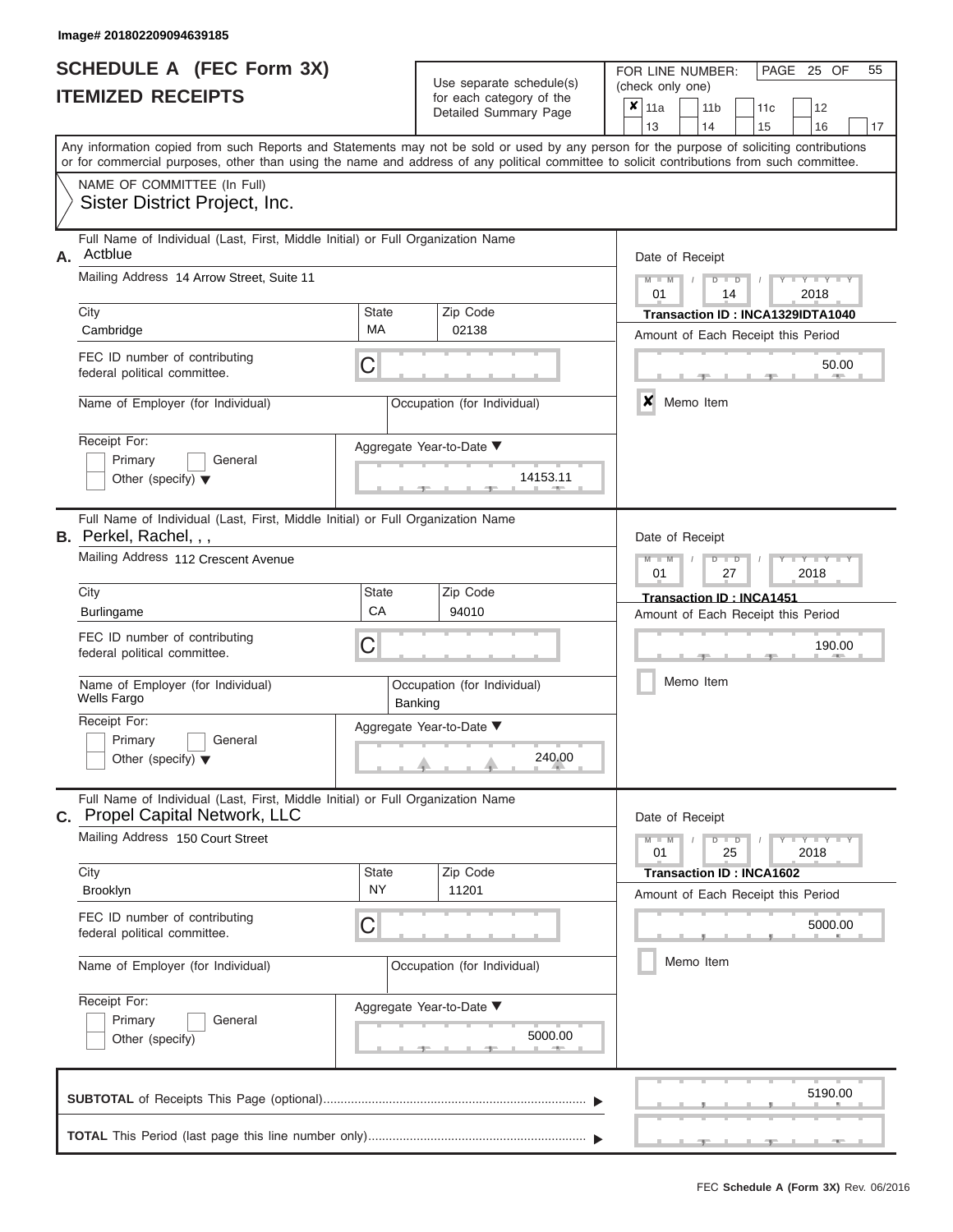## tmage# 201802209094639186<br>DAGE 26 / 55 PAGE 26 / 55<br>**DAGE 26 / CDE 1419 A ⇒N5 H+C IS TH9 LH F 9 @ H9 8 `HC `5 `F 9 DC F Hž G7 < 9 8 I @ `C F `<del>4 I</del>9 A ⇒N5 H+C B ؛**

Ī **Form/Schedule: SA11AI Transaction ID : INCA1329IDTA1040**

Total Earmarked through Conduit PAC Limit not affected

**Form/Schedule: SA11AI Transaction ID: INCA1602**Federally Permissible Funds; See Attribution Below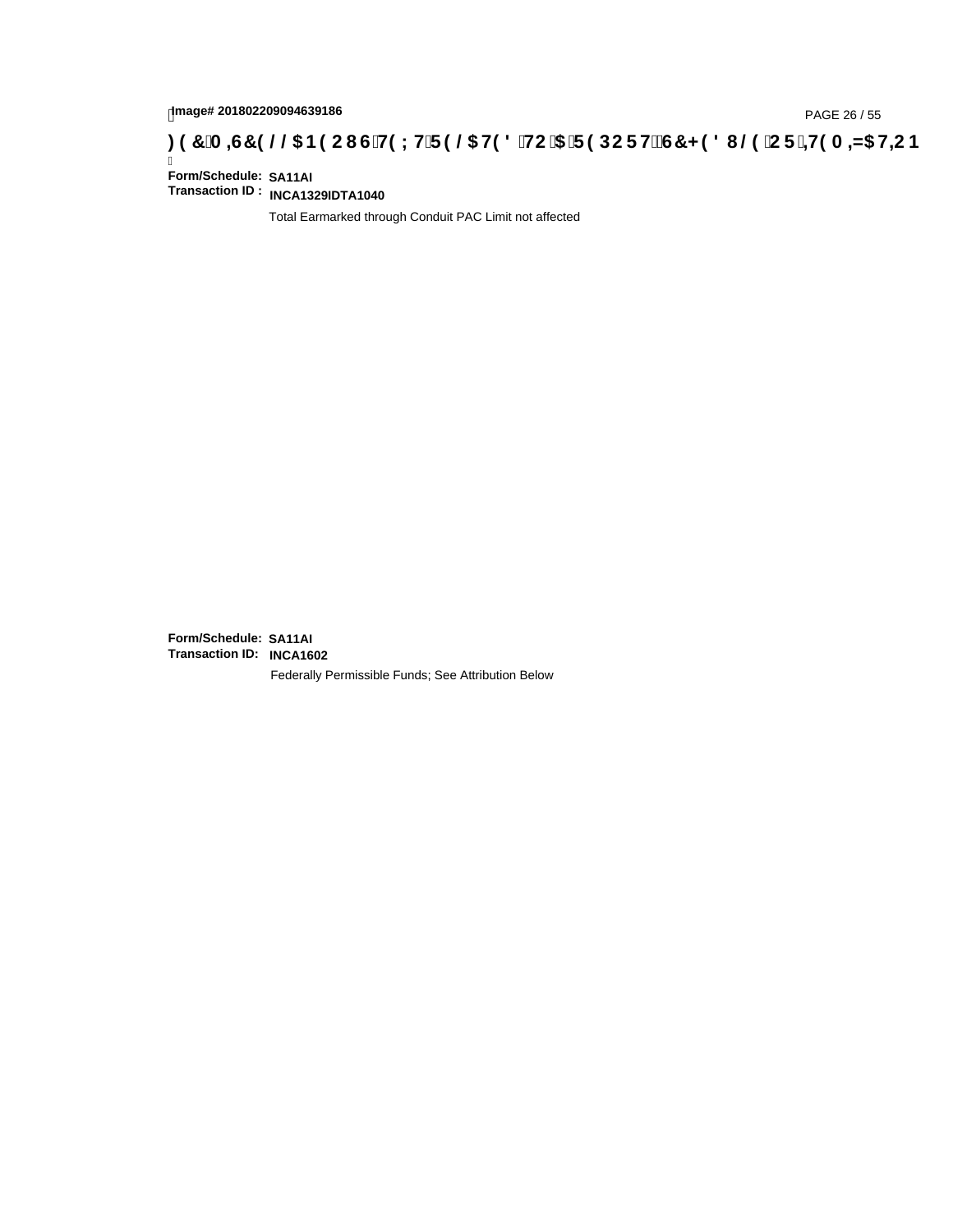#### **Image# 201802209094639187**

ı

|                          | <b>SCHEDULE A (FEC Form 3X)</b> |
|--------------------------|---------------------------------|
| <b>ITEMIZED RECEIPTS</b> |                                 |

Use separate schedule(s)<br>for each category of the

FOR LINE NUMBER:<br>(check only one)

PAGE 27 OF 55

| <b>IIEMILED REVEIFIJ</b>                                                                                                                                                                                                                                                                |                    | ior each category or the                           | ×                                                                     | 11a<br>12<br>11 <sub>b</sub><br>11c                      |                 |  |           |               |                                                                       |  |                          |    |  |  |  |
|-----------------------------------------------------------------------------------------------------------------------------------------------------------------------------------------------------------------------------------------------------------------------------------------|--------------------|----------------------------------------------------|-----------------------------------------------------------------------|----------------------------------------------------------|-----------------|--|-----------|---------------|-----------------------------------------------------------------------|--|--------------------------|----|--|--|--|
|                                                                                                                                                                                                                                                                                         |                    | Detailed Summary Page                              |                                                                       |                                                          | 13              |  | 14        |               | 15                                                                    |  | 16                       | 17 |  |  |  |
| Any information copied from such Reports and Statements may not be sold or used by any person for the purpose of soliciting contributions<br>or for commercial purposes, other than using the name and address of any political committee to solicit contributions from such committee. |                    |                                                    |                                                                       |                                                          |                 |  |           |               |                                                                       |  |                          |    |  |  |  |
| NAME OF COMMITTEE (In Full)<br>Sister District Project, Inc.                                                                                                                                                                                                                            |                    |                                                    |                                                                       |                                                          |                 |  |           |               |                                                                       |  |                          |    |  |  |  |
| Full Name of Individual (Last, First, Middle Initial) or Full Organization Name<br>Mindich, Jeremy, , ,<br>А.                                                                                                                                                                           |                    |                                                    |                                                                       |                                                          | Date of Receipt |  |           |               |                                                                       |  |                          |    |  |  |  |
| Mailing Address 150 Court Street                                                                                                                                                                                                                                                        |                    |                                                    |                                                                       | $M - M$<br>$D$ $D$<br>$Y = Y$<br>01<br>25<br>2018        |                 |  |           |               |                                                                       |  |                          |    |  |  |  |
| City<br>Brooklyn                                                                                                                                                                                                                                                                        | State<br><b>NY</b> | Zip Code<br>11201                                  | <b>Transaction ID: IDTA1154</b><br>Amount of Each Receipt this Period |                                                          |                 |  |           |               |                                                                       |  |                          |    |  |  |  |
| FEC ID number of contributing<br>federal political committee.                                                                                                                                                                                                                           | С                  |                                                    |                                                                       | 5000.00                                                  |                 |  |           |               |                                                                       |  |                          |    |  |  |  |
| Name of Employer (for Individual)<br>Propel Capital Network, LLC                                                                                                                                                                                                                        | Owner              | Occupation (for Individual)                        |                                                                       | $\boldsymbol{x}$<br>Memo Item                            |                 |  |           |               |                                                                       |  |                          |    |  |  |  |
| Receipt For:<br>Primary<br>General<br>Other (specify) $\blacktriangledown$                                                                                                                                                                                                              |                    | Aggregate Year-to-Date ▼                           | 5000.00                                                               |                                                          |                 |  |           |               |                                                                       |  |                          |    |  |  |  |
| Full Name of Individual (Last, First, Middle Initial) or Full Organization Name<br>B. Rifkind, Carole, , ,                                                                                                                                                                              |                    |                                                    |                                                                       |                                                          | Date of Receipt |  |           |               |                                                                       |  |                          |    |  |  |  |
| Mailing Address 425 East 58th Street                                                                                                                                                                                                                                                    |                    |                                                    |                                                                       | $M - M$<br>$D$ $\Box$ $D$<br>$T - Y$<br>01<br>24<br>2018 |                 |  |           |               |                                                                       |  |                          |    |  |  |  |
| City<br>New York                                                                                                                                                                                                                                                                        | State<br><b>NY</b> | Zip Code<br>10022                                  |                                                                       |                                                          |                 |  |           |               | <b>Transaction ID: INCA1460</b><br>Amount of Each Receipt this Period |  |                          |    |  |  |  |
| FEC ID number of contributing<br>federal political committee.                                                                                                                                                                                                                           | С                  |                                                    |                                                                       | 1000.00                                                  |                 |  |           |               |                                                                       |  |                          |    |  |  |  |
| Name of Employer (for Individual)<br>n/a                                                                                                                                                                                                                                                |                    | Occupation (for Individual)<br>Not Employed        |                                                                       |                                                          |                 |  |           | Memo Item     |                                                                       |  |                          |    |  |  |  |
| Receipt For:<br>Primary<br>General<br>Other (specify) $\blacktriangledown$                                                                                                                                                                                                              |                    | Aggregate Year-to-Date ▼<br>1000.00                |                                                                       |                                                          |                 |  |           |               |                                                                       |  |                          |    |  |  |  |
| Full Name of Individual (Last, First, Middle Initial) or Full Organization Name<br>Rolnick, Josh, , ,<br>С.                                                                                                                                                                             |                    |                                                    |                                                                       |                                                          | Date of Receipt |  |           |               |                                                                       |  |                          |    |  |  |  |
| Mailing Address 1 Grand Army Plaza, Apt. 15                                                                                                                                                                                                                                             |                    |                                                    |                                                                       |                                                          | $M - M$<br>01   |  |           | $D$ $D$<br>05 |                                                                       |  | $  Y$ $ Y$ $  Y$<br>2018 |    |  |  |  |
| City<br>Brooklyn                                                                                                                                                                                                                                                                        | State<br><b>NY</b> | Zip Code<br>11238                                  |                                                                       |                                                          |                 |  |           |               | <b>Transaction ID: IDTA1001</b><br>Amount of Each Receipt this Period |  |                          |    |  |  |  |
| FEC ID number of contributing<br>federal political committee.                                                                                                                                                                                                                           | С                  |                                                    |                                                                       |                                                          |                 |  |           |               |                                                                       |  | 360.00                   |    |  |  |  |
| Name of Employer (for Individual)<br>Writer                                                                                                                                                                                                                                             |                    | Occupation (for Individual)<br><b>Walnut Ridge</b> |                                                                       |                                                          |                 |  | Memo Item |               |                                                                       |  |                          |    |  |  |  |
| Receipt For:<br>General<br>Primary<br>Other (specify)                                                                                                                                                                                                                                   |                    | Aggregate Year-to-Date ▼                           | 360.00                                                                |                                                          |                 |  |           |               |                                                                       |  |                          |    |  |  |  |
|                                                                                                                                                                                                                                                                                         |                    |                                                    |                                                                       |                                                          |                 |  |           |               |                                                                       |  | 1360.00                  |    |  |  |  |
|                                                                                                                                                                                                                                                                                         |                    |                                                    |                                                                       |                                                          |                 |  |           |               |                                                                       |  |                          |    |  |  |  |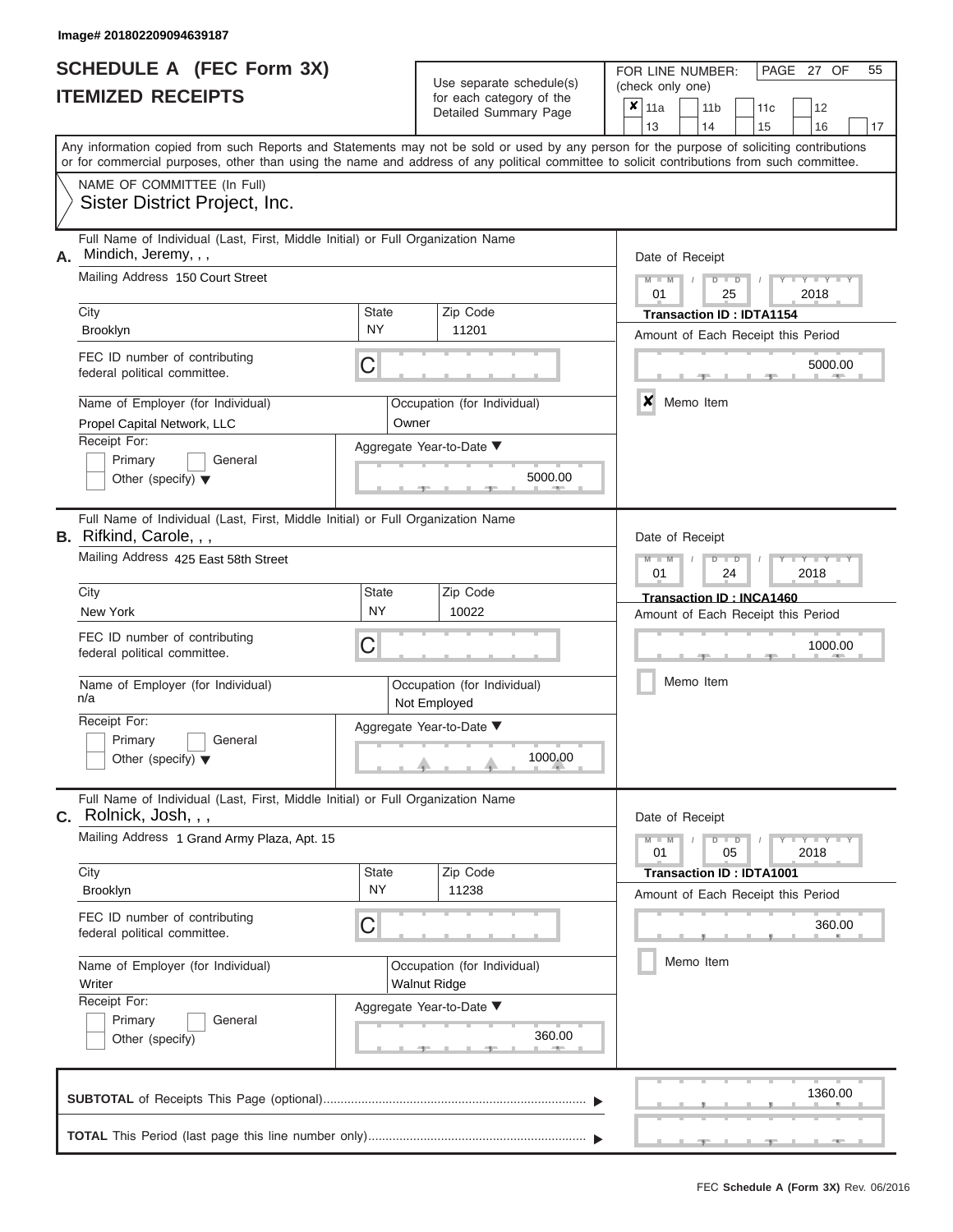## **)(&0,6&(//\$1(2867(;75(/\$7('72\$5(32576&+('8/(25,7(0,=\$7,21**

Ī **Form/Schedule: SA11AI Transaction ID : IDTA1001**

Earmarked through Actblue

**Form/Schedule: Transaction ID:**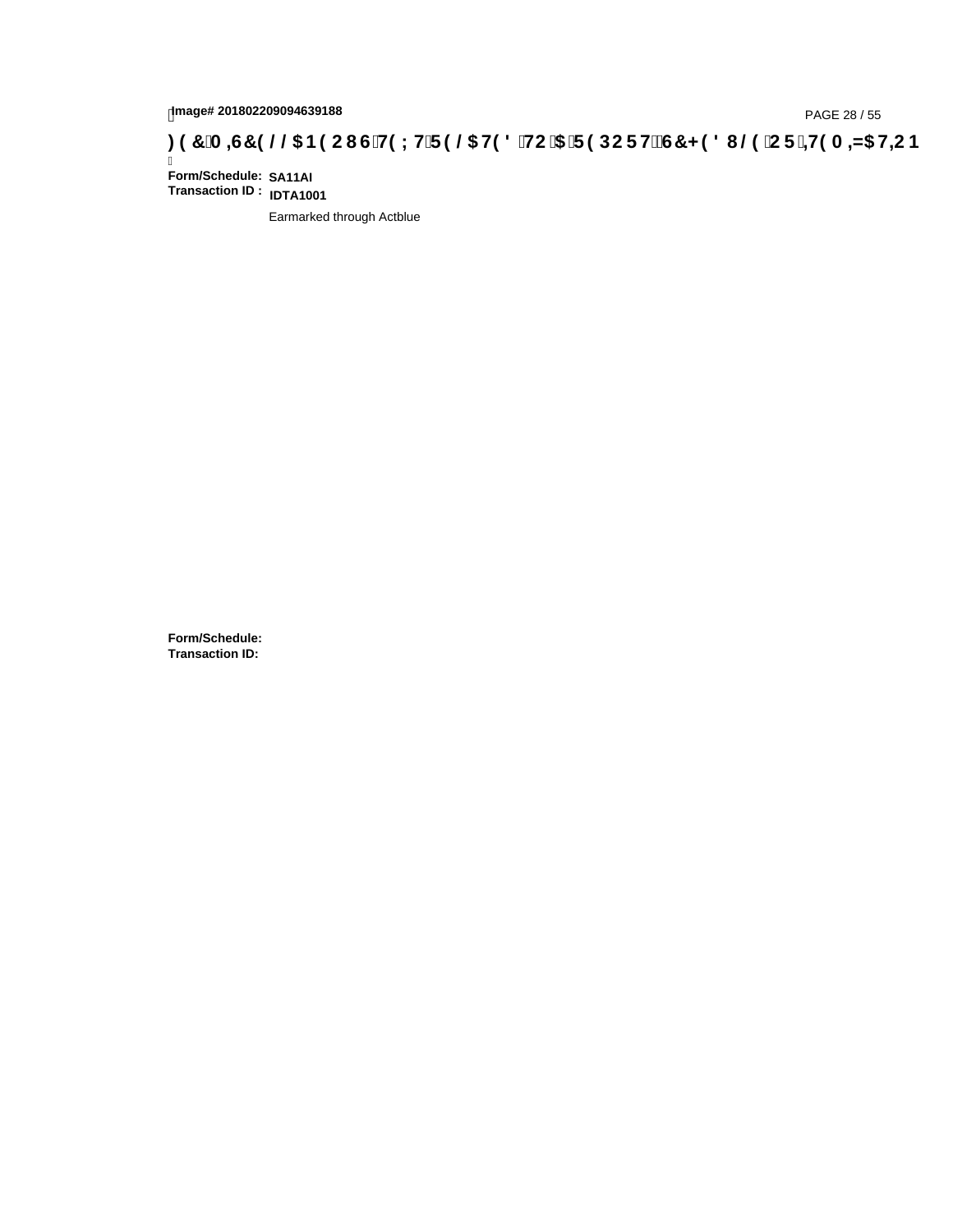|                          | SCHEDULE A (FEC Form 3X) |  |
|--------------------------|--------------------------|--|
| <b>ITEMIZED RECEIPTS</b> |                          |  |

| SCHEDULE A (FEC Form 3X)<br><b>ITEMIZED RECEIPTS</b>                                                                                                          |                          | Use separate schedule(s)<br>for each category of the<br>Detailed Summary Page | 55<br>FOR LINE NUMBER:<br>PAGE 29 OF<br>(check only one)<br>$\boldsymbol{x}$<br>11a<br>11 <sub>b</sub><br>12<br>11 <sub>c</sub>                                         |
|---------------------------------------------------------------------------------------------------------------------------------------------------------------|--------------------------|-------------------------------------------------------------------------------|-------------------------------------------------------------------------------------------------------------------------------------------------------------------------|
|                                                                                                                                                               |                          |                                                                               | 13<br>14<br>15<br>16<br>17<br>Any information copied from such Reports and Statements may not be sold or used by any person for the purpose of soliciting contributions |
| or for commercial purposes, other than using the name and address of any political committee to solicit contributions from such committee.                    |                          |                                                                               |                                                                                                                                                                         |
| NAME OF COMMITTEE (In Full)<br>Sister District Project, Inc.                                                                                                  |                          |                                                                               |                                                                                                                                                                         |
| Full Name of Individual (Last, First, Middle Initial) or Full Organization Name<br>Actblue<br>Α.                                                              |                          |                                                                               | Date of Receipt                                                                                                                                                         |
| Mailing Address 14 Arrow Street, Suite 11                                                                                                                     |                          |                                                                               | $M = M$ /<br>$Y - Y - Y$<br>$D$ $D$<br>01<br>07<br>2018                                                                                                                 |
| City<br>Cambridge                                                                                                                                             | <b>State</b><br>MA       | Zip Code<br>02138                                                             | Transaction ID: INCA1282IDTA1001<br>Amount of Each Receipt this Period                                                                                                  |
| FEC ID number of contributing<br>federal political committee.                                                                                                 | C                        |                                                                               | 360.00<br><b>AND</b>                                                                                                                                                    |
| Name of Employer (for Individual)                                                                                                                             |                          | Occupation (for Individual)                                                   | ×<br>Memo Item                                                                                                                                                          |
| Receipt For:<br>Primary<br>General<br>Other (specify) $\blacktriangledown$                                                                                    | Aggregate Year-to-Date ▼ | 14153.11<br><b>Contract Contract</b>                                          |                                                                                                                                                                         |
| Full Name of Individual (Last, First, Middle Initial) or Full Organization Name<br><b>B.</b> Rousmaniere, Tony, , ,<br>Mailing Address 2306 North 77th Street |                          |                                                                               | Date of Receipt<br>$M - M$<br>$D$ $D$<br>Y TYT                                                                                                                          |
| City                                                                                                                                                          | State                    | Zip Code                                                                      | 01<br>2018<br>07                                                                                                                                                        |
| Seattle                                                                                                                                                       | WA                       | 98103                                                                         | Transaction ID: INCA1266<br>Amount of Each Receipt this Period                                                                                                          |
| FEC ID number of contributing<br>federal political committee.                                                                                                 | C                        |                                                                               | 500.00                                                                                                                                                                  |
| Name of Employer (for Individual)<br>Tony Rousmaniere                                                                                                         | Psychologist             | Occupation (for Individual)                                                   | Memo Item                                                                                                                                                               |
| Receipt For:                                                                                                                                                  | Aggregate Year-to-Date ▼ |                                                                               |                                                                                                                                                                         |
| Primary<br>General<br>Other (specify) $\blacktriangledown$                                                                                                    |                          | 500.00                                                                        |                                                                                                                                                                         |
| Full Name of Individual (Last, First, Middle Initial) or Full Organization Name<br>C. Royce, Ethan, , ,                                                       |                          |                                                                               | Date of Receipt                                                                                                                                                         |
| Mailing Address 120 Elizabeth Ridge Road                                                                                                                      |                          |                                                                               | $M - M$<br>$Y$ $Y$ $Y$ $Y$<br>$D$ $D$<br>01<br>23<br>2018                                                                                                               |
| City<br>Carlisle                                                                                                                                              | State<br>MA              | Zip Code<br>01741                                                             | <b>Transaction ID: INCA1464</b><br>Amount of Each Receipt this Period                                                                                                   |
| FEC ID number of contributing<br>federal political committee.                                                                                                 | C                        |                                                                               | 250.00                                                                                                                                                                  |
| Name of Employer (for Individual)<br>Ethan Royce                                                                                                              | Sales                    | Occupation (for Individual)                                                   | Memo Item                                                                                                                                                               |
| Receipt For:<br>Primary<br>General<br>Other (specify)                                                                                                         | Aggregate Year-to-Date ▼ | 250.00                                                                        |                                                                                                                                                                         |
|                                                                                                                                                               |                          |                                                                               | 750.00                                                                                                                                                                  |
|                                                                                                                                                               |                          |                                                                               |                                                                                                                                                                         |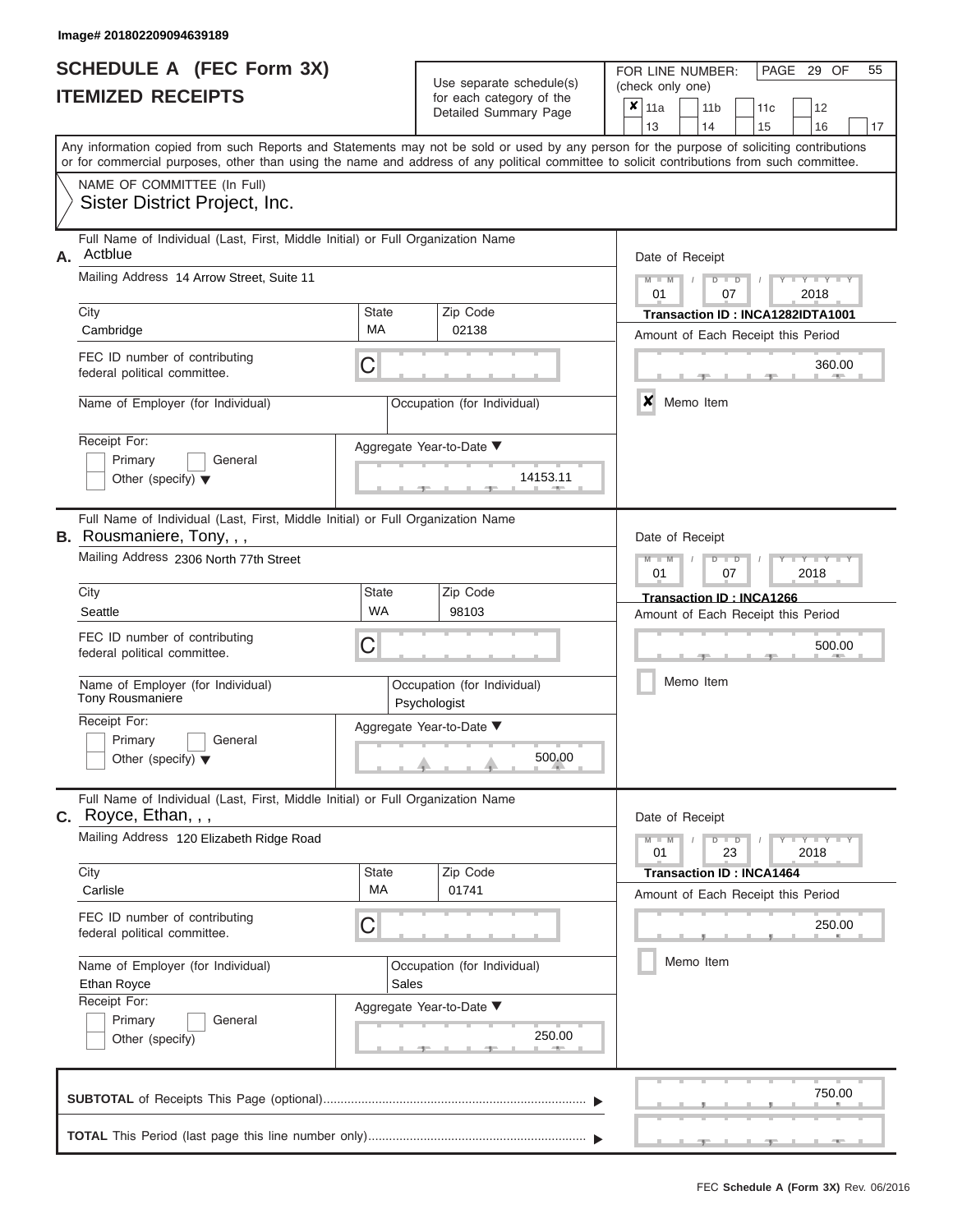## tmage# 201802209094639190<br>DAGE 30 / 55 DOC F HEC IS TO DOC F HEC TO 2016 OF 1HP A <del>4</del> A 4 HB H + C B ب 297 A = 4G7 9 @ 5 B 9 C I G H + ID A

Ī **Form/Schedule: SA11AI Transaction ID : INCA1282IDTA1001**

Total earmarked through conduit PAC limit not affected

**Form/Schedule: Transaction ID:**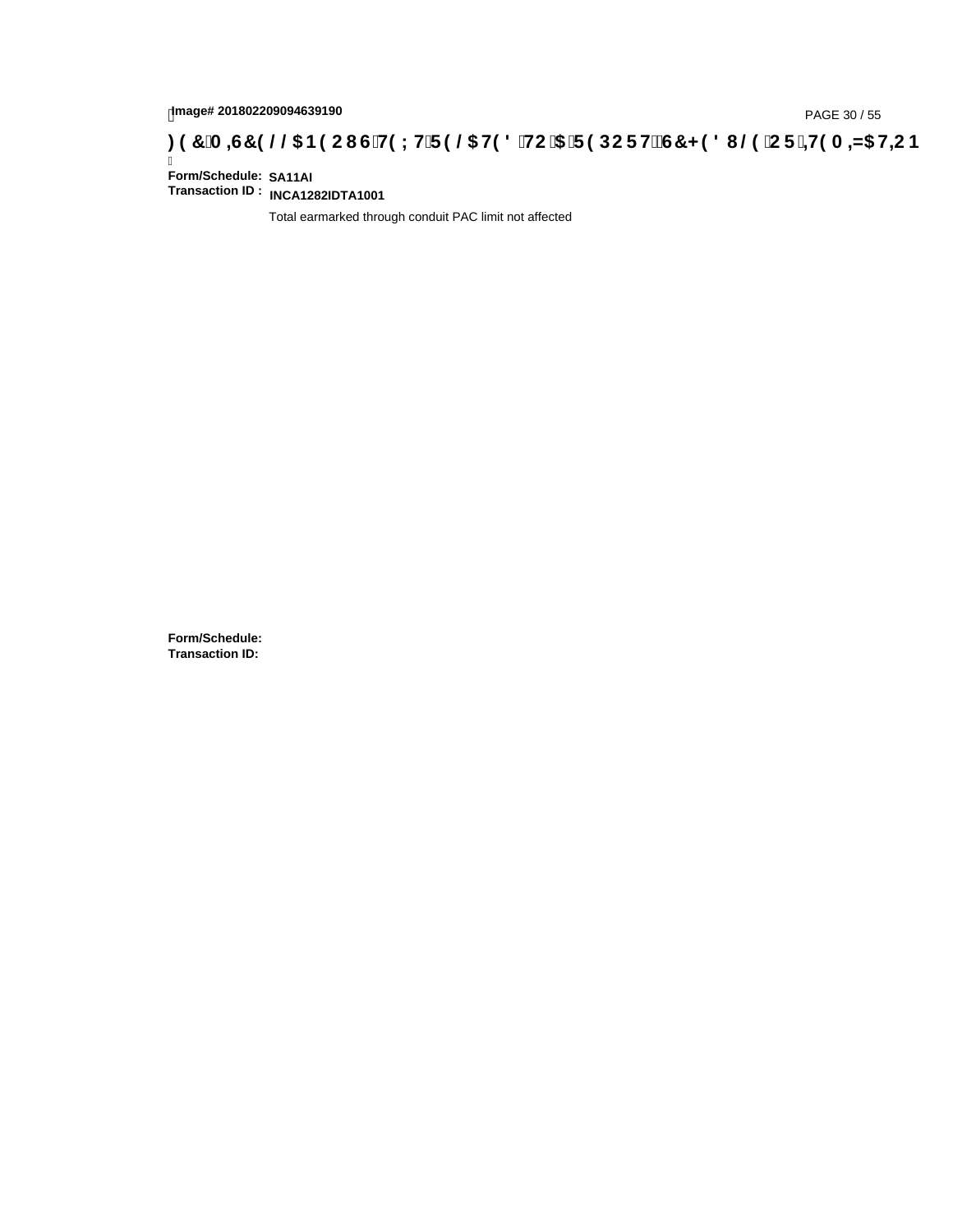|                          | <b>SCHEDULE A (FEC Form 3X)</b> |
|--------------------------|---------------------------------|
| <b>ITEMIZED RECEIPTS</b> |                                 |

Use separate schedule(s)<br>for each category of the

FOR LINE NUMBER:<br>(check only one)

PAGE 31 OF 55

| IILMILLU NLVLIF IJ |                                                                                                                                                                                                                                                                                         |                             |              | iul each caleguly of the<br>Detailed Summary Page | ×         | 11a<br>13       |  | 11 <sub>b</sub><br>14          | 11c<br>15                          |  | 12<br>16            | 17 |  |  |  |  |
|--------------------|-----------------------------------------------------------------------------------------------------------------------------------------------------------------------------------------------------------------------------------------------------------------------------------------|-----------------------------|--------------|---------------------------------------------------|-----------|-----------------|--|--------------------------------|------------------------------------|--|---------------------|----|--|--|--|--|
|                    | Any information copied from such Reports and Statements may not be sold or used by any person for the purpose of soliciting contributions<br>or for commercial purposes, other than using the name and address of any political committee to solicit contributions from such committee. |                             |              |                                                   |           |                 |  |                                |                                    |  |                     |    |  |  |  |  |
|                    | NAME OF COMMITTEE (In Full)<br>Sister District Project, Inc.                                                                                                                                                                                                                            |                             |              |                                                   |           |                 |  |                                |                                    |  |                     |    |  |  |  |  |
| А.                 | Full Name of Individual (Last, First, Middle Initial) or Full Organization Name<br>Sands, Sarah, , ,                                                                                                                                                                                    |                             |              |                                                   |           | Date of Receipt |  |                                |                                    |  |                     |    |  |  |  |  |
|                    | Mailing Address 1331 Hamilton Avenue                                                                                                                                                                                                                                                    |                             |              |                                                   |           | $M - M$<br>01   |  | $D$ $D$<br>20                  |                                    |  | 2018                |    |  |  |  |  |
|                    | City                                                                                                                                                                                                                                                                                    | <b>State</b><br>CA          |              | Zip Code<br>94301                                 |           |                 |  |                                | <b>Transaction ID: IDTA1060</b>    |  |                     |    |  |  |  |  |
|                    | Palo Alto                                                                                                                                                                                                                                                                               |                             |              |                                                   |           |                 |  |                                | Amount of Each Receipt this Period |  |                     |    |  |  |  |  |
|                    | FEC ID number of contributing<br>federal political committee.                                                                                                                                                                                                                           | С                           |              |                                                   | 500.00    |                 |  |                                |                                    |  |                     |    |  |  |  |  |
|                    | Name of Employer (for Individual)<br>n/a                                                                                                                                                                                                                                                |                             | Not Employed | Occupation (for Individual)                       | Memo Item |                 |  |                                |                                    |  |                     |    |  |  |  |  |
|                    | Receipt For:                                                                                                                                                                                                                                                                            | Aggregate Year-to-Date ▼    |              |                                                   |           |                 |  |                                |                                    |  |                     |    |  |  |  |  |
|                    | Primary<br>General<br>Other (specify) $\blacktriangledown$                                                                                                                                                                                                                              |                             |              | 500.00                                            |           |                 |  |                                |                                    |  |                     |    |  |  |  |  |
|                    | Full Name of Individual (Last, First, Middle Initial) or Full Organization Name<br><b>B.</b> Actblue                                                                                                                                                                                    |                             |              | Date of Receipt                                   |           |                 |  |                                |                                    |  |                     |    |  |  |  |  |
|                    | Mailing Address 14 Arrow Street, Suite 11                                                                                                                                                                                                                                               |                             |              |                                                   |           | $M - M$<br>01   |  | $\overline{D}$<br>$\Box$<br>21 |                                    |  | 2018                |    |  |  |  |  |
|                    | City                                                                                                                                                                                                                                                                                    | State                       |              | Zip Code                                          |           |                 |  |                                | Transaction ID: INCA1333IDTA1060   |  |                     |    |  |  |  |  |
|                    | Cambridge                                                                                                                                                                                                                                                                               | MA                          |              | 02138                                             |           |                 |  |                                | Amount of Each Receipt this Period |  |                     |    |  |  |  |  |
|                    | FEC ID number of contributing<br>С<br>federal political committee.                                                                                                                                                                                                                      |                             |              |                                                   |           | 500.00          |  |                                |                                    |  |                     |    |  |  |  |  |
|                    | Name of Employer (for Individual)                                                                                                                                                                                                                                                       | Occupation (for Individual) |              | X                                                 |           | Memo Item       |  |                                |                                    |  |                     |    |  |  |  |  |
|                    | Receipt For:                                                                                                                                                                                                                                                                            | Aggregate Year-to-Date ▼    |              |                                                   |           |                 |  |                                |                                    |  |                     |    |  |  |  |  |
|                    | Primary<br>General<br>Other (specify) $\blacktriangledown$                                                                                                                                                                                                                              |                             |              | 14153.11                                          |           |                 |  |                                |                                    |  |                     |    |  |  |  |  |
| С.                 | Full Name of Individual (Last, First, Middle Initial) or Full Organization Name<br>Silbert, Leah, , ,                                                                                                                                                                                   |                             |              |                                                   |           | Date of Receipt |  |                                |                                    |  |                     |    |  |  |  |  |
|                    | Mailing Address 20452 Ruston Road                                                                                                                                                                                                                                                       |                             |              |                                                   |           | $M - M$<br>01   |  | $D$ $\Box$ $D$<br>22           |                                    |  | $Y - Y - Y$<br>2018 |    |  |  |  |  |
|                    | City<br><b>Woodland Hills</b>                                                                                                                                                                                                                                                           | <b>State</b><br>CA          |              | Zip Code<br>91364                                 |           |                 |  |                                | <b>Transaction ID: INCA1468</b>    |  |                     |    |  |  |  |  |
|                    |                                                                                                                                                                                                                                                                                         |                             |              |                                                   |           |                 |  |                                | Amount of Each Receipt this Period |  |                     |    |  |  |  |  |
|                    | FEC ID number of contributing<br>federal political committee.                                                                                                                                                                                                                           | С                           |              |                                                   |           |                 |  |                                |                                    |  | 250.00              |    |  |  |  |  |
|                    | Name of Employer (for Individual)                                                                                                                                                                                                                                                       |                             |              | Occupation (for Individual)                       |           |                 |  | Memo Item                      |                                    |  |                     |    |  |  |  |  |
|                    | Cedars-Sinai Medical Center<br>Receipt For:                                                                                                                                                                                                                                             |                             |              | Research Compliance Analyst                       |           |                 |  |                                |                                    |  |                     |    |  |  |  |  |
|                    | Primary<br>General                                                                                                                                                                                                                                                                      | Aggregate Year-to-Date ▼    |              |                                                   |           |                 |  |                                |                                    |  |                     |    |  |  |  |  |
|                    | Other (specify)                                                                                                                                                                                                                                                                         |                             |              | 250.00                                            |           |                 |  |                                |                                    |  |                     |    |  |  |  |  |
|                    |                                                                                                                                                                                                                                                                                         |                             |              |                                                   |           |                 |  |                                |                                    |  | 750.00              |    |  |  |  |  |
|                    |                                                                                                                                                                                                                                                                                         |                             |              |                                                   |           |                 |  |                                |                                    |  |                     |    |  |  |  |  |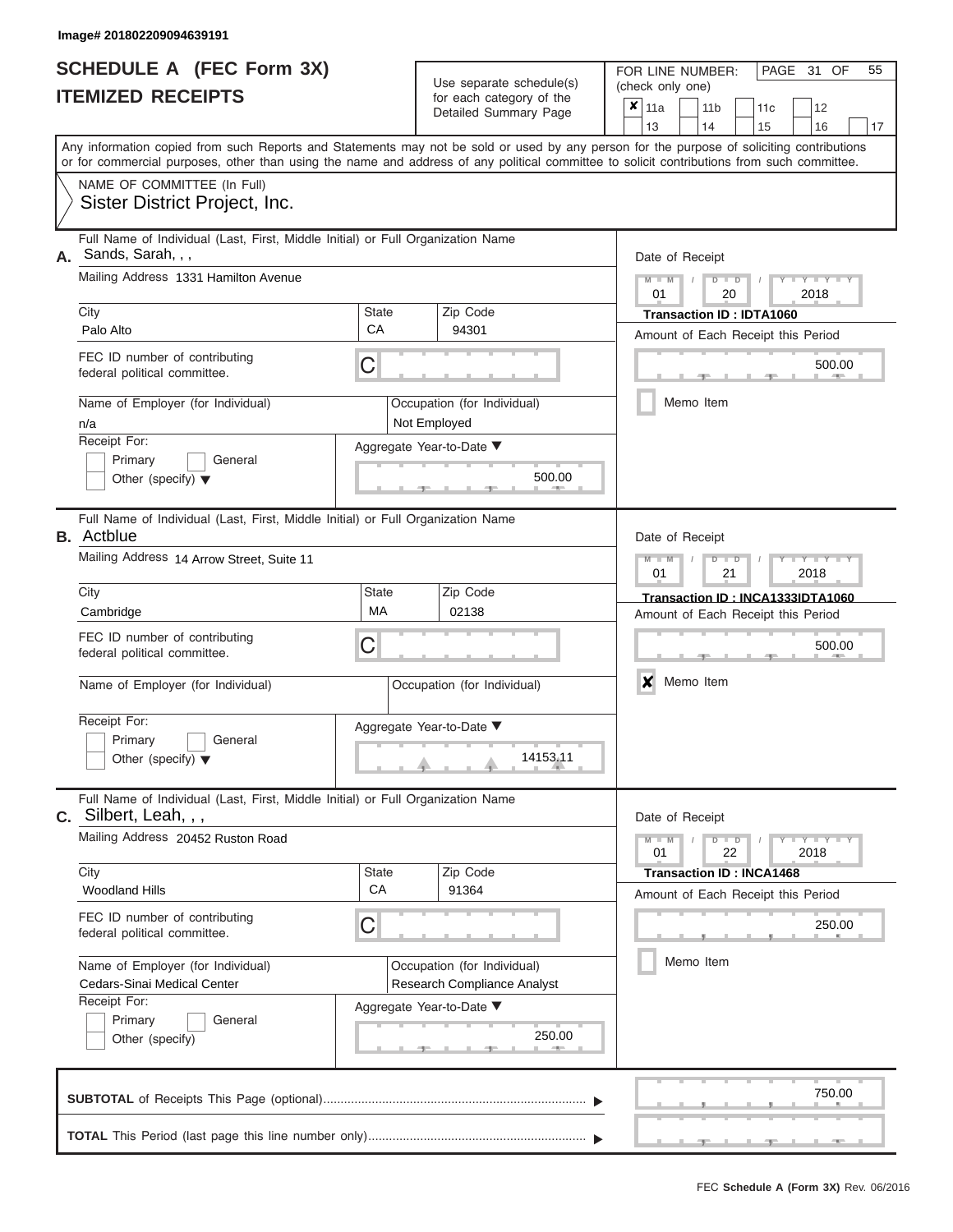## hmage# 201802209094639192<br>DAGE 32 / 55 PAGE 32 / 55 PAGE 32 / 3HO LH'F 9 **@ H9 8 `HC `5 `F 9 DC F H** $\breve{c}$ **G7 < 9 8 I** @ `C F `<del>J 1</del>9 A =N5 H=C B

Ī **Form/Schedule: SA11AI Transaction ID : IDTA1060**

Earmarked Through Actblue

**Form/Schedule: SA11AI Transaction ID: INCA1333IDTA1060**

Total Earmarked Through Conduit PAC Limit Not Affected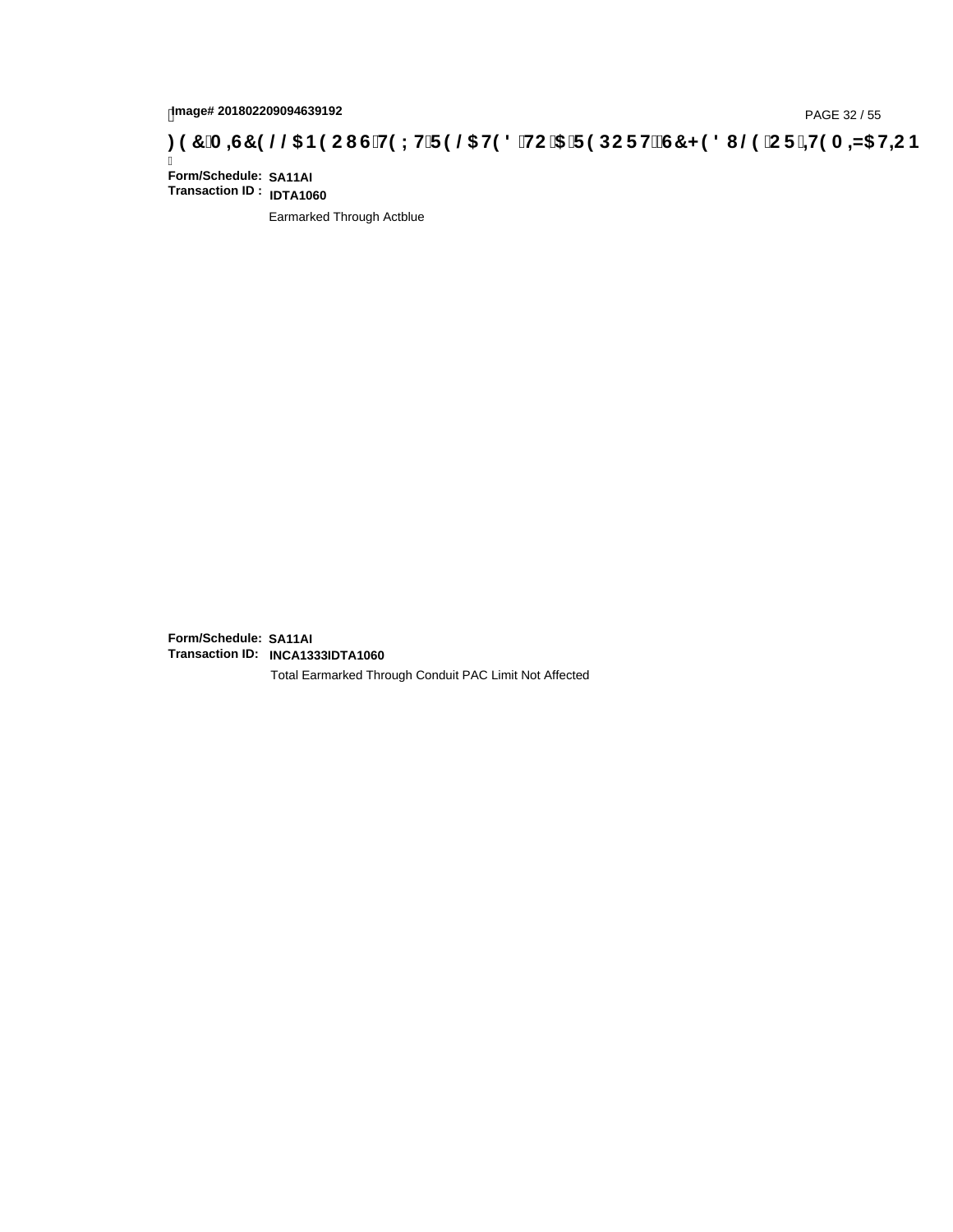|                          | SCHEDULE A (FEC Form 3X) |
|--------------------------|--------------------------|
| <b>ITEMIZED RECEIPTS</b> |                          |

| SCHEDULE A (FEC Form 3X)<br><b>ITEMIZED RECEIPTS</b>                                                                                                    |                           | Use separate schedule(s)<br>for each category of the<br>Detailed Summary Page | 55<br>FOR LINE NUMBER:<br>PAGE 33 OF<br>(check only one)<br>$\boldsymbol{x}$<br>11a<br>11 <sub>b</sub><br>12<br>11 <sub>c</sub>                                                                                                                                                         |
|---------------------------------------------------------------------------------------------------------------------------------------------------------|---------------------------|-------------------------------------------------------------------------------|-----------------------------------------------------------------------------------------------------------------------------------------------------------------------------------------------------------------------------------------------------------------------------------------|
|                                                                                                                                                         |                           |                                                                               | 13<br>14<br>15<br>16<br>17                                                                                                                                                                                                                                                              |
|                                                                                                                                                         |                           |                                                                               | Any information copied from such Reports and Statements may not be sold or used by any person for the purpose of soliciting contributions<br>or for commercial purposes, other than using the name and address of any political committee to solicit contributions from such committee. |
| NAME OF COMMITTEE (In Full)<br>Sister District Project, Inc.                                                                                            |                           |                                                                               |                                                                                                                                                                                                                                                                                         |
| Full Name of Individual (Last, First, Middle Initial) or Full Organization Name<br>Wagenfeld, Sandra, , ,<br>Α.                                         |                           |                                                                               | Date of Receipt                                                                                                                                                                                                                                                                         |
| Mailing Address 2 Judy Point Lane                                                                                                                       |                           |                                                                               | $M = M$ /<br>$D$ $D$<br>$Y - Y - I$<br>01<br>23<br>2018                                                                                                                                                                                                                                 |
| City<br>Westport                                                                                                                                        | <b>State</b><br><b>CT</b> | Zip Code<br>06880                                                             | <b>Transaction ID: INCA1474</b><br>Amount of Each Receipt this Period                                                                                                                                                                                                                   |
| FEC ID number of contributing<br>federal political committee.                                                                                           | C                         |                                                                               | 1000.00<br><b>ARCHITECT</b>                                                                                                                                                                                                                                                             |
| Name of Employer (for Individual)<br>n/a                                                                                                                | Retired                   | Occupation (for Individual)                                                   | Memo Item                                                                                                                                                                                                                                                                               |
| Receipt For:<br>Primary<br>General<br>Other (specify) $\blacktriangledown$                                                                              |                           | Aggregate Year-to-Date ▼<br>1000.00<br><b>COLLECTION</b>                      |                                                                                                                                                                                                                                                                                         |
| Full Name of Individual (Last, First, Middle Initial) or Full Organization Name<br><b>B.</b> Westmont, Cheryl, , ,<br>Mailing Address 945 Parrott Drive |                           |                                                                               | Date of Receipt<br>$M - M$<br>$D$ $D$<br>$\Box$ $\Upsilon$ $\Box$ $\Upsilon$ $\Upsilon$                                                                                                                                                                                                 |
| City                                                                                                                                                    | State                     | Zip Code                                                                      | 01<br>2018<br>02                                                                                                                                                                                                                                                                        |
| Burlingame                                                                                                                                              | CA                        | 94010                                                                         | Transaction ID: IDTA1017<br>Amount of Each Receipt this Period                                                                                                                                                                                                                          |
| FEC ID number of contributing<br>federal political committee.                                                                                           | C                         |                                                                               | 50.00                                                                                                                                                                                                                                                                                   |
| Name of Employer (for Individual)<br>Gardenscapes                                                                                                       |                           | Occupation (for Individual)<br>Landscape Designer                             | Memo Item                                                                                                                                                                                                                                                                               |
| Receipt For:                                                                                                                                            |                           | Aggregate Year-to-Date ▼                                                      |                                                                                                                                                                                                                                                                                         |
| Primary<br>General<br>Other (specify) $\blacktriangledown$                                                                                              |                           | 250.00                                                                        |                                                                                                                                                                                                                                                                                         |
| Full Name of Individual (Last, First, Middle Initial) or Full Organization Name<br><b>C.</b> Actblue                                                    |                           |                                                                               | Date of Receipt                                                                                                                                                                                                                                                                         |
| Mailing Address 14 Arrow Street, Suite 11                                                                                                               |                           |                                                                               | $M - M$<br>$T - Y = Y - T Y$<br>$D$ $D$<br>01<br>07<br>2018                                                                                                                                                                                                                             |
| City<br>Cambridge                                                                                                                                       | State<br>MA               | Zip Code<br>02138                                                             | Transaction ID: INCA1282IDTA1017<br>Amount of Each Receipt this Period                                                                                                                                                                                                                  |
| FEC ID number of contributing<br>federal political committee.                                                                                           | С                         |                                                                               | 50.00                                                                                                                                                                                                                                                                                   |
| Name of Employer (for Individual)                                                                                                                       |                           | Occupation (for Individual)                                                   | $\boldsymbol{x}$<br>Memo Item                                                                                                                                                                                                                                                           |
| Receipt For:<br>Primary<br>General<br>Other (specify)                                                                                                   |                           | Aggregate Year-to-Date ▼<br>14153.11                                          |                                                                                                                                                                                                                                                                                         |
|                                                                                                                                                         |                           |                                                                               | 1050.00                                                                                                                                                                                                                                                                                 |
|                                                                                                                                                         |                           |                                                                               |                                                                                                                                                                                                                                                                                         |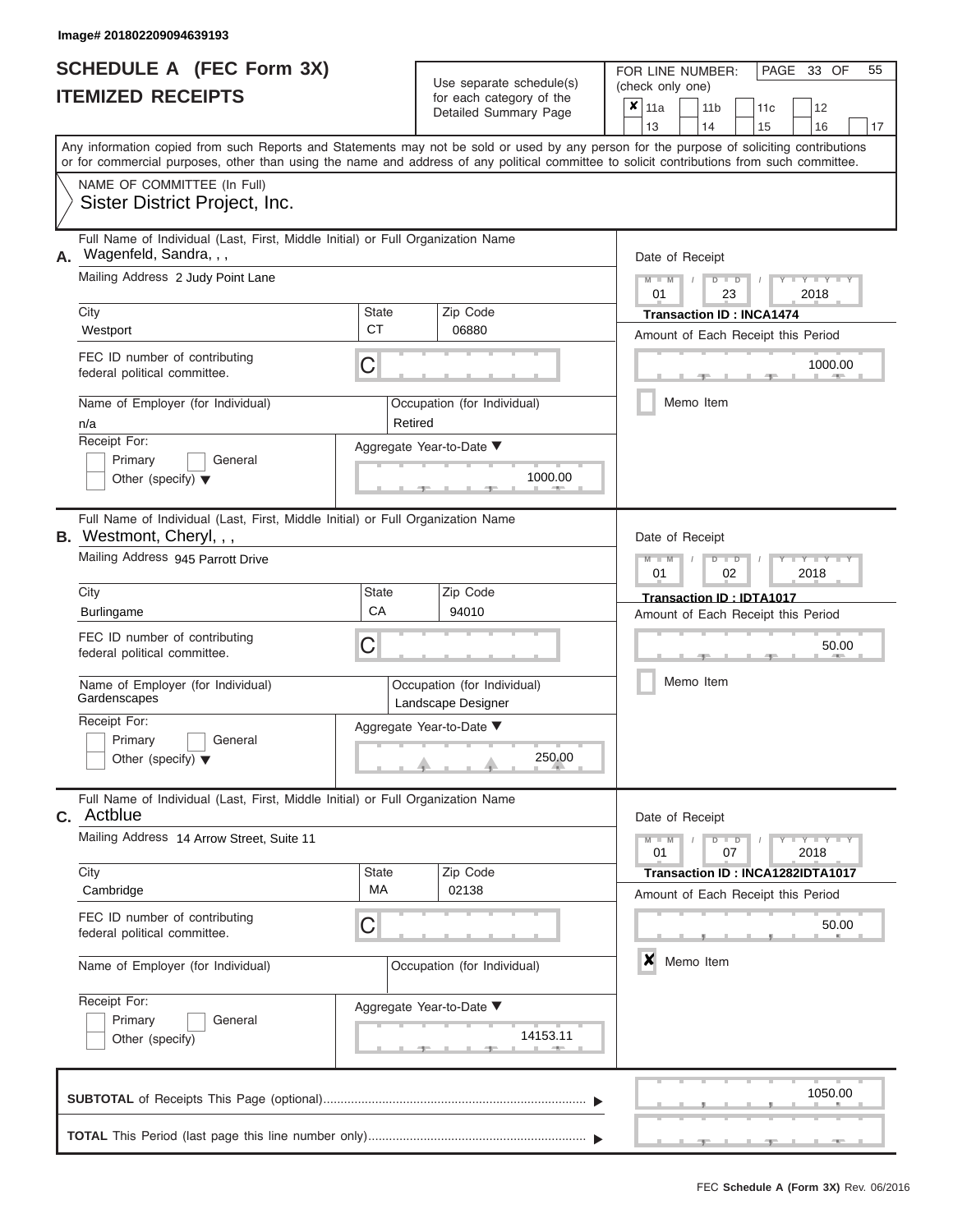## page# 201802209094639194<br>Denge# 201802209094639194<br>**(OD) CF + H9 A = A/5 H=C B + C + C + H9 L H F 9 @ H9 8 `HC `5 `F 9 DC F H** $\breve{c}$ **G7 < 9 8 I @ `C F `= H9 A = A/5 H=C B**

Ī **Form/Schedule: SA11AI Transaction ID : IDTA1017**

Earmarked through Actblue

**Form/Schedule: SA11AI Transaction ID: INCA1282IDTA1017**

Total earmarked through conduit PAC limit not affected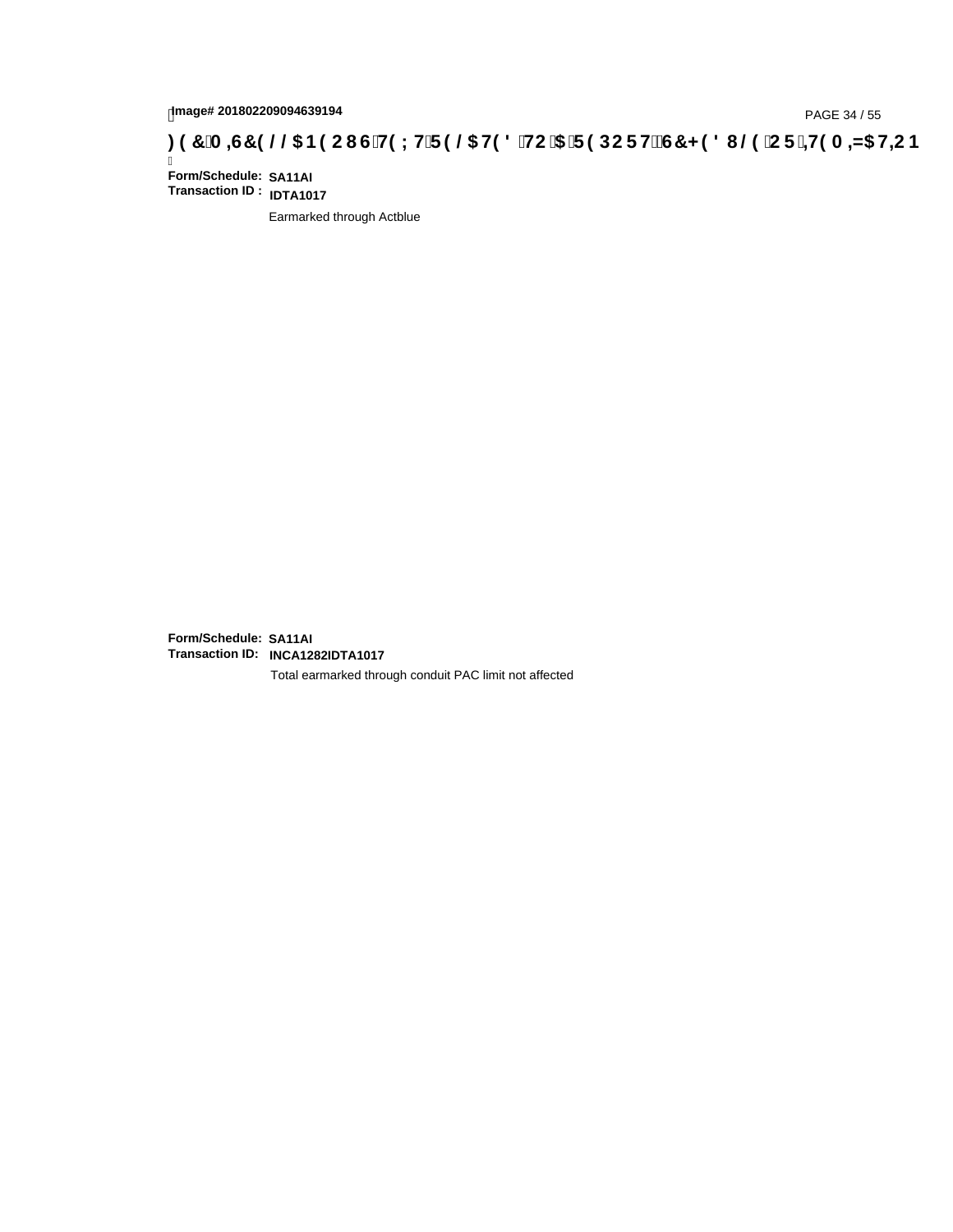|                          | <b>SCHEDULE A (FEC Form 3X)</b> |
|--------------------------|---------------------------------|
| <b>ITEMIZED RECEIPTS</b> |                                 |

Use separate schedule(s)<br>for each category of the

FOR LINE NUMBER:<br>(check only one)

PAGE 35 OF 55

|    | IILMILLY INLVLII I                                                                                                                                                                                                                                                                      |                             | iui cauli ualcyuly ul lilc<br>Detailed Summary Page | ×                                                            | 11a                             |           | 11 <sub>b</sub> |                      |  | 11c | 12                                                                     |    |  |  |
|----|-----------------------------------------------------------------------------------------------------------------------------------------------------------------------------------------------------------------------------------------------------------------------------------------|-----------------------------|-----------------------------------------------------|--------------------------------------------------------------|---------------------------------|-----------|-----------------|----------------------|--|-----|------------------------------------------------------------------------|----|--|--|
|    | Any information copied from such Reports and Statements may not be sold or used by any person for the purpose of soliciting contributions<br>or for commercial purposes, other than using the name and address of any political committee to solicit contributions from such committee. |                             |                                                     |                                                              | 13                              |           | 14              |                      |  | 15  | 16                                                                     | 17 |  |  |
|    | NAME OF COMMITTEE (In Full)<br>Sister District Project, Inc.                                                                                                                                                                                                                            |                             |                                                     |                                                              |                                 |           |                 |                      |  |     |                                                                        |    |  |  |
| А. | Full Name of Individual (Last, First, Middle Initial) or Full Organization Name<br>Westmont, Cheryl, , ,                                                                                                                                                                                |                             |                                                     | Date of Receipt                                              |                                 |           |                 |                      |  |     |                                                                        |    |  |  |
|    | Mailing Address 945 Parrott Drive                                                                                                                                                                                                                                                       |                             |                                                     | $M - M$<br>$D$ $\Box$ $D$<br>01<br>25<br>2018                |                                 |           |                 |                      |  |     |                                                                        |    |  |  |
|    | City<br><b>Burlingame</b>                                                                                                                                                                                                                                                               | State<br>CA                 | Zip Code<br>94010                                   |                                                              | <b>Transaction ID: IDTA1116</b> |           |                 |                      |  |     |                                                                        |    |  |  |
|    | FEC ID number of contributing<br>federal political committee.                                                                                                                                                                                                                           | C                           |                                                     | Amount of Each Receipt this Period<br>200.00<br><b>ARTIS</b> |                                 |           |                 |                      |  |     |                                                                        |    |  |  |
|    | Name of Employer (for Individual)<br>Gardenscapes                                                                                                                                                                                                                                       |                             | Occupation (for Individual)<br>Landscape Designer   |                                                              |                                 | Memo Item |                 |                      |  |     |                                                                        |    |  |  |
|    | Receipt For:<br>Primary<br>General<br>Other (specify) $\blacktriangledown$                                                                                                                                                                                                              |                             | Aggregate Year-to-Date ▼<br>250.00                  |                                                              |                                 |           |                 |                      |  |     |                                                                        |    |  |  |
|    | Full Name of Individual (Last, First, Middle Initial) or Full Organization Name<br><b>B.</b> Actblue                                                                                                                                                                                    |                             |                                                     | Date of Receipt                                              |                                 |           |                 |                      |  |     |                                                                        |    |  |  |
|    | Mailing Address 14 Arrow Street, Suite 11                                                                                                                                                                                                                                               |                             |                                                     |                                                              | $M - M$<br>01                   |           |                 | $D$ $\Box$ $D$<br>28 |  |     | $\overline{Y}$<br>2018                                                 |    |  |  |
|    | City<br>Cambridge                                                                                                                                                                                                                                                                       | <b>State</b><br><b>MA</b>   | Zip Code<br>02138                                   |                                                              |                                 |           |                 |                      |  |     | Transaction ID: INCA1429IDTA1116<br>Amount of Each Receipt this Period |    |  |  |
|    | FEC ID number of contributing<br>federal political committee.                                                                                                                                                                                                                           | C                           |                                                     |                                                              |                                 |           |                 |                      |  |     | 200.00                                                                 |    |  |  |
|    | Name of Employer (for Individual)                                                                                                                                                                                                                                                       | Occupation (for Individual) |                                                     | $\boldsymbol{x}$                                             | Memo Item                       |           |                 |                      |  |     |                                                                        |    |  |  |
|    | Receipt For:<br>General<br>Primary<br>Other (specify) $\blacktriangledown$                                                                                                                                                                                                              |                             | Aggregate Year-to-Date ▼<br>14153.11                |                                                              |                                 |           |                 |                      |  |     |                                                                        |    |  |  |
| С. | Full Name of Individual (Last, First, Middle Initial) or Full Organization Name<br>Wiseman, Joshua L.,,,                                                                                                                                                                                |                             |                                                     |                                                              | Date of Receipt                 |           |                 |                      |  |     |                                                                        |    |  |  |
|    | Mailing Address 1045 Divisadero Street                                                                                                                                                                                                                                                  |                             |                                                     |                                                              | $M - M$<br>01                   |           |                 | $D$ $D$<br>08        |  |     | $Y - Y - Y$<br>2018                                                    |    |  |  |
|    | City<br>San Francisco                                                                                                                                                                                                                                                                   | State<br>CA                 | Zip Code<br>94115                                   |                                                              | <b>Transaction ID: INCA1280</b> |           |                 |                      |  |     | Amount of Each Receipt this Period                                     |    |  |  |
|    | FEC ID number of contributing<br>federal political committee.                                                                                                                                                                                                                           | С                           |                                                     |                                                              |                                 |           |                 |                      |  |     | 2068.97                                                                |    |  |  |
|    | Name of Employer (for Individual)<br>Chan Zuckerberg Initiative                                                                                                                                                                                                                         | Engineer                    | Occupation (for Individual)                         |                                                              |                                 | Memo Item |                 |                      |  |     |                                                                        |    |  |  |
|    | Receipt For:<br>Primary<br>General<br>Other (specify)                                                                                                                                                                                                                                   |                             | Aggregate Year-to-Date ▼<br>2068.97                 |                                                              |                                 |           |                 |                      |  |     |                                                                        |    |  |  |
|    |                                                                                                                                                                                                                                                                                         |                             |                                                     |                                                              |                                 |           |                 |                      |  |     | 2268.97                                                                |    |  |  |
|    |                                                                                                                                                                                                                                                                                         |                             |                                                     |                                                              |                                 |           |                 |                      |  |     | 30184.97                                                               |    |  |  |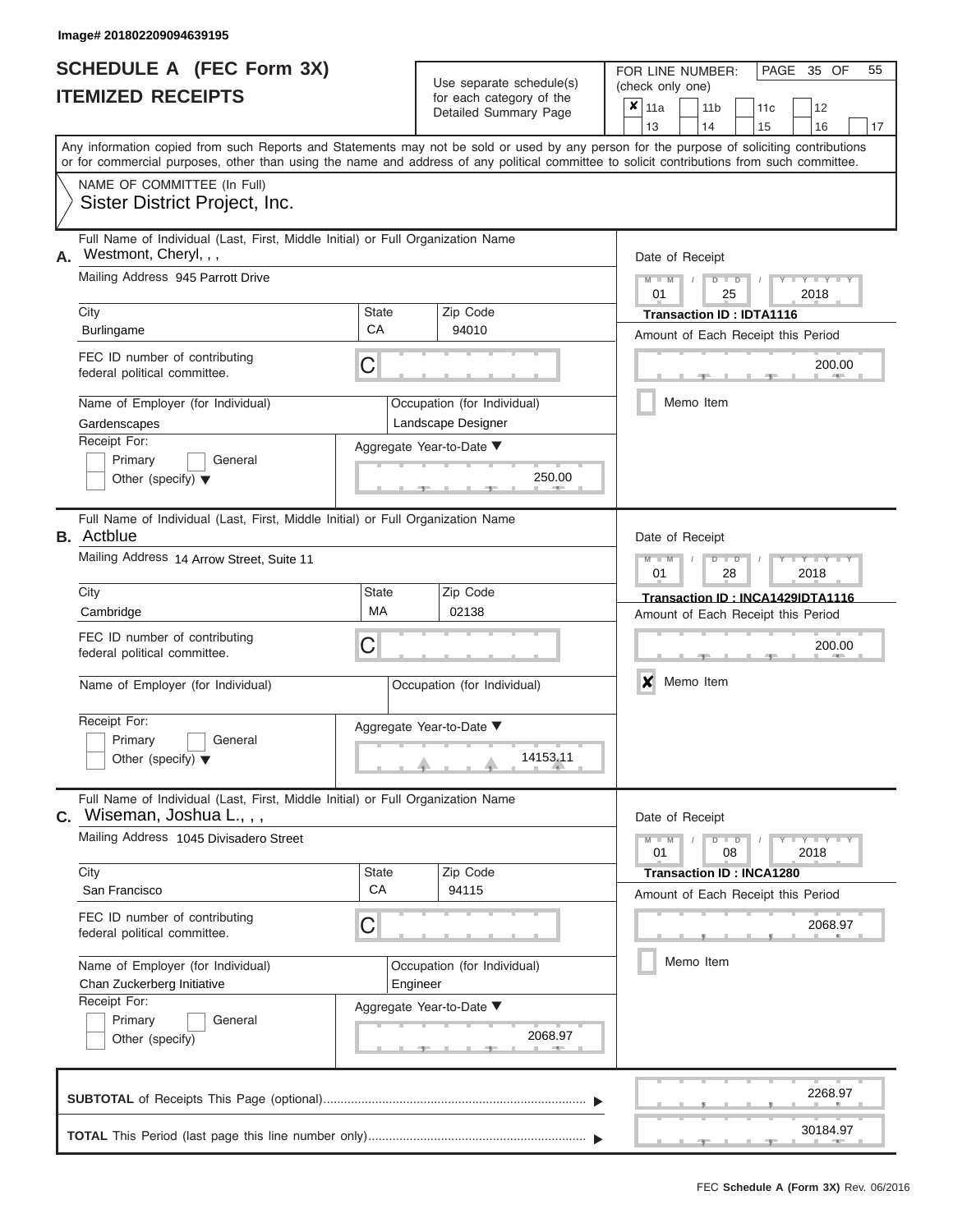## tmage# 201802209094639196<br>DAGE 36 / 55 PAGE 36 / 55<br>**DAGE 36 / CDE 149 A = 45 HC 5 (CH9 LH F 9 @ H9 8 `HC `5 `F 9 DC F HŽ G7 < 9 8 I . @ `C F `4+9 A = 45 H=C B : 97 `A = 45 H=C B**

Ī **Form/Schedule: SA11AI Transaction ID : IDTA1116**

Earmarked through Actblue

**Form/Schedule: SA11AI Transaction ID: INCA1429IDTA1116**

Total earmarked through conduit PAC limit not affected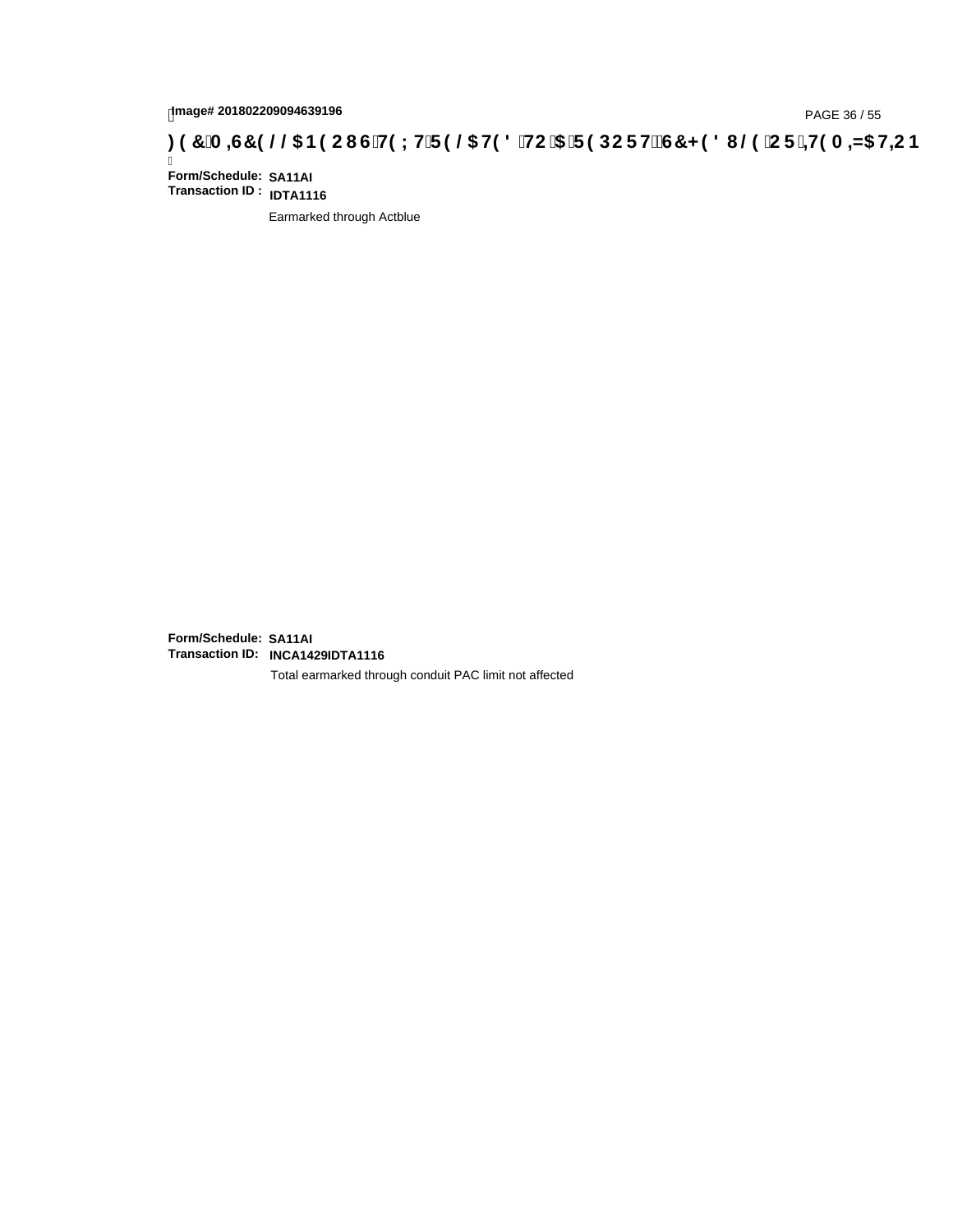#### **Image# 201802209094639197**

|                          | <b>SCHEDULE A (FEC Form 3X)</b> |
|--------------------------|---------------------------------|
| <b>ITEMIZED RECEIPTS</b> |                                 |

FOR LINE NUMBER:

PAGE 37 OF 55

| <b>ITEMIZED RECEIPTS</b>                                                                                                       | Use separate schedule(s)<br>for each category of the<br><b>Detailed Summary Page</b> | (check only one)<br>11a<br>11 <sub>b</sub><br>12<br>11c<br>×<br>13<br>14<br>15<br>16<br>17                                                                                                                                                                                              |
|--------------------------------------------------------------------------------------------------------------------------------|--------------------------------------------------------------------------------------|-----------------------------------------------------------------------------------------------------------------------------------------------------------------------------------------------------------------------------------------------------------------------------------------|
|                                                                                                                                |                                                                                      | Any information copied from such Reports and Statements may not be sold or used by any person for the purpose of soliciting contributions<br>or for commercial purposes, other than using the name and address of any political committee to solicit contributions from such committee. |
| NAME OF COMMITTEE (In Full)<br>Sister District Project, Inc.                                                                   |                                                                                      |                                                                                                                                                                                                                                                                                         |
| Full Name of Individual (Last, First, Middle Initial) or Full Organization Name<br><b>Sister District Action Network</b><br>А. |                                                                                      | Date of Receipt                                                                                                                                                                                                                                                                         |
| Mailing Address 1787 Tribute Road, Suite K                                                                                     |                                                                                      | $M - M$<br>$D$ $D$<br>2018<br>01<br>11                                                                                                                                                                                                                                                  |
| City<br>Sacramento                                                                                                             | Zip Code<br>State<br>CA<br>95815                                                     | <b>Transaction ID: INCA1281</b><br>Amount of Each Receipt this Period                                                                                                                                                                                                                   |
| FEC ID number of contributing<br>federal political committee.                                                                  | C                                                                                    | 575.28                                                                                                                                                                                                                                                                                  |
| Name of Employer (for Individual)                                                                                              | Occupation (for Individual)                                                          | Memo Item<br>Reimbursement for Salary Expense                                                                                                                                                                                                                                           |
| Receipt For:<br>Primary<br>General<br>Other (specify) $\blacktriangledown$                                                     | Aggregate Year-to-Date ▼<br>575.28                                                   |                                                                                                                                                                                                                                                                                         |
| Full Name of Individual (Last, First, Middle Initial) or Full Organization Name<br>В.                                          |                                                                                      | Date of Receipt                                                                                                                                                                                                                                                                         |
| <b>Mailing Address</b>                                                                                                         |                                                                                      |                                                                                                                                                                                                                                                                                         |
| City                                                                                                                           | Amount of Each Receipt this Period                                                   |                                                                                                                                                                                                                                                                                         |
| FEC ID number of contributing<br>federal political committee.                                                                  | C                                                                                    |                                                                                                                                                                                                                                                                                         |
| Name of Employer (for Individual)                                                                                              | Occupation (for Individual)                                                          | Memo Item                                                                                                                                                                                                                                                                               |
| Receipt For:<br>Primary<br>General<br>Other (specify) $\blacktriangledown$                                                     | Aggregate Year-to-Date ▼                                                             |                                                                                                                                                                                                                                                                                         |
| Full Name of Individual (Last, First, Middle Initial) or Full Organization Name<br>C.                                          |                                                                                      | Date of Receipt                                                                                                                                                                                                                                                                         |
| <b>Mailing Address</b>                                                                                                         |                                                                                      | $Y = Y = Y = Y$<br>$D$ $D$                                                                                                                                                                                                                                                              |
| City                                                                                                                           | <b>State</b><br>Zip Code                                                             | Amount of Each Receipt this Period                                                                                                                                                                                                                                                      |
| FEC ID number of contributing<br>federal political committee.                                                                  | С                                                                                    |                                                                                                                                                                                                                                                                                         |
| Name of Employer (for Individual)                                                                                              | Memo Item                                                                            |                                                                                                                                                                                                                                                                                         |
| Receipt For:<br>Primary<br>General<br>Other (specify)                                                                          | Aggregate Year-to-Date ▼                                                             |                                                                                                                                                                                                                                                                                         |
|                                                                                                                                |                                                                                      | 575.28                                                                                                                                                                                                                                                                                  |
|                                                                                                                                |                                                                                      | 575.28                                                                                                                                                                                                                                                                                  |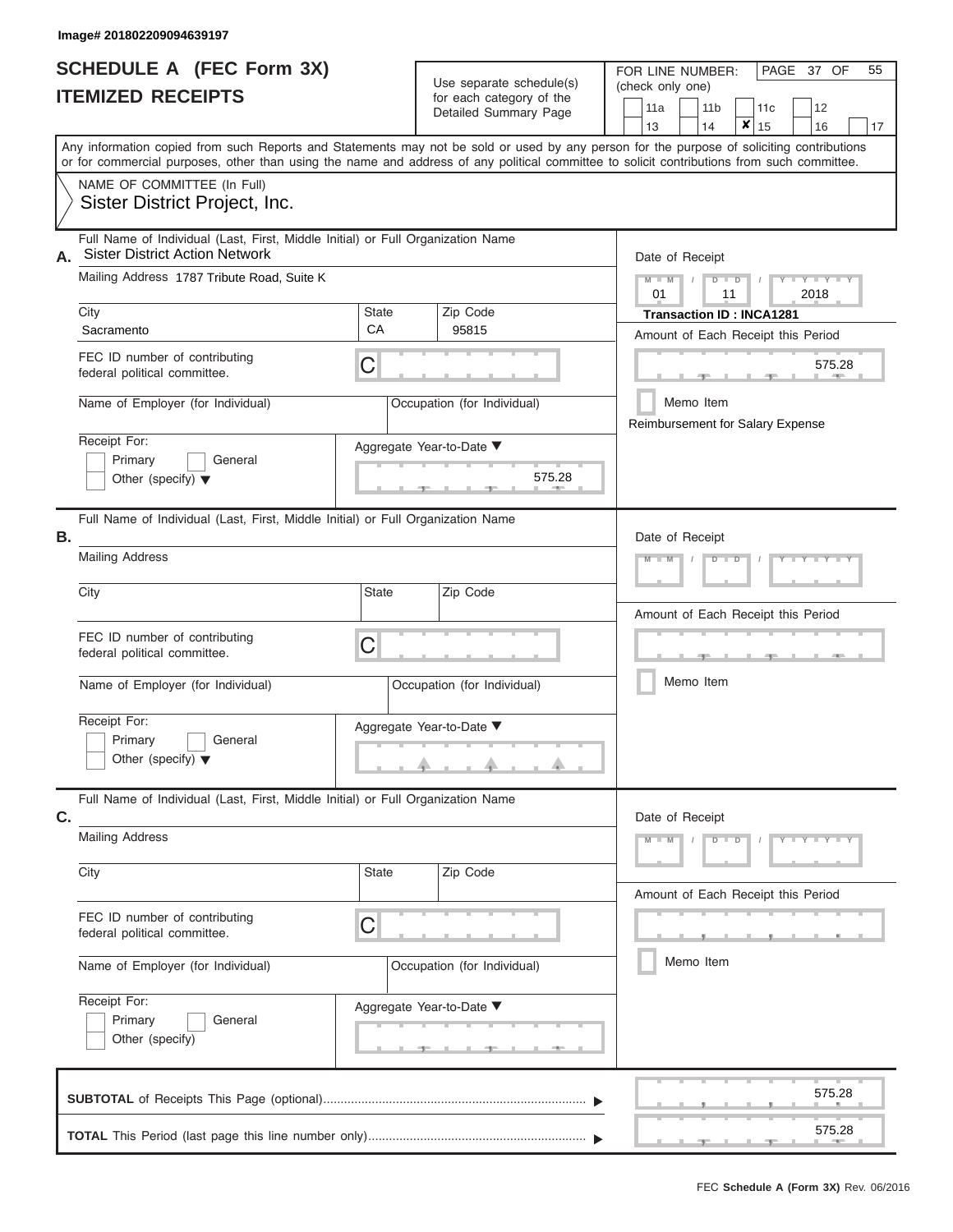J

|                                                                                                                                                                                                                                                                                         | <b>SCHEDULE B (FEC Form 3X)</b>                                                              |                                      |                                                      |           |                  |                                     | PAGE 38 OF<br>55<br>FOR LINE NUMBER:                                              |                  |                      |    |                                         |                             |  |
|-----------------------------------------------------------------------------------------------------------------------------------------------------------------------------------------------------------------------------------------------------------------------------------------|----------------------------------------------------------------------------------------------|--------------------------------------|------------------------------------------------------|-----------|------------------|-------------------------------------|-----------------------------------------------------------------------------------|------------------|----------------------|----|-----------------------------------------|-----------------------------|--|
|                                                                                                                                                                                                                                                                                         | <b>ITEMIZED DISBURSEMENTS</b>                                                                |                                      | Use separate schedule(s)<br>for each category of the |           |                  | (check only one)<br>21 <sub>b</sub> | 22<br>23<br>27<br>26                                                              |                  |                      |    |                                         |                             |  |
|                                                                                                                                                                                                                                                                                         |                                                                                              | Detailed Summary Page                |                                                      |           | $\boldsymbol{x}$ | 28a                                 | 28 <sub>b</sub>                                                                   |                  | 28c                  |    | 29                                      | 30 <sub>b</sub>             |  |
| Any information copied from such Reports and Statements may not be sold or used by any person for the purpose of soliciting contributions<br>or for commercial purposes, other than using the name and address of any political committee to solicit contributions from such committee. |                                                                                              |                                      |                                                      |           |                  |                                     |                                                                                   |                  |                      |    |                                         |                             |  |
|                                                                                                                                                                                                                                                                                         | NAME OF COMMITTEE (In Full)                                                                  |                                      |                                                      |           |                  |                                     |                                                                                   |                  |                      |    |                                         |                             |  |
|                                                                                                                                                                                                                                                                                         | Sister District Project, Inc.                                                                |                                      |                                                      |           |                  |                                     |                                                                                   |                  |                      |    |                                         |                             |  |
|                                                                                                                                                                                                                                                                                         | Full Name (Last, First, Middle Initial)<br>A. Actblue Technical Services                     |                                      |                                                      |           |                  |                                     |                                                                                   |                  | Date of Disbursement |    |                                         |                             |  |
|                                                                                                                                                                                                                                                                                         | Mailing Address 14 Arrow Street, Suite 11                                                    |                                      |                                                      |           |                  |                                     | $M$ $M$<br>01                                                                     |                  | $D$ $D$              | 07 |                                         | Y I Y I Y I Y<br>2018       |  |
|                                                                                                                                                                                                                                                                                         | City<br>Cambridge                                                                            | <b>State</b><br>MA.                  | Zip Code<br>02138                                    |           |                  |                                     |                                                                                   |                  |                      |    | <b>FEC Identification Number</b>        |                             |  |
|                                                                                                                                                                                                                                                                                         | <b>Purpose of Disbursement</b><br><b>Merchant Fee</b>                                        |                                      |                                                      |           | 001              |                                     | С                                                                                 |                  |                      |    |                                         |                             |  |
|                                                                                                                                                                                                                                                                                         | Candidate Name                                                                               |                                      |                                                      |           |                  |                                     |                                                                                   |                  |                      |    | <b>Transaction ID: EXPB1283</b>         |                             |  |
|                                                                                                                                                                                                                                                                                         |                                                                                              |                                      |                                                      | Category/ | <b>Type</b>      |                                     |                                                                                   |                  |                      |    | Amount of Each Disbursement this Period |                             |  |
|                                                                                                                                                                                                                                                                                         | Office Sought:<br>House<br>Disbursement For:<br>Senate<br>Primary<br>General                 |                                      |                                                      |           |                  |                                     |                                                                                   |                  |                      |    |                                         | 128.90                      |  |
|                                                                                                                                                                                                                                                                                         | President<br>District:<br>State:                                                             | Other (specify) $\blacktriangledown$ |                                                      |           |                  |                                     |                                                                                   |                  | Memo Item            |    |                                         |                             |  |
|                                                                                                                                                                                                                                                                                         | Full Name (Last, First, Middle Initial)                                                      |                                      |                                                      |           |                  |                                     |                                                                                   |                  |                      |    |                                         |                             |  |
|                                                                                                                                                                                                                                                                                         | <b>B.</b> Actblue Technical Services                                                         |                                      |                                                      |           |                  |                                     | Date of Disbursement<br>$T$ $T$ $T$ $T$ $T$ $T$ $T$ $T$ $T$<br>$M - M$<br>$D$ $D$ |                  |                      |    |                                         |                             |  |
|                                                                                                                                                                                                                                                                                         | Mailing Address 14 Arrow Street, Suite 11                                                    |                                      |                                                      |           |                  |                                     |                                                                                   | 01<br>14<br>2018 |                      |    |                                         |                             |  |
|                                                                                                                                                                                                                                                                                         | City<br>Cambridge                                                                            | <b>State</b><br>MA                   | Zip Code<br>02138                                    |           |                  |                                     |                                                                                   |                  |                      |    | <b>FEC Identification Number</b>        |                             |  |
|                                                                                                                                                                                                                                                                                         | Purpose of Disbursement<br><b>Merchant Fee</b>                                               |                                      | 001                                                  |           |                  |                                     | С<br><b>Transaction ID: EXPB1330</b>                                              |                  |                      |    |                                         |                             |  |
|                                                                                                                                                                                                                                                                                         | Candidate Name                                                                               |                                      |                                                      | Category/ | <b>Type</b>      |                                     | Amount of Each Disbursement this Period                                           |                  |                      |    |                                         |                             |  |
|                                                                                                                                                                                                                                                                                         | Office Sought:<br>House<br>Senate                                                            | Disbursement For:<br>Primary         | General                                              |           |                  |                                     | 30.08                                                                             |                  |                      |    |                                         |                             |  |
|                                                                                                                                                                                                                                                                                         | President<br>State:<br>District:                                                             | Other (specify)                      |                                                      |           |                  |                                     |                                                                                   |                  | Memo Item            |    |                                         |                             |  |
|                                                                                                                                                                                                                                                                                         | Full Name (Last, First, Middle Initial)<br>C. Actblue Technical Services                     |                                      |                                                      |           |                  |                                     |                                                                                   |                  | Date of Disbursement |    |                                         |                             |  |
|                                                                                                                                                                                                                                                                                         | Mailing Address 14 Arrow Street, Suite 11                                                    |                                      |                                                      |           |                  |                                     | 01                                                                                |                  | $D$ $D$              | 21 |                                         | $Y$ $Y$ $Y$ $Y$ $Y$<br>2018 |  |
|                                                                                                                                                                                                                                                                                         | City<br>Cambridge                                                                            | State<br>МA                          | Zip Code<br>02138                                    |           |                  |                                     |                                                                                   |                  |                      |    | <b>FEC Identification Number</b>        |                             |  |
|                                                                                                                                                                                                                                                                                         | Purpose of Disbursement<br>Merchant Fee<br>001<br>Candidate Name<br>Category/<br><b>Type</b> |                                      |                                                      |           |                  |                                     | С                                                                                 |                  |                      |    | <b>Transaction ID: EXPB1334</b>         |                             |  |
|                                                                                                                                                                                                                                                                                         |                                                                                              |                                      |                                                      |           |                  |                                     |                                                                                   |                  |                      |    | Amount of Each Disbursement this Period |                             |  |
|                                                                                                                                                                                                                                                                                         | Office Sought:<br>House<br>Senate                                                            | Disbursement For:<br>Primary         | General                                              |           |                  |                                     |                                                                                   |                  |                      |    |                                         | 49.21                       |  |
|                                                                                                                                                                                                                                                                                         | President<br>State:<br>District:                                                             | Other (specify) $\blacktriangledown$ |                                                      |           |                  |                                     |                                                                                   |                  | Memo Item            |    |                                         |                             |  |
|                                                                                                                                                                                                                                                                                         |                                                                                              |                                      |                                                      |           |                  |                                     |                                                                                   |                  |                      |    |                                         | 208.19                      |  |
|                                                                                                                                                                                                                                                                                         |                                                                                              |                                      |                                                      |           |                  |                                     |                                                                                   |                  |                      |    |                                         |                             |  |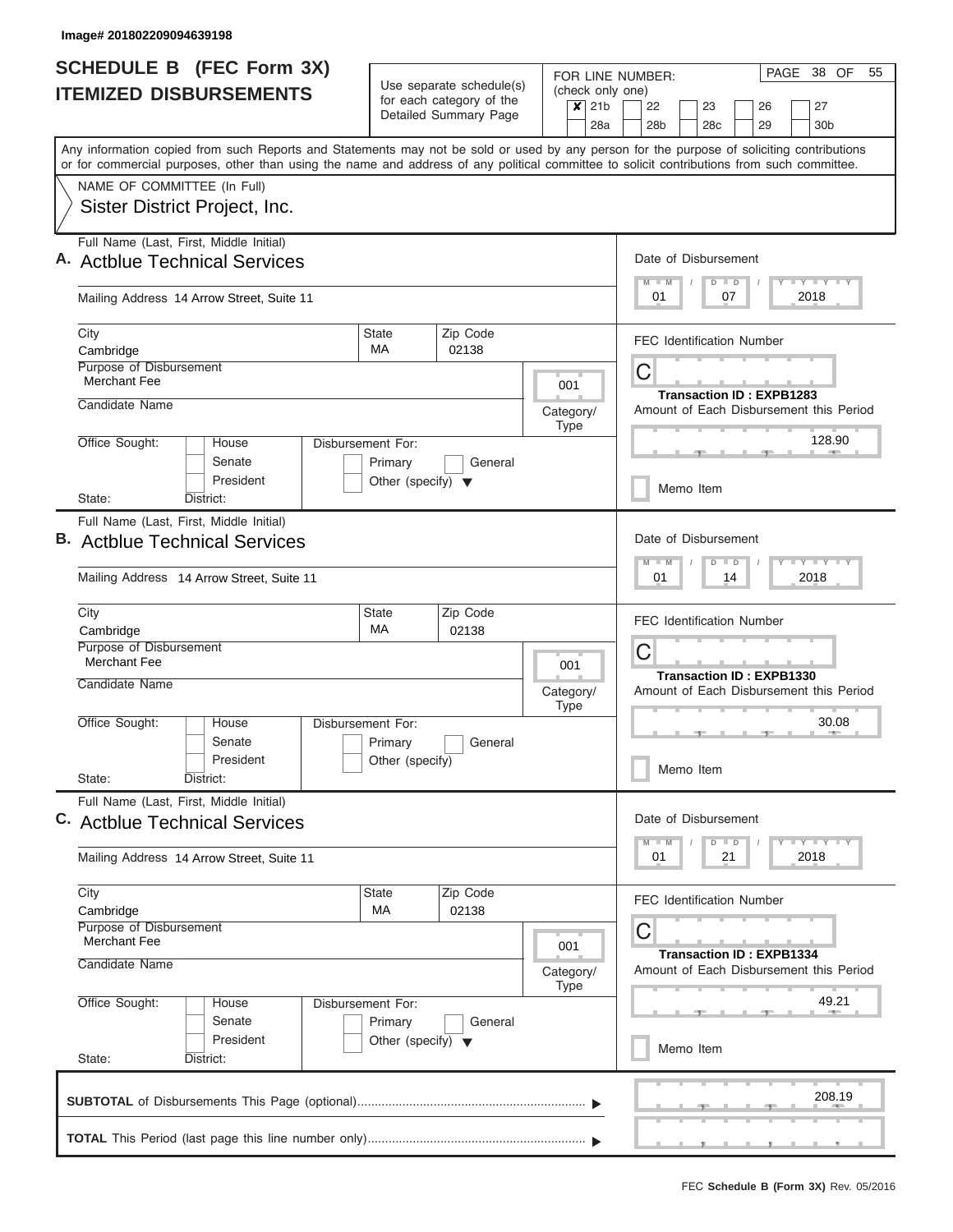|                                                   | <b>SCHEDULE B (FEC Form 3X)</b><br><b>ITEMIZED DISBURSEMENTS</b>                                                                                                                                                                                                                        |                                                                      | Use separate schedule(s)                                                        | FOR LINE NUMBER:<br>(check only one)                | PAGE 39 OF<br>55                                                           |  |  |  |
|---------------------------------------------------|-----------------------------------------------------------------------------------------------------------------------------------------------------------------------------------------------------------------------------------------------------------------------------------------|----------------------------------------------------------------------|---------------------------------------------------------------------------------|-----------------------------------------------------|----------------------------------------------------------------------------|--|--|--|
| for each category of the<br>Detailed Summary Page |                                                                                                                                                                                                                                                                                         |                                                                      |                                                                                 | 21 <sub>b</sub><br>$\boldsymbol{\mathsf{x}}$<br>28a | 22<br>23<br>27<br>26<br>30 <sub>b</sub><br>28b<br>28c<br>29                |  |  |  |
|                                                   | Any information copied from such Reports and Statements may not be sold or used by any person for the purpose of soliciting contributions<br>or for commercial purposes, other than using the name and address of any political committee to solicit contributions from such committee. |                                                                      |                                                                                 |                                                     |                                                                            |  |  |  |
|                                                   | NAME OF COMMITTEE (In Full)<br>Sister District Project, Inc.                                                                                                                                                                                                                            |                                                                      |                                                                                 |                                                     |                                                                            |  |  |  |
|                                                   | Full Name (Last, First, Middle Initial)<br>A. Actblue Technical Services                                                                                                                                                                                                                |                                                                      |                                                                                 |                                                     | Date of Disbursement                                                       |  |  |  |
|                                                   | Mailing Address 14 Arrow Street, Suite 11                                                                                                                                                                                                                                               |                                                                      |                                                                                 |                                                     | Y LY LY LY<br>$M$ $M$<br>$D$ $D$<br>28<br>2018<br>01                       |  |  |  |
|                                                   | City<br>Cambridge                                                                                                                                                                                                                                                                       | <b>State</b><br><b>MA</b>                                            | Zip Code<br>02138                                                               |                                                     | <b>FEC Identification Number</b>                                           |  |  |  |
|                                                   | <b>Purpose of Disbursement</b><br><b>Merchant Fee</b>                                                                                                                                                                                                                                   |                                                                      |                                                                                 | 001                                                 | С<br><b>Transaction ID: EXPB1430</b>                                       |  |  |  |
|                                                   | Candidate Name<br>Office Sought:<br>House                                                                                                                                                                                                                                               | Disbursement For:                                                    |                                                                                 | Category/<br><b>Type</b>                            | Amount of Each Disbursement this Period<br>342.15                          |  |  |  |
|                                                   | Senate<br>President                                                                                                                                                                                                                                                                     | Primary<br>Other (specify) $\blacktriangledown$                      | General                                                                         |                                                     | Memo Item                                                                  |  |  |  |
|                                                   | District:<br>State:<br>Full Name (Last, First, Middle Initial)<br><b>B.</b> Actblue Technical Services                                                                                                                                                                                  |                                                                      | Date of Disbursement<br><b>TEY TEY TEY</b><br>$M - M$<br>$D$ $D$                |                                                     |                                                                            |  |  |  |
|                                                   | Mailing Address 14 Arrow Street, Suite 11<br>City                                                                                                                                                                                                                                       | State                                                                | Zip Code                                                                        |                                                     | 2018<br>01<br>31                                                           |  |  |  |
|                                                   | Cambridge<br>Purpose of Disbursement<br><b>Merchant Fee</b>                                                                                                                                                                                                                             | MA                                                                   | 02138                                                                           | 001                                                 | <b>FEC Identification Number</b><br>С                                      |  |  |  |
|                                                   | Candidate Name                                                                                                                                                                                                                                                                          |                                                                      |                                                                                 | Category/<br><b>Type</b>                            | <b>Transaction ID: EXPB1527</b><br>Amount of Each Disbursement this Period |  |  |  |
|                                                   | Office Sought:<br>House<br>Senate<br>President<br>State:<br>District:                                                                                                                                                                                                                   | Disbursement For:<br>Primary<br>Other (specify)                      | General                                                                         |                                                     | 9.31<br>Memo Item                                                          |  |  |  |
|                                                   | Full Name (Last, First, Middle Initial)<br>C. Deane & Company                                                                                                                                                                                                                           |                                                                      |                                                                                 |                                                     | Date of Disbursement<br>Y TY TY TY<br>$M$ $M$<br>$D$ $D$                   |  |  |  |
|                                                   | Mailing Address 1787 Tribute Road, Suite K                                                                                                                                                                                                                                              |                                                                      |                                                                                 |                                                     | 2018<br>01<br>05                                                           |  |  |  |
|                                                   | City<br>Sacramento<br>Purpose of Disbursement                                                                                                                                                                                                                                           | State<br><b>CA</b>                                                   | Zip Code<br>95815                                                               |                                                     | <b>FEC Identification Number</b>                                           |  |  |  |
|                                                   | <b>Payroll Services</b><br>Candidate Name                                                                                                                                                                                                                                               | 001<br>Category/<br><b>Type</b>                                      | С<br><b>Transaction ID: EXPB1141</b><br>Amount of Each Disbursement this Period |                                                     |                                                                            |  |  |  |
|                                                   | Office Sought:<br>House<br>Senate<br>President                                                                                                                                                                                                                                          | Disbursement For:<br>Primary<br>Other (specify) $\blacktriangledown$ | General                                                                         |                                                     | 75.75                                                                      |  |  |  |
|                                                   | State:<br>District:                                                                                                                                                                                                                                                                     |                                                                      |                                                                                 |                                                     | Memo Item                                                                  |  |  |  |
|                                                   |                                                                                                                                                                                                                                                                                         |                                                                      |                                                                                 |                                                     | 427.21                                                                     |  |  |  |
|                                                   |                                                                                                                                                                                                                                                                                         |                                                                      |                                                                                 |                                                     |                                                                            |  |  |  |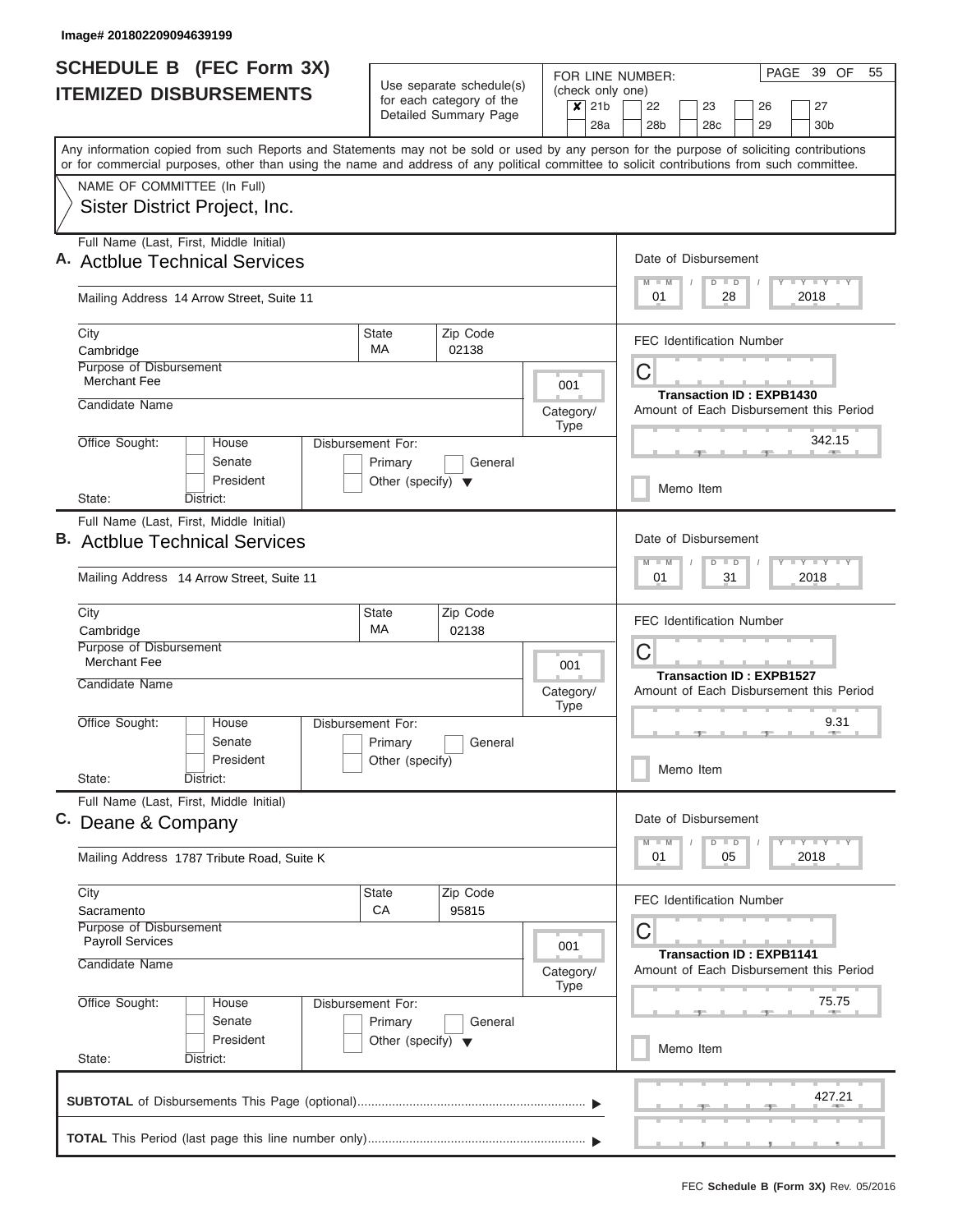|                               | SCHEDULE B (FEC Form 3X)                                                                                                                                                                                                                                                                | Use separate schedule(s)                        |                                                                             |                                                  |    | 40 OF<br>55<br>PAGE<br>FOR LINE NUMBER:                                         |                                  |                                         |      |                       |  |
|-------------------------------|-----------------------------------------------------------------------------------------------------------------------------------------------------------------------------------------------------------------------------------------------------------------------------------------|-------------------------------------------------|-----------------------------------------------------------------------------|--------------------------------------------------|----|---------------------------------------------------------------------------------|----------------------------------|-----------------------------------------|------|-----------------------|--|
| <b>ITEMIZED DISBURSEMENTS</b> |                                                                                                                                                                                                                                                                                         |                                                 | for each category of the<br>Detailed Summary Page                           |                                                  |    | (check only one)<br>22<br>28 <sub>b</sub>                                       | 23<br>28 <sub>c</sub>            | 26<br>29                                |      | 27<br>30 <sub>b</sub> |  |
|                               | Any information copied from such Reports and Statements may not be sold or used by any person for the purpose of soliciting contributions<br>or for commercial purposes, other than using the name and address of any political committee to solicit contributions from such committee. |                                                 |                                                                             |                                                  |    |                                                                                 |                                  |                                         |      |                       |  |
|                               | NAME OF COMMITTEE (In Full)<br>Sister District Project, Inc.                                                                                                                                                                                                                            |                                                 |                                                                             |                                                  |    |                                                                                 |                                  |                                         |      |                       |  |
|                               | Full Name (Last, First, Middle Initial)<br>Deane & Company                                                                                                                                                                                                                              |                                                 | $M$ $M$                                                                     | Date of Disbursement<br><b>LYLYLY</b><br>$D$ $D$ |    |                                                                                 |                                  |                                         |      |                       |  |
|                               | Mailing Address 1787 Tribute Road, Suite K                                                                                                                                                                                                                                              |                                                 |                                                                             |                                                  |    | 01                                                                              | 08                               |                                         | 2018 |                       |  |
|                               | City<br>Sacramento                                                                                                                                                                                                                                                                      | <b>State</b><br>CA                              | Zip Code<br>95815                                                           |                                                  |    | <b>FEC Identification Number</b>                                                |                                  |                                         |      |                       |  |
|                               | Purpose of Disbursement<br><b>Reporting Services</b><br>Candidate Name                                                                                                                                                                                                                  |                                                 |                                                                             | 001                                              |    | С<br><b>Transaction ID: EXPB1234</b><br>Amount of Each Disbursement this Period |                                  |                                         |      |                       |  |
|                               | Office Sought:<br>House<br>Senate<br>President                                                                                                                                                                                                                                          | Disbursement For:<br>Primary                    | Category/<br><b>Type</b><br>General<br>Other (specify) $\blacktriangledown$ |                                                  |    |                                                                                 | 1029.74<br>Memo Item             |                                         |      |                       |  |
|                               | District:<br>State:<br>Full Name (Last, First, Middle Initial)<br>Schwegler, Elizabeth, , ,<br>Mailing Address 328A Church Street                                                                                                                                                       |                                                 | Date of Disbursement<br>$M - M$<br>01                                       | $D$ $D$                                          | 03 | <b>LYLY</b><br>2018                                                             |                                  |                                         |      |                       |  |
|                               | City                                                                                                                                                                                                                                                                                    | <b>State</b>                                    | Zip Code                                                                    |                                                  |    |                                                                                 | <b>FEC Identification Number</b> |                                         |      |                       |  |
|                               | San Francisco<br>Purpose of Disbursement<br><b>T-Shirts</b>                                                                                                                                                                                                                             | CA                                              | 94114                                                                       | 006                                              |    | С<br><b>Transaction ID: EXPB1115</b>                                            |                                  |                                         |      |                       |  |
|                               | Candidate Name                                                                                                                                                                                                                                                                          |                                                 |                                                                             | Category/<br><b>Type</b>                         |    | Amount of Each Disbursement this Period                                         |                                  |                                         |      | 1085.56               |  |
|                               | Office Sought:<br>House<br>Senate<br>President<br>State:<br>District:                                                                                                                                                                                                                   | Disbursement For:<br>Primary<br>Other (specify) | General                                                                     |                                                  |    | Memo Item                                                                       |                                  |                                         |      |                       |  |
|                               | Full Name (Last, First, Middle Initial)<br>C. Creative Marketing Concepts                                                                                                                                                                                                               |                                                 |                                                                             |                                                  |    | Date of Disbursement<br>$M - M$                                                 | $D$ $D$                          |                                         |      | $T - Y$ $T - Y$       |  |
|                               | Mailing Address 572 Market Street                                                                                                                                                                                                                                                       |                                                 |                                                                             |                                                  |    | 01                                                                              | 03                               |                                         | 2018 |                       |  |
|                               | Zip Code<br>City<br><b>State</b><br>CA<br>94104<br>San Francisco<br>Purpose of Disbursement<br><b>T-Shirts</b><br>006                                                                                                                                                                   |                                                 |                                                                             |                                                  |    | <b>FEC Identification Number</b><br>С                                           |                                  | <b>Transaction ID: PDTB1EXPB</b>        |      |                       |  |
|                               | Candidate Name<br>Category/<br>Type<br>Office Sought:<br>Disbursement For:<br>House                                                                                                                                                                                                     |                                                 |                                                                             |                                                  |    |                                                                                 |                                  | Amount of Each Disbursement this Period |      | 1085.56               |  |
|                               | Senate<br>President<br>State:<br>District:                                                                                                                                                                                                                                              | Primary<br>Other (specify) $\blacktriangledown$ | General                                                                     |                                                  |    | x<br>Memo Item                                                                  |                                  |                                         |      |                       |  |
|                               |                                                                                                                                                                                                                                                                                         |                                                 |                                                                             |                                                  |    |                                                                                 |                                  |                                         |      | 2115.30               |  |
|                               |                                                                                                                                                                                                                                                                                         |                                                 |                                                                             |                                                  |    |                                                                                 |                                  |                                         |      | 2750.70               |  |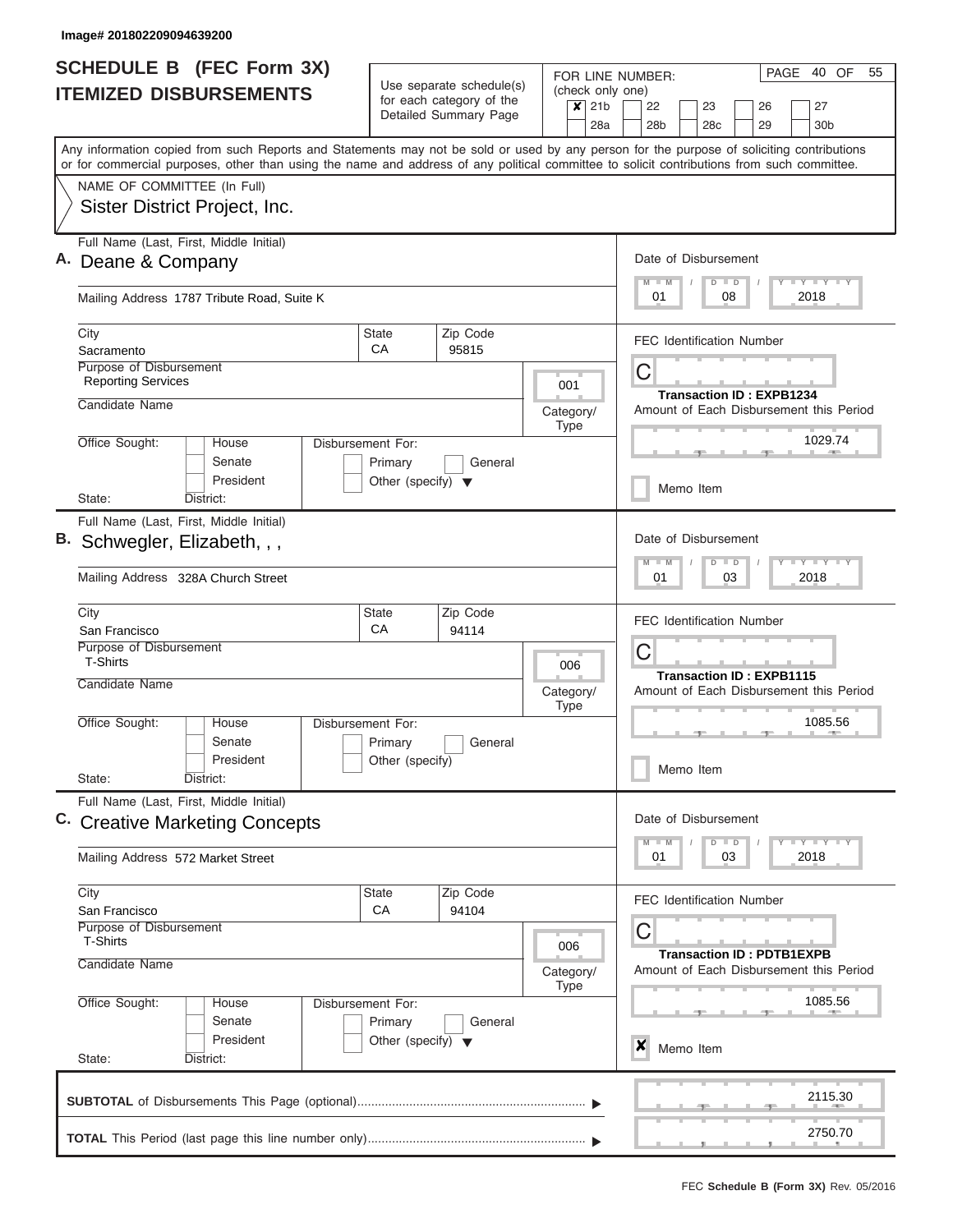| <b>SCHEDULE B</b> (FEC Form 3X)                                         |                              |                                                                                 | FOR LINE NUMBER:                                                                                                                                                                                                                                                                        | PAGE<br>41 OF<br>55                                                     |                                                                 |
|-------------------------------------------------------------------------|------------------------------|---------------------------------------------------------------------------------|-----------------------------------------------------------------------------------------------------------------------------------------------------------------------------------------------------------------------------------------------------------------------------------------|-------------------------------------------------------------------------|-----------------------------------------------------------------|
| <b>ITEMIZED DISBURSEMENTS</b>                                           |                              | Use separate schedule(s)<br>for each category of the<br>Detailed Summary Page   | (check only one)<br>21 <sub>b</sub><br>28a<br>x                                                                                                                                                                                                                                         | 22<br>23<br>27<br>26<br>28 <sub>b</sub><br>28c<br>29<br>30 <sub>b</sub> |                                                                 |
|                                                                         |                              |                                                                                 | Any information copied from such Reports and Statements may not be sold or used by any person for the purpose of soliciting contributions<br>or for commercial purposes, other than using the name and address of any political committee to solicit contributions from such committee. |                                                                         |                                                                 |
| NAME OF COMMITTEE (In Full)<br>Sister District Project, Inc.            |                              |                                                                                 |                                                                                                                                                                                                                                                                                         |                                                                         |                                                                 |
| Full Name (Last, First, Middle Initial)<br>A. Wheeler, Christopher, , , |                              |                                                                                 |                                                                                                                                                                                                                                                                                         |                                                                         | Date of Disbursement<br>Y FY FY FY<br>$M - M$<br>$D$ $D$        |
| Mailing Address 105 Ainslie Street                                      |                              |                                                                                 |                                                                                                                                                                                                                                                                                         |                                                                         | 01<br>2018<br>27                                                |
| City<br>Brooklyn                                                        |                              | State<br>NY.                                                                    | Zip Code<br>11211                                                                                                                                                                                                                                                                       |                                                                         | <b>FEC Identification Number</b>                                |
| Purpose of Disbursement<br><b>Refunded to Nonfederal Account</b>        |                              |                                                                                 |                                                                                                                                                                                                                                                                                         | 010                                                                     | C<br><b>Transaction ID: EDTB18</b>                              |
| Candidate Name                                                          |                              |                                                                                 |                                                                                                                                                                                                                                                                                         | Category/<br><b>Type</b>                                                | Amount of Each Disbursement this Period                         |
| Office Sought:                                                          | House<br>Senate<br>President | Disbursement For:<br>Primary<br>General<br>Other (specify) $\blacktriangledown$ |                                                                                                                                                                                                                                                                                         |                                                                         | 1000.00<br>Memo Item                                            |
| State:<br>District:<br>Full Name (Last, First, Middle Initial)          |                              |                                                                                 |                                                                                                                                                                                                                                                                                         |                                                                         |                                                                 |
| В.<br><b>Mailing Address</b>                                            |                              |                                                                                 |                                                                                                                                                                                                                                                                                         |                                                                         | Date of Disbursement<br>$Y = Y = Y' + Y'$<br>$M - M$<br>$D$ $D$ |
| City                                                                    |                              | <b>State</b>                                                                    | Zip Code                                                                                                                                                                                                                                                                                |                                                                         |                                                                 |
| Purpose of Disbursement                                                 |                              |                                                                                 |                                                                                                                                                                                                                                                                                         |                                                                         | <b>FEC Identification Number</b>                                |
| Candidate Name                                                          |                              |                                                                                 |                                                                                                                                                                                                                                                                                         |                                                                         | C                                                               |
| Office Sought:                                                          | House                        | Disbursement For:                                                               |                                                                                                                                                                                                                                                                                         | Category/<br><b>Type</b>                                                | Amount of Each Disbursement this Period                         |
| State:<br>District:                                                     | Senate<br>President          | Primary<br>Other (specify)                                                      | General                                                                                                                                                                                                                                                                                 |                                                                         | Memo Item                                                       |
| Full Name (Last, First, Middle Initial)<br>C.                           |                              |                                                                                 |                                                                                                                                                                                                                                                                                         |                                                                         | Date of Disbursement                                            |
| <b>Mailing Address</b>                                                  |                              |                                                                                 |                                                                                                                                                                                                                                                                                         |                                                                         | $Y - Y - Y - Y - Y$<br>$M$ $M$<br>$D$ $D$                       |
| City                                                                    |                              | State                                                                           | Zip Code                                                                                                                                                                                                                                                                                |                                                                         | <b>FEC Identification Number</b>                                |
| Purpose of Disbursement                                                 |                              |                                                                                 | C                                                                                                                                                                                                                                                                                       |                                                                         |                                                                 |
| Candidate Name<br>Category/<br>Type                                     |                              |                                                                                 |                                                                                                                                                                                                                                                                                         |                                                                         | Amount of Each Disbursement this Period                         |
| Office Sought:                                                          | House<br>Senate              | Disbursement For:<br>Primary                                                    | General                                                                                                                                                                                                                                                                                 |                                                                         |                                                                 |
| State:<br>District:                                                     | President                    | Other (specify) $\blacktriangledown$                                            |                                                                                                                                                                                                                                                                                         |                                                                         | Memo Item                                                       |
|                                                                         |                              |                                                                                 |                                                                                                                                                                                                                                                                                         |                                                                         | 1000.00                                                         |
|                                                                         |                              |                                                                                 |                                                                                                                                                                                                                                                                                         |                                                                         | 1000.00                                                         |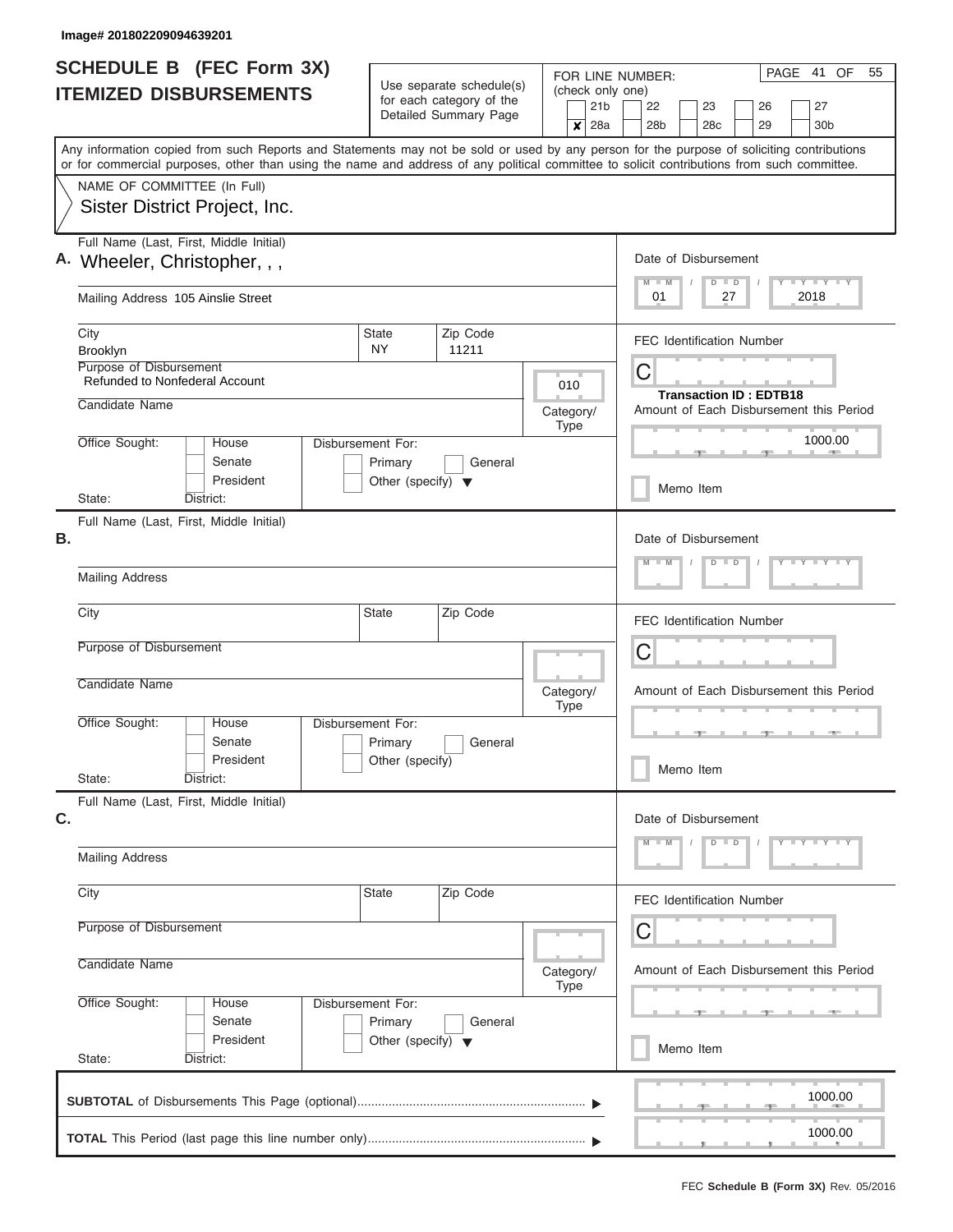| <b>SCHEDULE B</b> (FEC Form 3X) |                                                                                                                                                                                                                                                                                         |                                                 |                   |                                                                                   |                                            | PAGE 42 OF<br>55<br>FOR LINE NUMBER:                                                                                  |  |  |
|---------------------------------|-----------------------------------------------------------------------------------------------------------------------------------------------------------------------------------------------------------------------------------------------------------------------------------------|-------------------------------------------------|-------------------|-----------------------------------------------------------------------------------|--------------------------------------------|-----------------------------------------------------------------------------------------------------------------------|--|--|
|                                 | Use separate schedule(s)<br><b>ITEMIZED DISBURSEMENTS</b><br>for each category of the<br>Detailed Summary Page                                                                                                                                                                          |                                                 |                   |                                                                                   | (check only one)<br>21 <sub>b</sub><br>28a | 22<br>23<br>26<br>27<br>28 <sub>b</sub><br>28c<br>29<br>30 <sub>b</sub><br>×                                          |  |  |
|                                 | Any information copied from such Reports and Statements may not be sold or used by any person for the purpose of soliciting contributions<br>or for commercial purposes, other than using the name and address of any political committee to solicit contributions from such committee. |                                                 |                   |                                                                                   |                                            |                                                                                                                       |  |  |
|                                 | NAME OF COMMITTEE (In Full)<br>Sister District Project, Inc.                                                                                                                                                                                                                            |                                                 |                   |                                                                                   |                                            |                                                                                                                       |  |  |
|                                 | Full Name (Last, First, Middle Initial)<br>A. Gould, Ben, , ,                                                                                                                                                                                                                           | Date of Disbursement<br><b>LY LY LY</b>         |                   |                                                                                   |                                            |                                                                                                                       |  |  |
|                                 | Mailing Address 6699 North Olmsted, Apt. 201                                                                                                                                                                                                                                            |                                                 |                   |                                                                                   |                                            | $D$ $D$<br>$M - M$<br>03<br>2018<br>01                                                                                |  |  |
|                                 | City<br>Chicago<br>Purpose of Disbursement                                                                                                                                                                                                                                              | State<br>IL                                     | Zip Code<br>60631 |                                                                                   |                                            | <b>FEC Identification Number</b>                                                                                      |  |  |
|                                 | January Expenses: Administrative Services<br>Candidate Name                                                                                                                                                                                                                             |                                                 |                   |                                                                                   |                                            | C<br><b>Transaction ID: PDTB5</b>                                                                                     |  |  |
|                                 | Office Sought:<br>House                                                                                                                                                                                                                                                                 | Disbursement For:                               |                   | Category/<br><b>Type</b>                                                          |                                            | Amount of Each Disbursement this Period<br>3800.00                                                                    |  |  |
|                                 | Senate<br>President                                                                                                                                                                                                                                                                     | Primary<br>Other (specify) $\blacktriangledown$ | General           |                                                                                   |                                            | X<br>Memo Item                                                                                                        |  |  |
|                                 | State:<br>District:<br>Full Name (Last, First, Middle Initial)<br>B. Intuit, Inc.                                                                                                                                                                                                       |                                                 |                   |                                                                                   |                                            | Date of Disbursement                                                                                                  |  |  |
|                                 | Mailing Address 2632 Marine Way                                                                                                                                                                                                                                                         |                                                 |                   |                                                                                   |                                            | $-Y$ $-Y$ $-Y$<br>$M - M$<br>$\Box$<br>D<br>02<br>2018<br>01                                                          |  |  |
|                                 | City<br><b>Mountain View</b>                                                                                                                                                                                                                                                            | State<br>CA                                     | Zip Code<br>94043 |                                                                                   |                                            | <b>FEC Identification Number</b>                                                                                      |  |  |
|                                 | Purpose of Disbursement<br>January Expenses: Salary<br>Candidate Name                                                                                                                                                                                                                   | C<br>Category/                                  |                   |                                                                                   |                                            | <b>Transaction ID: EDTB48</b><br>Amount of Each Disbursement this Period                                              |  |  |
|                                 | Office Sought:<br>House<br>Senate<br>President                                                                                                                                                                                                                                          | Disbursement For:<br>Primary<br>Other (specify) | General           | <b>Type</b>                                                                       |                                            | 10036.06                                                                                                              |  |  |
|                                 | State:<br>District:                                                                                                                                                                                                                                                                     |                                                 |                   |                                                                                   |                                            | X<br>Memo Item                                                                                                        |  |  |
|                                 | Full Name (Last, First, Middle Initial)<br>C. Bosworth, Rita B., , ,                                                                                                                                                                                                                    |                                                 |                   |                                                                                   |                                            | Date of Disbursement<br>$\mathbb{L} \mathbf{Y} \mathbb{L} \mathbf{Y} \mathbb{L} \mathbf{Y}$<br>$M$ $M$<br>$\Box$<br>D |  |  |
|                                 | Mailing Address 3902 Via Milano                                                                                                                                                                                                                                                         |                                                 |                   |                                                                                   |                                            | 2018<br>01<br>02                                                                                                      |  |  |
|                                 | City<br>Campbell                                                                                                                                                                                                                                                                        | State<br>CA                                     | Zip Code<br>95008 |                                                                                   |                                            | <b>FEC Identification Number</b>                                                                                      |  |  |
|                                 | Purpose of Disbursement<br>January Expenses: Salary<br>Candidate Name                                                                                                                                                                                                                   | 001<br>Category/                                |                   | C<br><b>Transaction ID: EDTB16EDTI</b><br>Amount of Each Disbursement this Period |                                            |                                                                                                                       |  |  |
|                                 | Office Sought:<br>House<br>Senate                                                                                                                                                                                                                                                       | Disbursement For:<br>Primary                    | General           | <b>Type</b>                                                                       |                                            | 5162.83                                                                                                               |  |  |
|                                 | President<br>State:<br>District:                                                                                                                                                                                                                                                        | Other (specify) $\blacktriangledown$            |                   |                                                                                   |                                            | x<br>Memo Item                                                                                                        |  |  |
|                                 |                                                                                                                                                                                                                                                                                         |                                                 |                   |                                                                                   |                                            | $\sim$ $\sim$<br>0.00                                                                                                 |  |  |
|                                 |                                                                                                                                                                                                                                                                                         |                                                 |                   |                                                                                   |                                            |                                                                                                                       |  |  |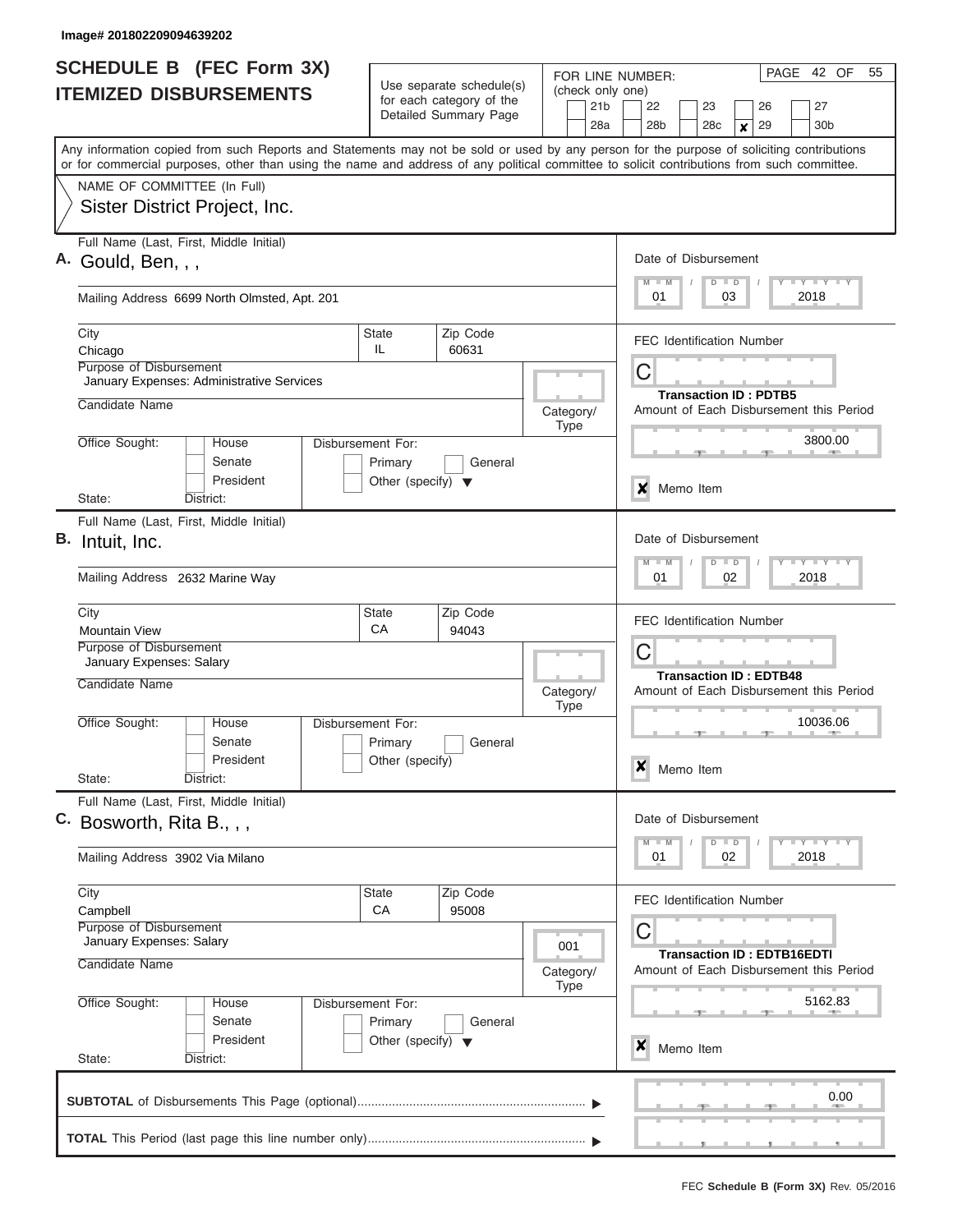# page# 201802209094639203<br>Denge# 201802209094639203<br>**(CF + H9 A = A5 H=C B (@6) B9 CI G + H9 L H F 9 @6 H9 8 FHC '5 F 9 DC F + EGT < 9 8 I @6 'C F + H9 A = A5 H=C B**

Ī **Form/Schedule: SB29 Transaction ID : PDTB5**

Nonfederal In-Kinds: \$50.89 - Margaret Good, Democrat for State House District 72

**Form/Schedule: SB29 Transaction ID: EDTB48**Nonfederal In-Kinds: \$119.84 - Margaret Good, Democrat for State House District 72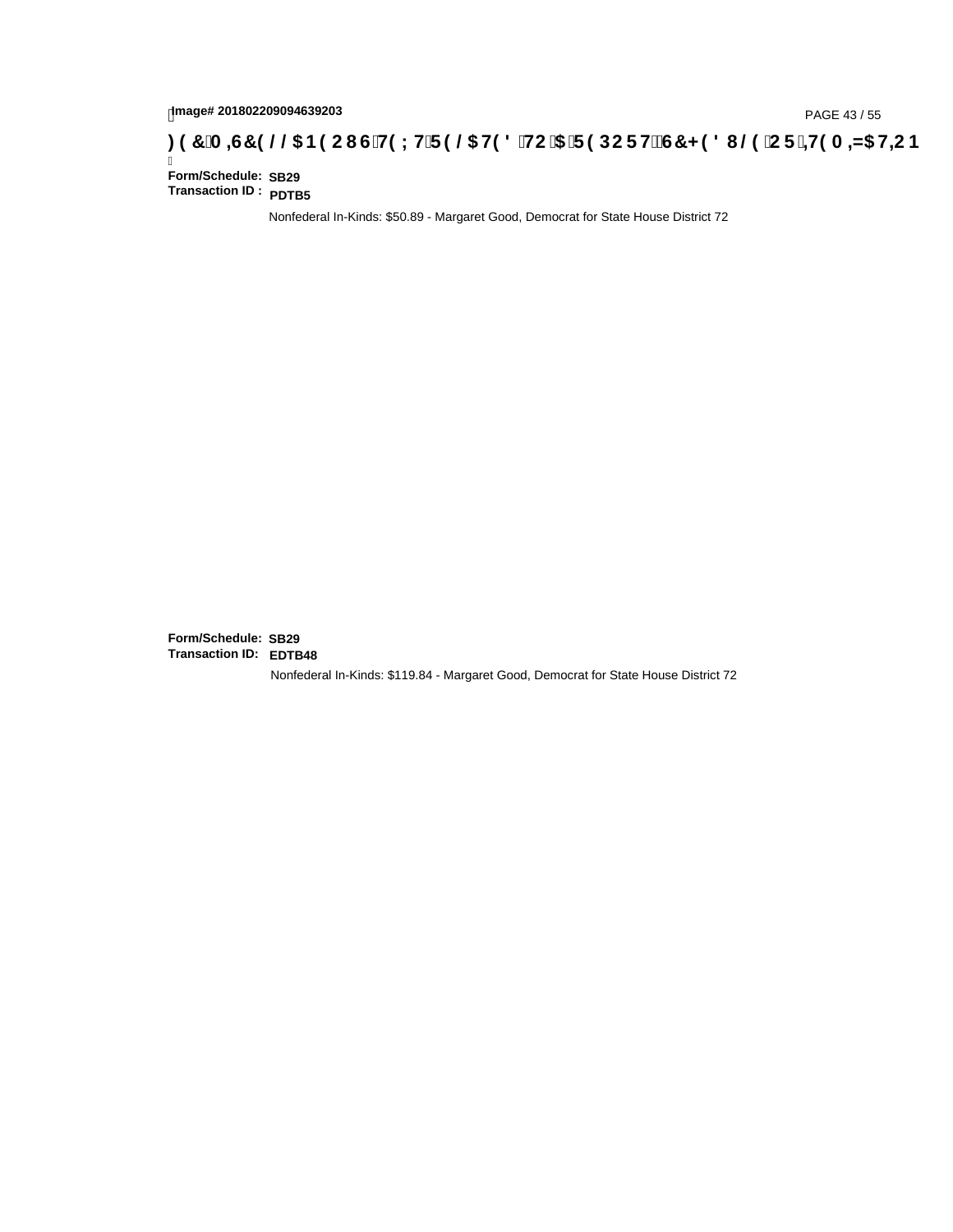| <b>SCHEDULE B (FEC Form 3X)</b><br><b>ITEMIZED DISBURSEMENTS</b>                                                                                                                                                                                                                        |                                                                      | Use separate schedule(s)                          | (check only one)         | PAGE<br>44 OF<br>55<br>FOR LINE NUMBER:                                                     |  |  |  |
|-----------------------------------------------------------------------------------------------------------------------------------------------------------------------------------------------------------------------------------------------------------------------------------------|----------------------------------------------------------------------|---------------------------------------------------|--------------------------|---------------------------------------------------------------------------------------------|--|--|--|
|                                                                                                                                                                                                                                                                                         |                                                                      | for each category of the<br>Detailed Summary Page | 21 <sub>b</sub><br>28a   | 22<br>27<br>23<br>26<br>28 <sub>b</sub><br>28c<br>29<br>30 <sub>b</sub><br>$\boldsymbol{x}$ |  |  |  |
| Any information copied from such Reports and Statements may not be sold or used by any person for the purpose of soliciting contributions<br>or for commercial purposes, other than using the name and address of any political committee to solicit contributions from such committee. |                                                                      |                                                   |                          |                                                                                             |  |  |  |
| NAME OF COMMITTEE (In Full)<br>Sister District Project, Inc.                                                                                                                                                                                                                            |                                                                      |                                                   |                          |                                                                                             |  |  |  |
| Full Name (Last, First, Middle Initial)<br>A. Wu, Lala, , ,                                                                                                                                                                                                                             |                                                                      |                                                   |                          | Date of Disbursement<br>Y I Y I Y I Y<br>$M$ $M$<br>$D$ $D$                                 |  |  |  |
| Mailing Address 1145 York Street                                                                                                                                                                                                                                                        |                                                                      |                                                   |                          | 2018<br>01<br>02                                                                            |  |  |  |
| City<br>San Francisco                                                                                                                                                                                                                                                                   | <b>State</b><br>СA                                                   | Zip Code<br>94110                                 |                          | <b>FEC Identification Number</b>                                                            |  |  |  |
| <b>Purpose of Disbursement</b><br>January Expenses: Salary                                                                                                                                                                                                                              |                                                                      |                                                   | 001                      | C<br><b>Transaction ID: EDTB17EDTE</b>                                                      |  |  |  |
| Candidate Name                                                                                                                                                                                                                                                                          |                                                                      |                                                   | Category/<br><b>Type</b> | Amount of Each Disbursement this Period                                                     |  |  |  |
| Office Sought:<br>House<br>Senate<br>President                                                                                                                                                                                                                                          | Disbursement For:<br>Primary<br>Other (specify) $\blacktriangledown$ | General                                           |                          | 4869.73                                                                                     |  |  |  |
| State:<br>District:                                                                                                                                                                                                                                                                     |                                                                      |                                                   |                          | ×<br>Memo Item                                                                              |  |  |  |
| Full Name (Last, First, Middle Initial)<br>В.<br>Intuit, Inc.<br>Mailing Address 2632 Marine Way                                                                                                                                                                                        |                                                                      |                                                   |                          | Date of Disbursement<br>Y FY FY FY<br>$M - M$<br>$D$ $D$<br>01<br>02<br>2018                |  |  |  |
| City<br><b>Mountain View</b>                                                                                                                                                                                                                                                            | <b>State</b><br>CA                                                   | Zip Code<br>94043                                 |                          | <b>FEC Identification Number</b>                                                            |  |  |  |
| Purpose of Disbursement<br>January Expenses: Administrative Services                                                                                                                                                                                                                    |                                                                      |                                                   |                          | C<br><b>Transaction ID: PDTB3</b>                                                           |  |  |  |
| Candidate Name                                                                                                                                                                                                                                                                          |                                                                      |                                                   | Category/<br><b>Type</b> | Amount of Each Disbursement this Period                                                     |  |  |  |
| Office Sought:<br>House<br>Senate<br>President<br>State:<br>District:                                                                                                                                                                                                                   | Disbursement For:<br>Primary<br>Other (specify)                      | General                                           |                          | 7001.75<br>X<br>Memo Item                                                                   |  |  |  |
| Full Name (Last, First, Middle Initial)<br>C. Goldstein, Gabrielle, , ,                                                                                                                                                                                                                 |                                                                      |                                                   |                          | Date of Disbursement<br>Y FY FY FY<br>$M - M$<br>$D$ $D$                                    |  |  |  |
| Mailing Address 400 McAuley Street                                                                                                                                                                                                                                                      |                                                                      |                                                   |                          | 01<br>2018<br>02                                                                            |  |  |  |
| City<br>Oakland<br>Purpose of Disbursement<br>January Expenses: Administrative Services                                                                                                                                                                                                 | State<br>CA                                                          | Zip Code<br>94609                                 |                          | <b>FEC Identification Number</b><br>С                                                       |  |  |  |
| Candidate Name                                                                                                                                                                                                                                                                          |                                                                      |                                                   | 001<br>Category/         | <b>Transaction ID: PDTB2PDTB</b><br>Amount of Each Disbursement this Period                 |  |  |  |
| Office Sought:<br>House<br>Senate<br>President                                                                                                                                                                                                                                          | Disbursement For:<br>Primary<br>Other (specify) $\blacktriangledown$ | General                                           | <b>Type</b>              | 7000.00                                                                                     |  |  |  |
| State:<br>District:                                                                                                                                                                                                                                                                     |                                                                      |                                                   |                          | X<br>Memo Item                                                                              |  |  |  |
|                                                                                                                                                                                                                                                                                         |                                                                      |                                                   |                          | 0.00                                                                                        |  |  |  |
|                                                                                                                                                                                                                                                                                         |                                                                      |                                                   |                          |                                                                                             |  |  |  |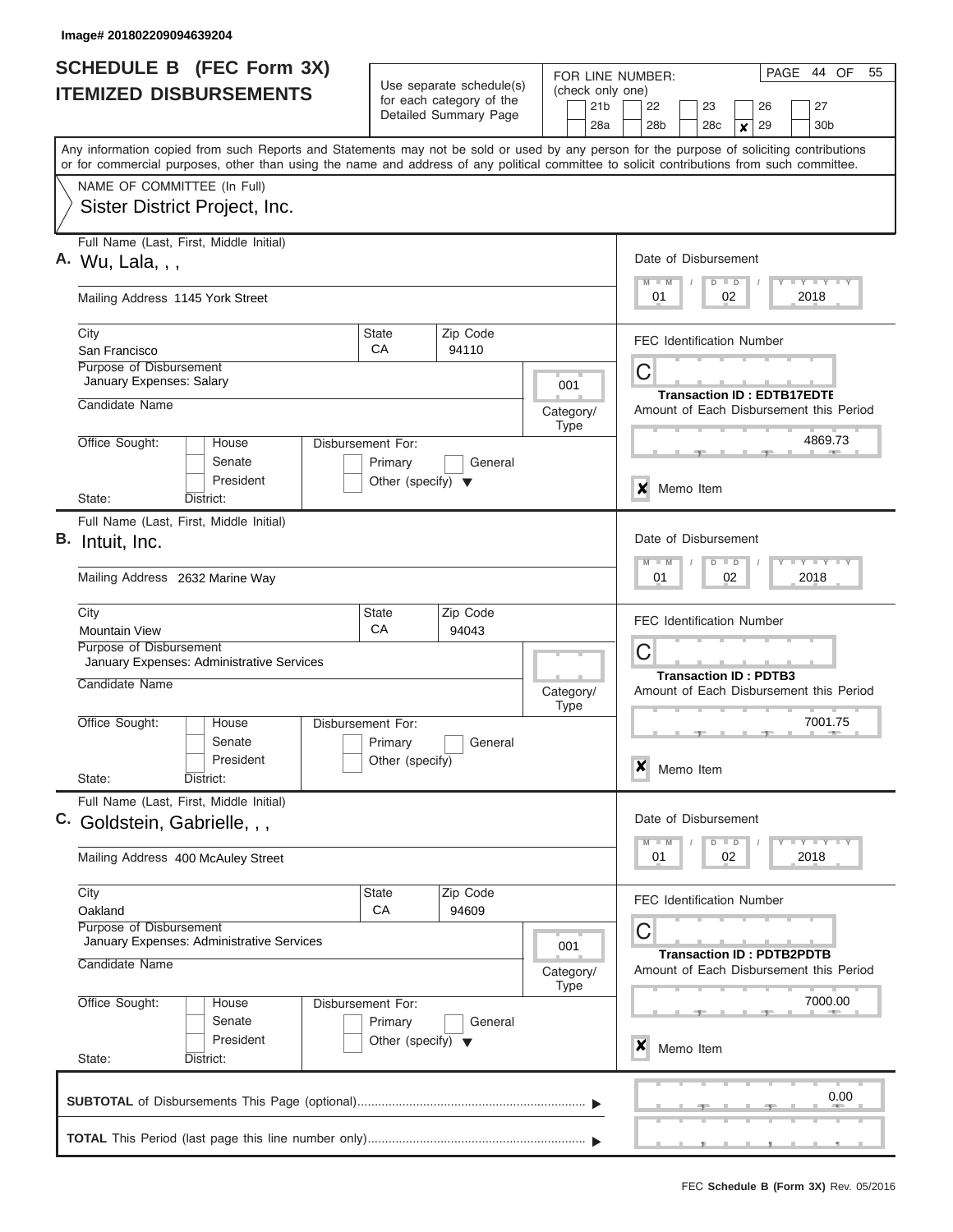# tmage# 201802209094639205<br>DAGE 45 / 55 PAGE 45 / 55 PAGE 45 / 55 P**AGE 45 / 37 A ⊨C is TH9 LH F 9 @ H9 8 `HC `5** F **9 DC F HË G7 < 9 8 I** @ `C **F** ` <del>± 1</del>9 A ± N5 H= C B

Ī **Form/Schedule: SB29 Transaction ID : PDTB3**

Nonfederal In-Kinds: \$97.64 - Margaret Good, Democrat for State House District 72

**Form/Schedule: Transaction ID:**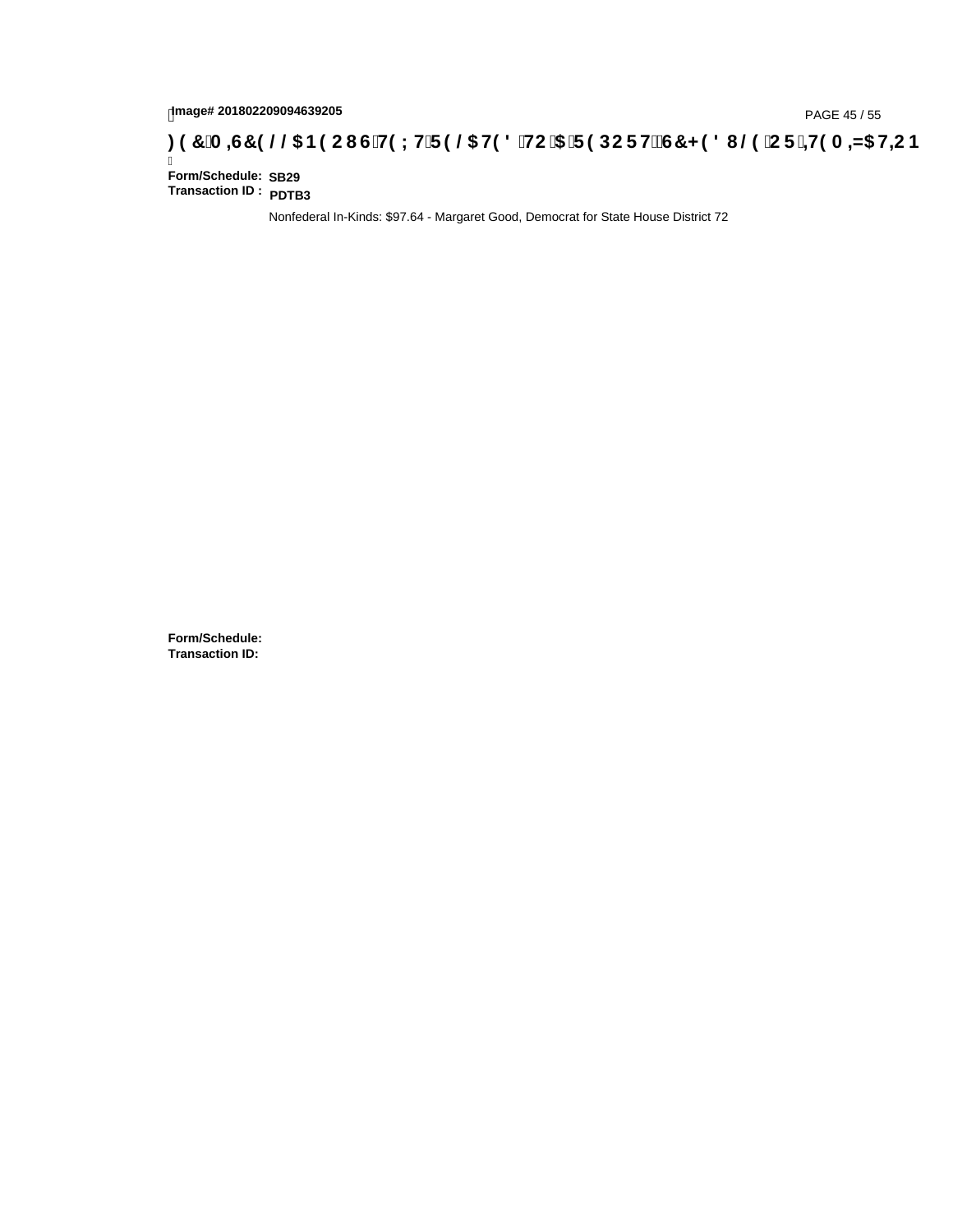| SCHEDULE B (FEC Form 3X)<br><b>ITEMIZED DISBURSEMENTS</b>                                                                                                                                                                                                                               |                                                                      | Use separate schedule(s)<br>for each category of the<br>Detailed Summary Page |                          | PAGE<br>46 OF<br>55<br>FOR LINE NUMBER:<br>(check only one)<br>21 <sub>b</sub><br>27<br>22<br>23<br>26<br>28 <sub>b</sub><br>29<br>30 <sub>b</sub><br>28 <sub>c</sub> |  |  |
|-----------------------------------------------------------------------------------------------------------------------------------------------------------------------------------------------------------------------------------------------------------------------------------------|----------------------------------------------------------------------|-------------------------------------------------------------------------------|--------------------------|-----------------------------------------------------------------------------------------------------------------------------------------------------------------------|--|--|
| Any information copied from such Reports and Statements may not be sold or used by any person for the purpose of soliciting contributions<br>or for commercial purposes, other than using the name and address of any political committee to solicit contributions from such committee. |                                                                      |                                                                               | 28a                      | ×                                                                                                                                                                     |  |  |
| NAME OF COMMITTEE (In Full)<br>Sister District Project, Inc.                                                                                                                                                                                                                            |                                                                      |                                                                               |                          |                                                                                                                                                                       |  |  |
| Full Name (Last, First, Middle Initial)<br>A. Schwegler, Elizabeth, , ,                                                                                                                                                                                                                 |                                                                      | Date of Disbursement<br>Y I Y I Y I Y<br>$M - M$<br>$D$ $D$                   |                          |                                                                                                                                                                       |  |  |
| Mailing Address 328A Church Street                                                                                                                                                                                                                                                      |                                                                      |                                                                               |                          | 2018<br>01<br>03                                                                                                                                                      |  |  |
| City<br>San Francisco                                                                                                                                                                                                                                                                   | State<br>CA                                                          | Zip Code<br>94114                                                             |                          | <b>FEC Identification Number</b>                                                                                                                                      |  |  |
| Purpose of Disbursement<br><b>Administrative Services</b><br>Candidate Name                                                                                                                                                                                                             |                                                                      |                                                                               |                          | С<br><b>Transaction ID: PDTB4</b>                                                                                                                                     |  |  |
| Office Sought:<br>House                                                                                                                                                                                                                                                                 | Disbursement For:                                                    |                                                                               | Category/<br><b>Type</b> | Amount of Each Disbursement this Period<br>7000.00                                                                                                                    |  |  |
| Senate<br>President<br>State:<br>District:                                                                                                                                                                                                                                              | Primary<br>Other (specify) $\blacktriangledown$                      | General                                                                       |                          | X<br>Memo Item                                                                                                                                                        |  |  |
| Full Name (Last, First, Middle Initial)<br>В.<br>Wu, Lala, , ,                                                                                                                                                                                                                          |                                                                      |                                                                               |                          | Date of Disbursement<br>$M - M$<br>$D$ $D$                                                                                                                            |  |  |
| Mailing Address 1145 York Street                                                                                                                                                                                                                                                        |                                                                      |                                                                               |                          | 01<br>03<br>2018                                                                                                                                                      |  |  |
| City<br>San Francisco                                                                                                                                                                                                                                                                   | State<br>CA                                                          | Zip Code<br>94110                                                             |                          | <b>FEC Identification Number</b>                                                                                                                                      |  |  |
| Purpose of Disbursement<br>Postcards<br>Candidate Name                                                                                                                                                                                                                                  |                                                                      |                                                                               | 011                      | C<br><b>Transaction ID: EXPB1119</b>                                                                                                                                  |  |  |
| Office Sought:<br>House                                                                                                                                                                                                                                                                 | <b>Disbursement For:</b>                                             |                                                                               | Category/<br><b>Type</b> | Amount of Each Disbursement this Period<br>193.08                                                                                                                     |  |  |
| Senate<br>President<br>State:<br>District:                                                                                                                                                                                                                                              | Primary<br>Other (specify)                                           | General                                                                       |                          | Memo Item                                                                                                                                                             |  |  |
| Full Name (Last, First, Middle Initial)<br>C.                                                                                                                                                                                                                                           |                                                                      |                                                                               |                          | Date of Disbursement                                                                                                                                                  |  |  |
| <b>Mailing Address</b>                                                                                                                                                                                                                                                                  |                                                                      |                                                                               |                          | $Y - Y - Y - Y$<br>$M - M$<br>$D$ $D$                                                                                                                                 |  |  |
| City                                                                                                                                                                                                                                                                                    | State                                                                | Zip Code                                                                      |                          | <b>FEC Identification Number</b>                                                                                                                                      |  |  |
| Purpose of Disbursement                                                                                                                                                                                                                                                                 |                                                                      | С                                                                             |                          |                                                                                                                                                                       |  |  |
| Candidate Name                                                                                                                                                                                                                                                                          | Category/<br><b>Type</b>                                             | Amount of Each Disbursement this Period                                       |                          |                                                                                                                                                                       |  |  |
| Office Sought:<br>House<br>Senate<br>President                                                                                                                                                                                                                                          | Disbursement For:<br>Primary<br>Other (specify) $\blacktriangledown$ | General                                                                       |                          | Memo Item                                                                                                                                                             |  |  |
| State:<br>District:                                                                                                                                                                                                                                                                     |                                                                      |                                                                               |                          |                                                                                                                                                                       |  |  |
|                                                                                                                                                                                                                                                                                         |                                                                      |                                                                               |                          | 193.08                                                                                                                                                                |  |  |
|                                                                                                                                                                                                                                                                                         |                                                                      |                                                                               |                          | 193.08                                                                                                                                                                |  |  |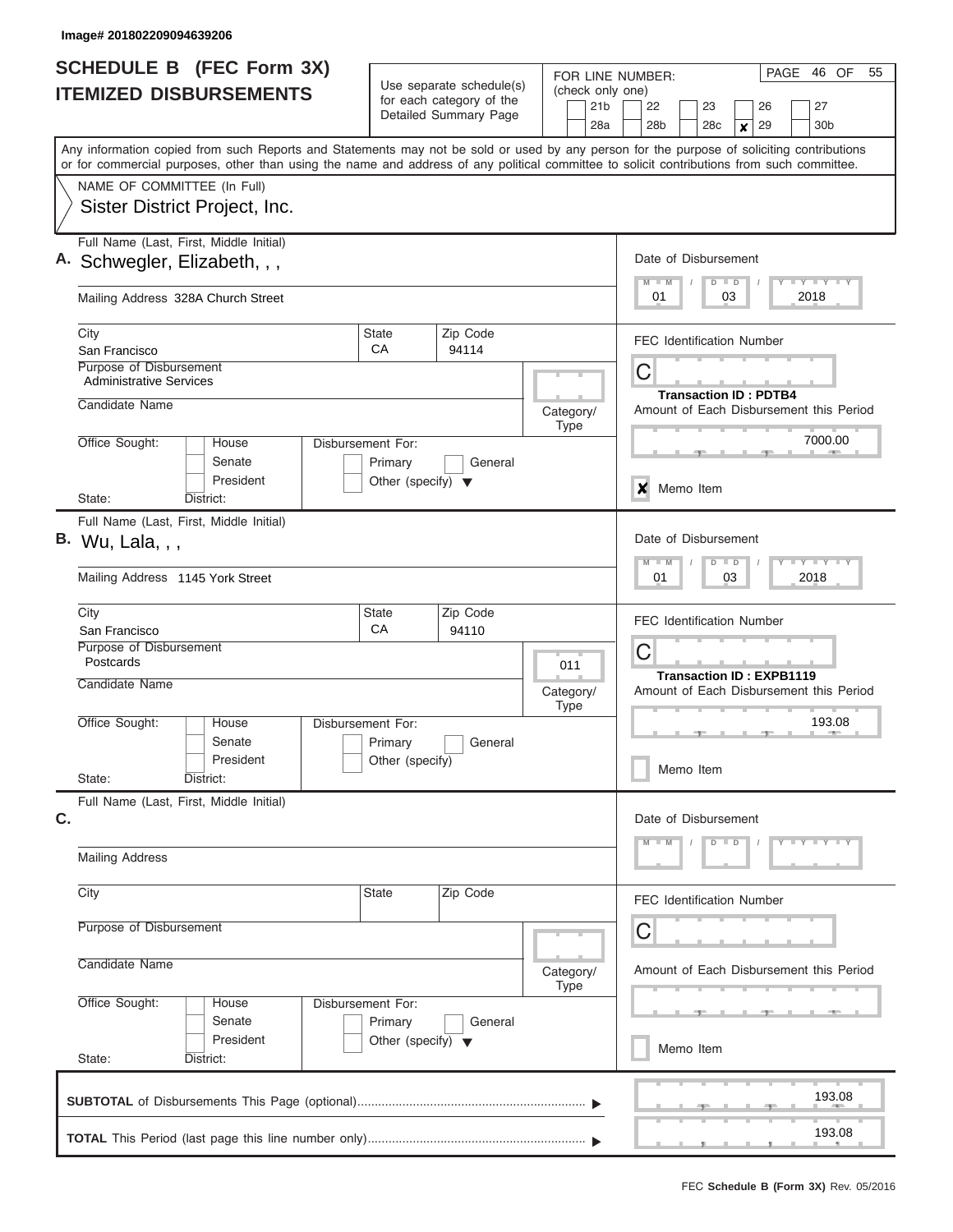## page# 201802209094639207<br>DAGE 47 / 55 DOC RESPORT FOR COMPASTING THE STATE STATE STATE STATE STATE STATE STATE STATE STATE STATE STATE S

Ī **Form/Schedule: SB29 Transaction ID : PDTB4**

Nonfederal In-Kinds: \$125.00 - Margaret Good, Democrat for State House District 72

**Form/Schedule: SB29 Transaction ID: EXPB1119**Nonfederal In-Kinds: \$193.08 - Margaret Good, Democrat for State House District 72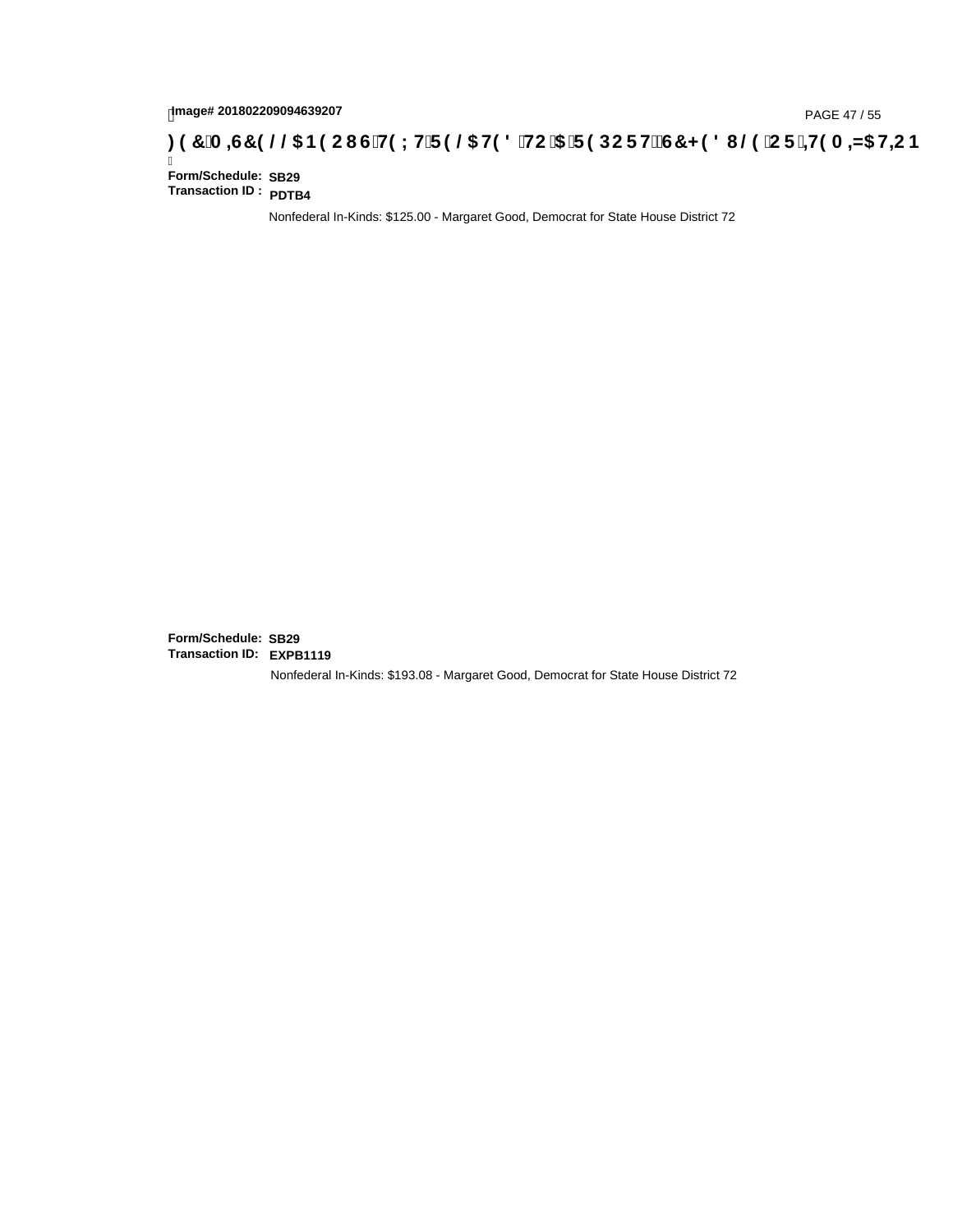| SCHEDULE D (FEC Form 3X)                                                                |                |                            | (Use separate           | PAGE 48 OF<br>55                            |
|-----------------------------------------------------------------------------------------|----------------|----------------------------|-------------------------|---------------------------------------------|
| <b>DEBTS AND OBLIGATIONS</b>                                                            |                |                            | schedule(s)<br>for each | FOR LINE NUMBER:<br>(check only one)<br>9   |
| <b>Excluding Loans</b>                                                                  |                |                            |                         |                                             |
|                                                                                         | numbered line) |                            |                         |                                             |
| NAME OF COMMITTEE (In Full)<br>Sister District Project, Inc.                            |                |                            |                         |                                             |
| A. Full Name (Last, First, Middle Initial) of Debtor or Creditor                        |                |                            |                         | Nature of Debt (Purpose):                   |
| Schwegler, Elizabeth, , ,                                                               |                |                            | T-Shirts                |                                             |
|                                                                                         |                |                            |                         |                                             |
| Mailing Address 328A Church Street                                                      |                |                            |                         |                                             |
| City                                                                                    | State          | Zip Code                   |                         |                                             |
| San Francisco                                                                           | CA             | 94114                      |                         |                                             |
| Outstanding Balance Beginning This Period                                               |                |                            |                         | <b>Transaction ID: PAYD1109</b>             |
|                                                                                         |                |                            |                         |                                             |
| 1085.56                                                                                 |                |                            |                         |                                             |
| Amount Incurred This Period                                                             |                | Payment This Period        |                         | Outstanding Balance at Close of This Period |
|                                                                                         |                | 1085.56                    |                         | 0.00                                        |
| 0.00                                                                                    |                |                            |                         |                                             |
| B. Full Name (Last, First, Middle Initial) of Debtor or Creditor                        |                |                            |                         |                                             |
|                                                                                         |                |                            |                         | Nature of Debt (Purpose):                   |
|                                                                                         |                |                            |                         |                                             |
| <b>Mailing Address</b>                                                                  |                |                            |                         |                                             |
|                                                                                         |                |                            |                         |                                             |
| City                                                                                    | State          | Zip Code                   |                         |                                             |
|                                                                                         |                |                            |                         |                                             |
|                                                                                         |                |                            |                         |                                             |
| Outstanding Balance Beginning This Period                                               |                |                            |                         |                                             |
|                                                                                         |                |                            |                         |                                             |
|                                                                                         |                | <b>Payment This Period</b> |                         |                                             |
| Amount Incurred This Period                                                             |                |                            |                         | Outstanding Balance at Close of This Period |
|                                                                                         |                |                            |                         |                                             |
|                                                                                         |                |                            |                         |                                             |
| C. Full Name (Last, First, Middle Initial) of Debtor or Creditor                        |                |                            |                         | Nature of Debt (Purpose):                   |
|                                                                                         |                |                            |                         |                                             |
|                                                                                         |                |                            |                         |                                             |
| <b>Mailing Address</b>                                                                  |                |                            |                         |                                             |
|                                                                                         |                |                            |                         |                                             |
| City                                                                                    | State          | Zip Code                   |                         |                                             |
|                                                                                         |                |                            |                         |                                             |
| Outstanding Balance Beginning This Period                                               |                |                            |                         |                                             |
|                                                                                         |                |                            |                         |                                             |
|                                                                                         |                |                            |                         |                                             |
| Amount Incurred This Period                                                             |                | Payment This Period        |                         | Outstanding Balance at Close of This Period |
|                                                                                         |                |                            |                         |                                             |
|                                                                                         |                |                            |                         |                                             |
|                                                                                         |                |                            |                         |                                             |
|                                                                                         |                |                            |                         | 0.00                                        |
|                                                                                         |                |                            |                         |                                             |
|                                                                                         |                |                            |                         | 0.00                                        |
|                                                                                         |                |                            |                         |                                             |
|                                                                                         |                |                            |                         |                                             |
|                                                                                         |                |                            |                         |                                             |
| 4) ADD 2) and 3) and carry forward to appropriate line of Summary Page (last page only) |                |                            |                         |                                             |
|                                                                                         |                |                            |                         |                                             |

**Image# 201802209094639208**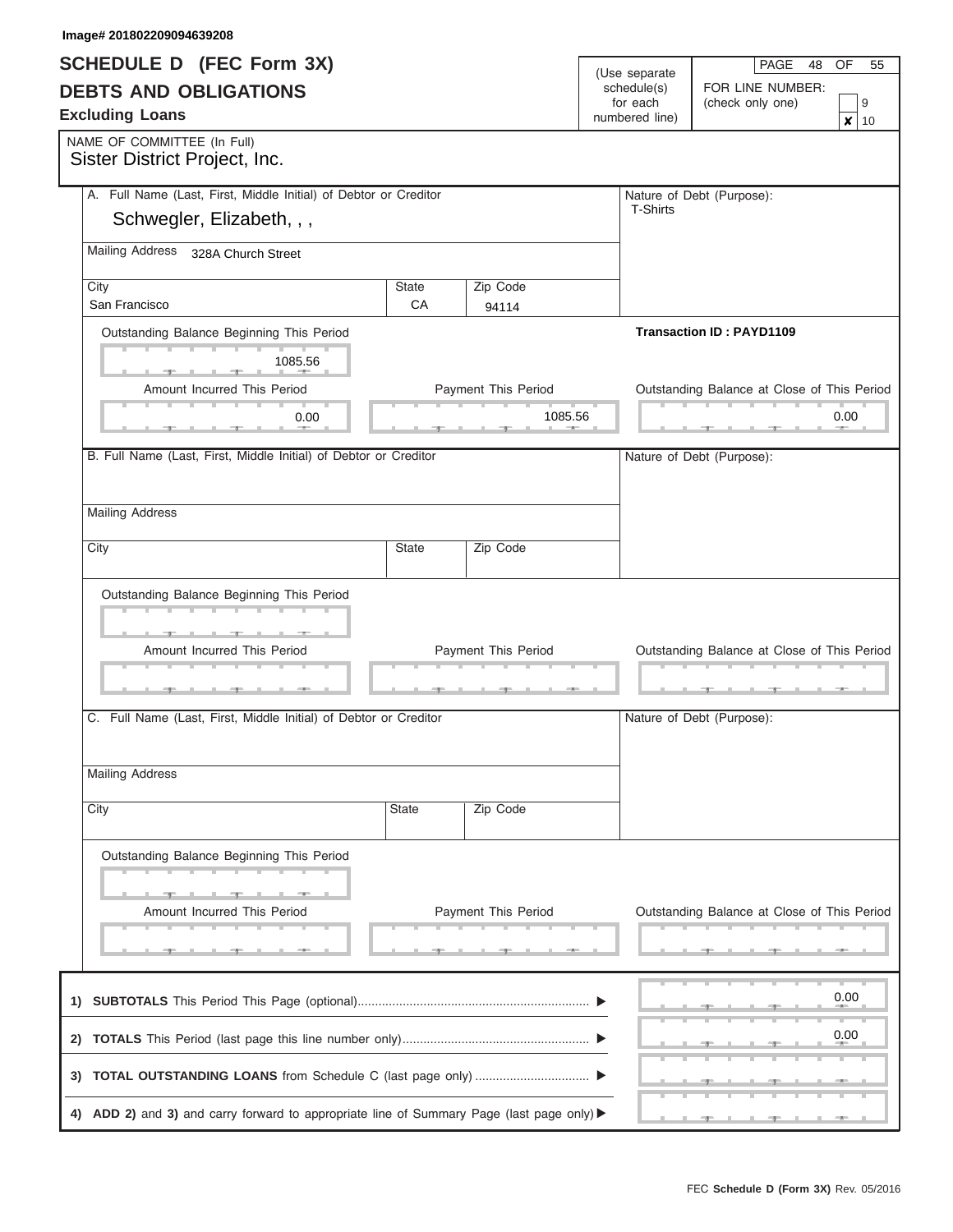#### **METHOD OF ALLOCATION FOR:**

- **ALLOCATED FEDERAL AND NONFEDERAL ADMINISTRATIVE, GENERIC VOTER DRIVE AND EXEMPT ACTIVITY COSTS**
- **ALLOCATED FEDERAL AND LEVIN FUNDS FEDERAL ELECTION ACTIVITY EXPENSES (State, District and Local Party Committees Only)**
- **ALLOCATED PUBLIC COMMUNICATIONS THAT REFER TO ANY POLITICAL PARTY (BUT NOT A CANDIDATE) (Separate Segregated Funds And Nonconnected Committees Only)**

NAME OF COMMITTEE (In Full) Sister District Project, Inc.

> USE ONLY ONE SECTION, A or B **Transaction ID : H1**

|  |  |  |  |  | A. State and Local Party Committees |
|--|--|--|--|--|-------------------------------------|
|--|--|--|--|--|-------------------------------------|

**Fixed Percentage (select one)**

**Presidential-Only Election Year (28% Federal)** 

**EXECTE:** Presidential and Senate Election Year (36% Federal)

**Senate-Only Election Year (21% Federal)** 

Non-Presidential and Non-Senate Election Year (15% Federal)

### **B. Separate Segregated Funds and Nonconnected Committees**

|                                               |                     | 2.00<br>$\frac{1}{2}$                        |
|-----------------------------------------------|---------------------|----------------------------------------------|
|                                               |                     | 98.00<br>$\frac{0}{0}$                       |
| This ratio applies to (check all that apply): |                     |                                              |
| Administrative<br>$\boldsymbol{x}$            | Generic Voter Drive | Public Communications Referencing Party Only |
|                                               |                     |                                              |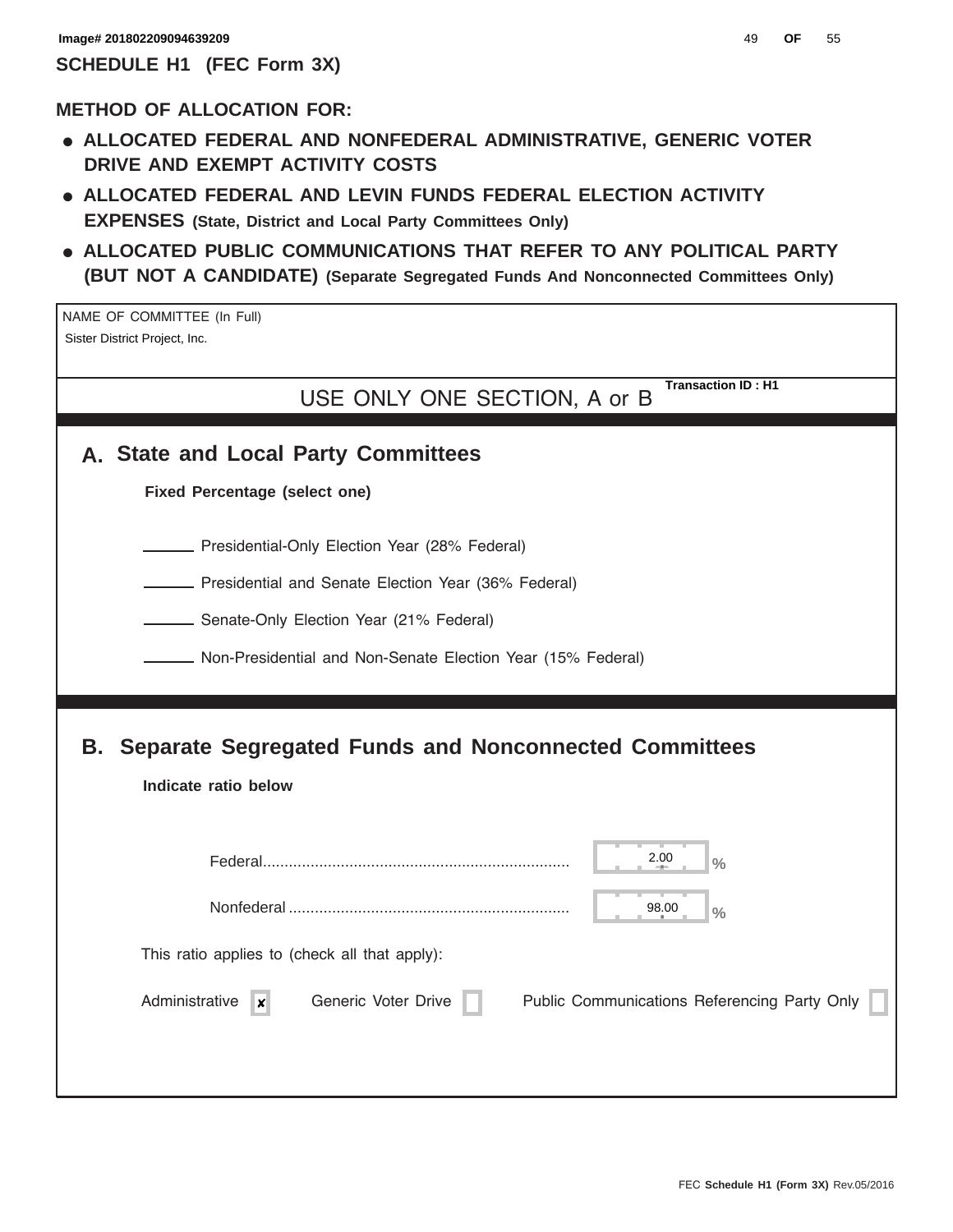#### **SCHEDULE H3 (FEC Form 3X) TRANSFERS FROM NONFEDERAL ACCOUNTS FOR ALLOCATED FEDERAL / NONFEDERAL ACTIVITY**

PAGE 50 OF 55

FOR LINE 18a OF FORM 3X

|    | NAME OF COMMITTEE (In Full)<br>Sister District Project, Inc.                                                                                                                                                                                                                     |                                                                 |                                    |
|----|----------------------------------------------------------------------------------------------------------------------------------------------------------------------------------------------------------------------------------------------------------------------------------|-----------------------------------------------------------------|------------------------------------|
|    | NAME OF ACCOUNT                                                                                                                                                                                                                                                                  | DATE OF RECEIPT                                                 | <b>TOTAL AMOUNT TRANSFERRED</b>    |
|    | Sister District Project, Inc.                                                                                                                                                                                                                                                    | $M$ $M$ $I$<br>$D$ $\Box$ $D$<br>Y FY FY FY<br>2018<br>01<br>04 | 15412.58                           |
|    | BREAKDOWN OF TRANSFER RECEIVED                                                                                                                                                                                                                                                   |                                                                 |                                    |
| i) |                                                                                                                                                                                                                                                                                  |                                                                 | 15412.58                           |
|    |                                                                                                                                                                                                                                                                                  |                                                                 | <b>Transaction ID: INCH3AD1123</b> |
|    |                                                                                                                                                                                                                                                                                  |                                                                 |                                    |
|    |                                                                                                                                                                                                                                                                                  |                                                                 |                                    |
|    |                                                                                                                                                                                                                                                                                  |                                                                 |                                    |
|    |                                                                                                                                                                                                                                                                                  |                                                                 |                                    |
|    | iv) Direct Fundraising (List Activity or Event Identifier)                                                                                                                                                                                                                       |                                                                 |                                    |
|    |                                                                                                                                                                                                                                                                                  |                                                                 |                                    |
|    |                                                                                                                                                                                                                                                                                  |                                                                 |                                    |
|    |                                                                                                                                                                                                                                                                                  |                                                                 |                                    |
|    | b)                                                                                                                                                                                                                                                                               |                                                                 |                                    |
|    |                                                                                                                                                                                                                                                                                  |                                                                 |                                    |
|    |                                                                                                                                                                                                                                                                                  |                                                                 |                                    |
| V) | Direct Candidate Support (List Activity or Event Identifier)                                                                                                                                                                                                                     |                                                                 |                                    |
|    |                                                                                                                                                                                                                                                                                  |                                                                 |                                    |
|    | a) and the contract of the contract of $\frac{1}{2}$ and $\frac{1}{2}$ and $\frac{1}{2}$ and $\frac{1}{2}$ and $\frac{1}{2}$ and $\frac{1}{2}$ and $\frac{1}{2}$ and $\frac{1}{2}$ and $\frac{1}{2}$ and $\frac{1}{2}$ and $\frac{1}{2}$ and $\frac{1}{2}$ and $\frac{1}{2}$ and |                                                                 |                                    |
|    |                                                                                                                                                                                                                                                                                  |                                                                 |                                    |
|    |                                                                                                                                                                                                                                                                                  |                                                                 |                                    |
|    |                                                                                                                                                                                                                                                                                  |                                                                 |                                    |
|    |                                                                                                                                                                                                                                                                                  |                                                                 |                                    |
|    |                                                                                                                                                                                                                                                                                  |                                                                 |                                    |
|    |                                                                                                                                                                                                                                                                                  |                                                                 |                                    |
|    |                                                                                                                                                                                                                                                                                  | TOTALS FOR BREAKDOWN OF TRANSFER RECEIVED                       |                                    |
|    |                                                                                                                                                                                                                                                                                  |                                                                 |                                    |
|    |                                                                                                                                                                                                                                                                                  |                                                                 |                                    |
|    |                                                                                                                                                                                                                                                                                  |                                                                 |                                    |
|    |                                                                                                                                                                                                                                                                                  |                                                                 |                                    |
|    |                                                                                                                                                                                                                                                                                  |                                                                 |                                    |
|    |                                                                                                                                                                                                                                                                                  |                                                                 |                                    |
|    |                                                                                                                                                                                                                                                                                  |                                                                 |                                    |
|    |                                                                                                                                                                                                                                                                                  |                                                                 |                                    |
|    |                                                                                                                                                                                                                                                                                  |                                                                 |                                    |
|    |                                                                                                                                                                                                                                                                                  |                                                                 |                                    |
|    |                                                                                                                                                                                                                                                                                  |                                                                 |                                    |
|    |                                                                                                                                                                                                                                                                                  |                                                                 |                                    |
|    |                                                                                                                                                                                                                                                                                  |                                                                 |                                    |
|    |                                                                                                                                                                                                                                                                                  |                                                                 |                                    |

FEC **Schedule H3 (Form 3X)** Rev. 05/2016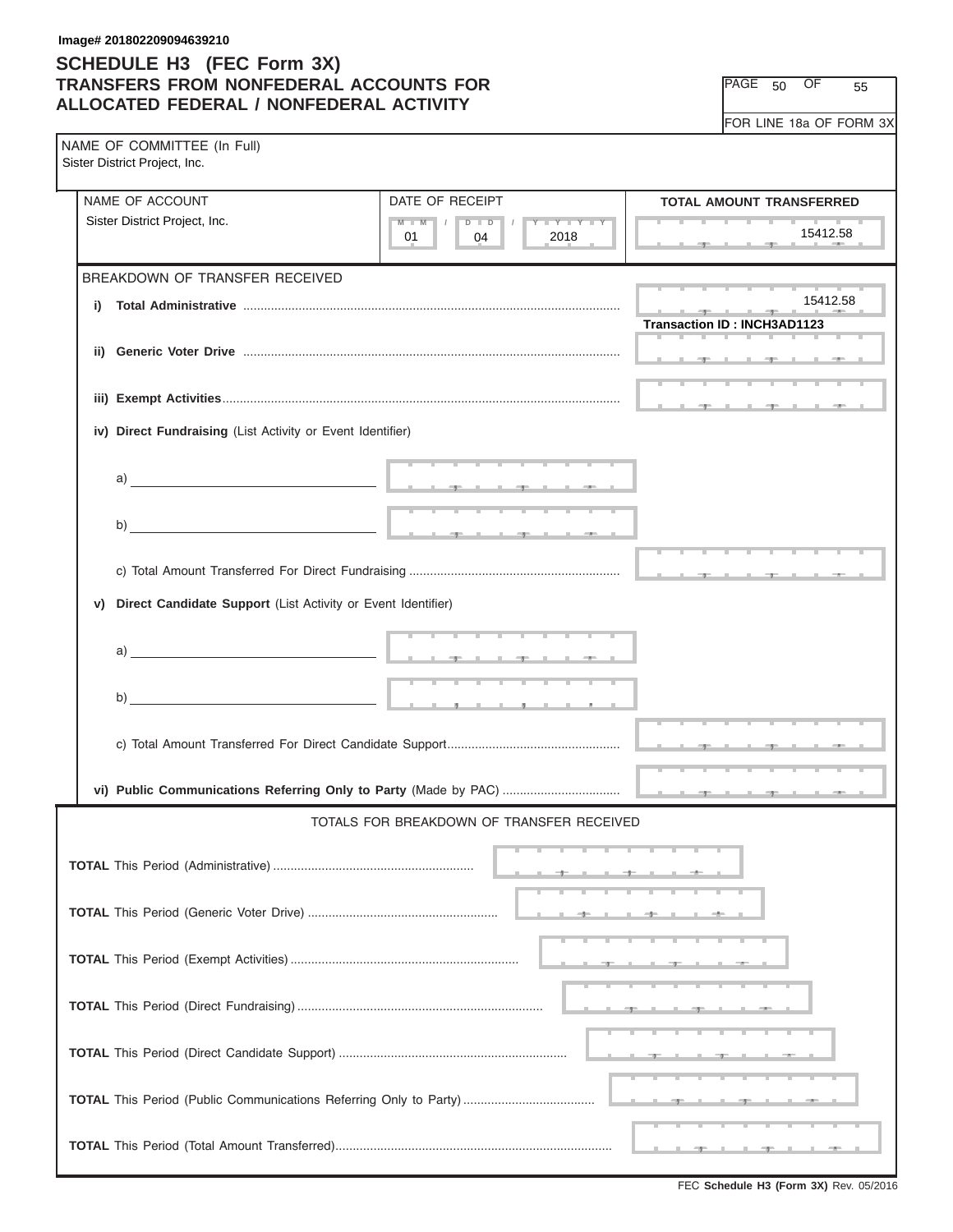#### **Image# 201802209094639211**

#### **SCHEDULE H3 (FEC Form 3X) TRANSFERS FROM NONFEDERAL ACCOUNTS FOR ALLOCATED FEDERAL / NONFEDERAL ACTIVITY**

PAGE 51 OF 55

FOR LINE 18a OF FORM 3X

|    | NAME OF COMMITTEE (In Full)<br>Sister District Project, Inc. |                                                                                                                 |                                                                                                                                                                                                                                                                                                                                                                                                                                                                                    |  |  |  |  |  |
|----|--------------------------------------------------------------|-----------------------------------------------------------------------------------------------------------------|------------------------------------------------------------------------------------------------------------------------------------------------------------------------------------------------------------------------------------------------------------------------------------------------------------------------------------------------------------------------------------------------------------------------------------------------------------------------------------|--|--|--|--|--|
|    | NAME OF ACCOUNT                                              | DATE OF RECEIPT                                                                                                 | <b>TOTAL AMOUNT TRANSFERRED</b>                                                                                                                                                                                                                                                                                                                                                                                                                                                    |  |  |  |  |  |
|    | Sister District Project, Inc.                                | $Y = Y = Y + Y$<br>$M$ $M$ $N$<br>$D$ $D$<br>2018<br>01<br>04                                                   | 17525.47                                                                                                                                                                                                                                                                                                                                                                                                                                                                           |  |  |  |  |  |
|    | BREAKDOWN OF TRANSFER RECEIVED                               |                                                                                                                 |                                                                                                                                                                                                                                                                                                                                                                                                                                                                                    |  |  |  |  |  |
| i) |                                                              |                                                                                                                 | 17525.47<br>$\frac{1}{\sqrt{2}}\left( \frac{1}{\sqrt{2}}\right) \left( \frac{1}{\sqrt{2}}\right) \left( \frac{1}{\sqrt{2}}\right) \left( \frac{1}{\sqrt{2}}\right) \left( \frac{1}{\sqrt{2}}\right) \left( \frac{1}{\sqrt{2}}\right) \left( \frac{1}{\sqrt{2}}\right) \left( \frac{1}{\sqrt{2}}\right) \left( \frac{1}{\sqrt{2}}\right) \left( \frac{1}{\sqrt{2}}\right) \left( \frac{1}{\sqrt{2}}\right) \left( \frac{1}{\sqrt{2}}\right) \left( \frac{1}{\sqrt{2}}\right) \left$ |  |  |  |  |  |
|    |                                                              |                                                                                                                 | <b>Transaction ID: INCH3AD1127</b>                                                                                                                                                                                                                                                                                                                                                                                                                                                 |  |  |  |  |  |
|    |                                                              |                                                                                                                 |                                                                                                                                                                                                                                                                                                                                                                                                                                                                                    |  |  |  |  |  |
|    |                                                              |                                                                                                                 |                                                                                                                                                                                                                                                                                                                                                                                                                                                                                    |  |  |  |  |  |
|    |                                                              |                                                                                                                 |                                                                                                                                                                                                                                                                                                                                                                                                                                                                                    |  |  |  |  |  |
|    | iv) Direct Fundraising (List Activity or Event Identifier)   |                                                                                                                 |                                                                                                                                                                                                                                                                                                                                                                                                                                                                                    |  |  |  |  |  |
|    |                                                              | the contract of the contract of the contract of the contract of the contract of the contract of the contract of |                                                                                                                                                                                                                                                                                                                                                                                                                                                                                    |  |  |  |  |  |
|    |                                                              |                                                                                                                 |                                                                                                                                                                                                                                                                                                                                                                                                                                                                                    |  |  |  |  |  |
|    |                                                              |                                                                                                                 |                                                                                                                                                                                                                                                                                                                                                                                                                                                                                    |  |  |  |  |  |
|    | b)                                                           |                                                                                                                 |                                                                                                                                                                                                                                                                                                                                                                                                                                                                                    |  |  |  |  |  |
|    |                                                              |                                                                                                                 |                                                                                                                                                                                                                                                                                                                                                                                                                                                                                    |  |  |  |  |  |
| V) | Direct Candidate Support (List Activity or Event Identifier) |                                                                                                                 |                                                                                                                                                                                                                                                                                                                                                                                                                                                                                    |  |  |  |  |  |
|    |                                                              |                                                                                                                 |                                                                                                                                                                                                                                                                                                                                                                                                                                                                                    |  |  |  |  |  |
|    |                                                              |                                                                                                                 |                                                                                                                                                                                                                                                                                                                                                                                                                                                                                    |  |  |  |  |  |
|    |                                                              |                                                                                                                 |                                                                                                                                                                                                                                                                                                                                                                                                                                                                                    |  |  |  |  |  |
|    |                                                              |                                                                                                                 |                                                                                                                                                                                                                                                                                                                                                                                                                                                                                    |  |  |  |  |  |
|    |                                                              |                                                                                                                 |                                                                                                                                                                                                                                                                                                                                                                                                                                                                                    |  |  |  |  |  |
|    |                                                              |                                                                                                                 |                                                                                                                                                                                                                                                                                                                                                                                                                                                                                    |  |  |  |  |  |
|    |                                                              |                                                                                                                 |                                                                                                                                                                                                                                                                                                                                                                                                                                                                                    |  |  |  |  |  |
|    |                                                              | TOTALS FOR BREAKDOWN OF TRANSFER RECEIVED                                                                       |                                                                                                                                                                                                                                                                                                                                                                                                                                                                                    |  |  |  |  |  |
|    |                                                              |                                                                                                                 | 32938.05                                                                                                                                                                                                                                                                                                                                                                                                                                                                           |  |  |  |  |  |
|    |                                                              |                                                                                                                 |                                                                                                                                                                                                                                                                                                                                                                                                                                                                                    |  |  |  |  |  |
|    |                                                              |                                                                                                                 | 0.00                                                                                                                                                                                                                                                                                                                                                                                                                                                                               |  |  |  |  |  |
|    |                                                              |                                                                                                                 |                                                                                                                                                                                                                                                                                                                                                                                                                                                                                    |  |  |  |  |  |
|    |                                                              |                                                                                                                 | 0.00                                                                                                                                                                                                                                                                                                                                                                                                                                                                               |  |  |  |  |  |
|    |                                                              |                                                                                                                 | 0.00                                                                                                                                                                                                                                                                                                                                                                                                                                                                               |  |  |  |  |  |
|    |                                                              |                                                                                                                 |                                                                                                                                                                                                                                                                                                                                                                                                                                                                                    |  |  |  |  |  |
|    |                                                              |                                                                                                                 | 0.00                                                                                                                                                                                                                                                                                                                                                                                                                                                                               |  |  |  |  |  |
|    | 0.00                                                         |                                                                                                                 |                                                                                                                                                                                                                                                                                                                                                                                                                                                                                    |  |  |  |  |  |
|    |                                                              |                                                                                                                 |                                                                                                                                                                                                                                                                                                                                                                                                                                                                                    |  |  |  |  |  |
|    | 32938.05                                                     |                                                                                                                 |                                                                                                                                                                                                                                                                                                                                                                                                                                                                                    |  |  |  |  |  |

FEC **Schedule H3 (Form 3X)** Rev. 05/2016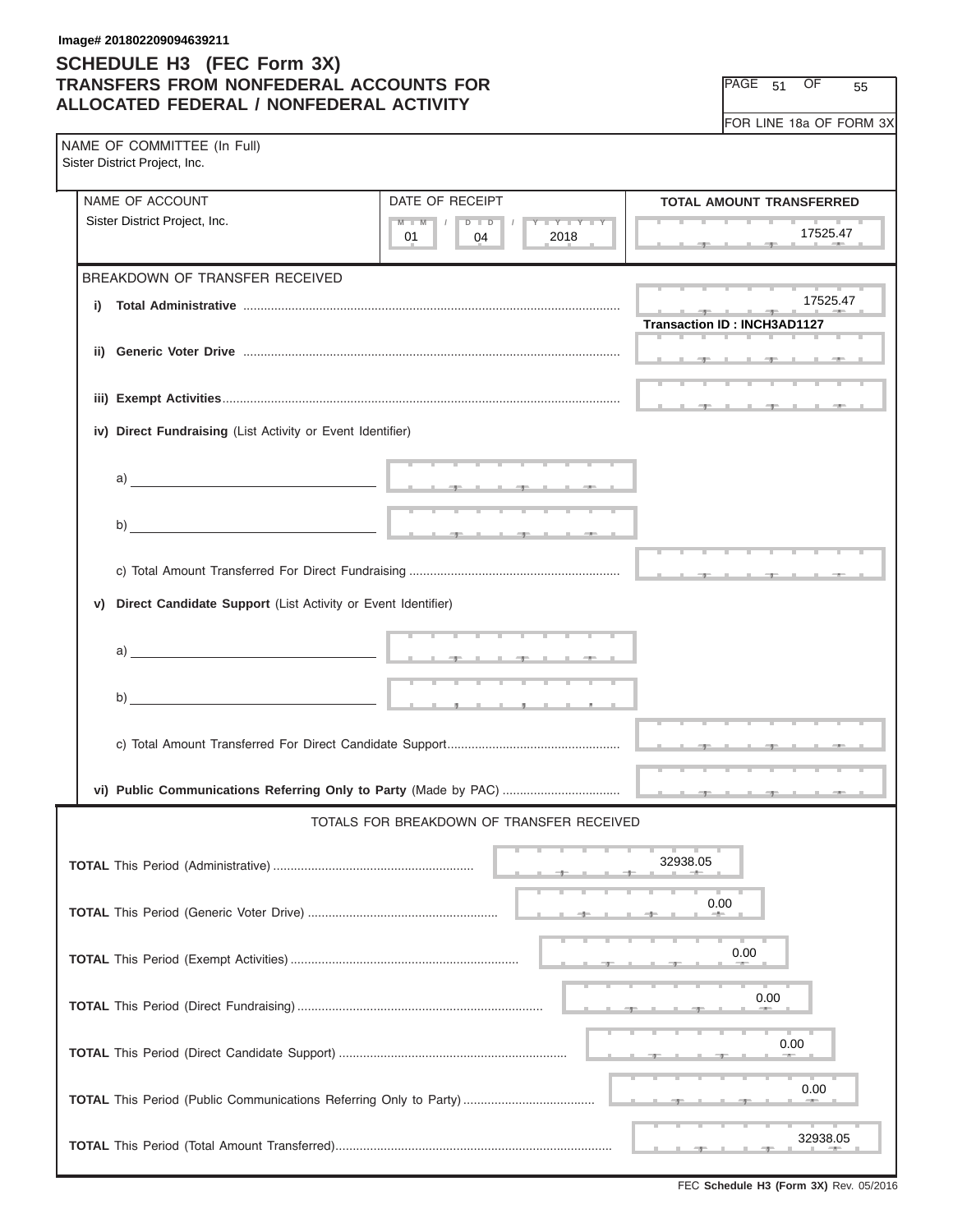### **DISBURSEMENTS FOR ALLOCATED FEDERAL/NONFEDERAL ACTIVITY**

| IPAGE 52 |  | 55                      |  |
|----------|--|-------------------------|--|
|          |  | FOR LINE 21a OF FORM 3X |  |

| А. | Full Name (Last, First, Middle Initial) Transaction ID: PAYH41113                                             |                                              |                          |                                                                                                      |                                                                                      |
|----|---------------------------------------------------------------------------------------------------------------|----------------------------------------------|--------------------------|------------------------------------------------------------------------------------------------------|--------------------------------------------------------------------------------------|
|    |                                                                                                               | Allocated Activity or Event:                 |                          |                                                                                                      |                                                                                      |
|    | Schwegler, Elizabeth, , ,                                                                                     | ×<br>Administrative<br>Fundraising<br>Exempt |                          |                                                                                                      |                                                                                      |
|    | Mailing Address 328A Church Street                                                                            |                                              |                          |                                                                                                      | Direct Candidate Support<br>Voter Drive                                              |
|    | City                                                                                                          | <b>State</b>                                 | Zip Code                 |                                                                                                      | Public Comm (ref to party only) by PAC                                               |
|    | San Francisco<br>Purpose of Disbursement:                                                                     | CA                                           | 94114                    |                                                                                                      | Allocated Activity or Event Year-To-Date                                             |
|    | <b>Administrative Services</b>                                                                                |                                              |                          | 001                                                                                                  | 34130.25                                                                             |
|    | Activity or Event Identifier:<br>Administrative                                                               |                                              |                          | Category/                                                                                            | Y I Y I<br>M<br>$\overline{\mathsf{M}}$<br>$\overline{\mathsf{D}}$<br>$\blacksquare$ |
|    |                                                                                                               |                                              |                          | Type                                                                                                 | 2018<br>01<br>03<br>Date                                                             |
|    | <b>FEDERAL SHARE</b>                                                                                          | ÷                                            | NONFEDERAL SHARE         |                                                                                                      | $=$<br><b>TOTAL AMOUNT</b>                                                           |
|    | 140.00                                                                                                        |                                              |                          | 6860.00                                                                                              | 7000.00                                                                              |
| В. | Full Name (Last, First, Middle Initial) Transaction ID: PAYH41117                                             |                                              |                          | Memo Item                                                                                            | Allocated Activity or Event:                                                         |
|    | Gould, Ben, , ,                                                                                               |                                              |                          |                                                                                                      | ×<br>Administrative<br>Fundraising<br>Exempt                                         |
|    | Mailing Address 6699 North Olmsted, Apt. 201                                                                  |                                              |                          |                                                                                                      | Voter Drive<br>Direct Candidate Support                                              |
|    | City                                                                                                          | State                                        | Zip Code                 |                                                                                                      | Public Comm (ref to party only) by PAC                                               |
|    | Chicago                                                                                                       | IL                                           | 60631                    |                                                                                                      | Allocated Activity or Event Year-To-Date                                             |
|    | Purpose of Disbursement:<br><b>Administrative Services</b>                                                    |                                              | 001                      | 34130.25                                                                                             |                                                                                      |
|    | Activity or Event Identifier:<br>Administrative                                                               |                                              | Category/<br><b>Type</b> | M<br>$Y - Y$<br>M<br>$\overline{\mathsf{D}}$<br>$\overline{\phantom{a}}$<br>03<br>2018<br>01<br>Date |                                                                                      |
|    | +<br>NONFEDERAL SHARE<br><b>FEDERAL SHARE</b>                                                                 |                                              |                          |                                                                                                      | $=$<br><b>TOTAL AMOUNT</b>                                                           |
|    | 76.00                                                                                                         |                                              |                          | 3724.00                                                                                              | 3800.00                                                                              |
| C. | Full Name (Last, First, Middle Initial) Transaction ID: EXPH41230                                             |                                              |                          | Memo Item                                                                                            | Allocated Activity or Event:                                                         |
|    | Employment Development Department (EDD)                                                                       |                                              |                          |                                                                                                      | ×<br>Administrative<br>Fundraising<br>Exempt                                         |
|    | Mailing Address 5007 Broadway                                                                                 |                                              |                          |                                                                                                      | Direct Candidate Support<br>Voter Drive                                              |
|    | City                                                                                                          | <b>State</b>                                 | Zip Code                 |                                                                                                      | Public Comm (ref to party only) by PAC                                               |
|    | Sacramento<br>Purpose of Disbursement:                                                                        | CA                                           | 95820                    |                                                                                                      | Allocated Activity or Event Year-To-Date                                             |
|    | Payroll Taxes                                                                                                 |                                              |                          | 001                                                                                                  | 34130.25                                                                             |
|    | Activity or Event Identifier:<br>Administrative                                                               |                                              |                          | Category/<br>Type                                                                                    | $-Y$ $Y$ $+Y$<br>M<br>$\overline{D}$<br>$\Box$<br>02<br>2018<br>01<br>Date           |
|    | <b>FEDERAL SHARE</b>                                                                                          | $\ddot{}$                                    | NONFEDERAL SHARE         |                                                                                                      | <b>TOTAL AMOUNT</b><br>$=$                                                           |
|    | 17.09                                                                                                         |                                              |                          | 837.35                                                                                               | 854.44                                                                               |
|    | <b>SUBTOTAL</b> of Allocated Federal and NonFederal Activity This Page                                        |                                              |                          |                                                                                                      |                                                                                      |
|    | <b>FEDERAL SHARE</b>                                                                                          | +                                            | NONFEDERAL SHARE         |                                                                                                      | <b>TOTAL AMOUNT</b><br>$=$                                                           |
|    | 233.09<br><b>Contract Contract Contract</b>                                                                   |                                              |                          | 11421.35<br><b>CONTRACTOR</b>                                                                        | 11654.44                                                                             |
|    | TOTAL This Period (last page for each line only)(Federal share to 21(a)(i) and NonFederal share to 21(a)(ii)) |                                              |                          |                                                                                                      |                                                                                      |
|    | <b>FEDERAL SHARE</b>                                                                                          |                                              | NONFEDERAL SHARE         |                                                                                                      | <b>TOTAL AMOUNT</b>                                                                  |
|    |                                                                                                               |                                              |                          |                                                                                                      |                                                                                      |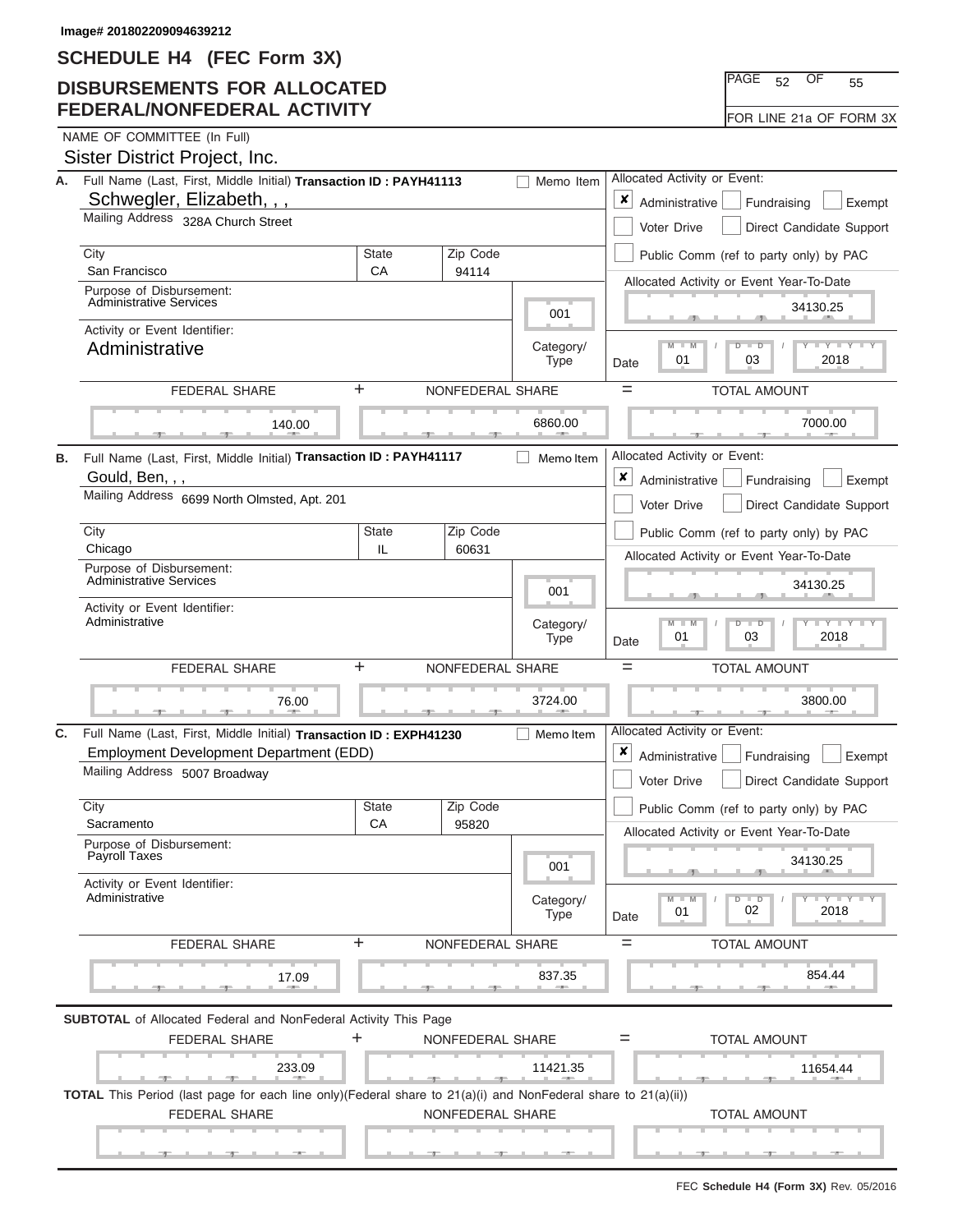#### **DISBURSEMENTS FOR ALLOCATED FEDERAL/NONFEDERAL ACTIVITY**

| $\overline{\text{PAGE}}$ 53 | ΩF | 55 |  |
|-----------------------------|----|----|--|
| FOR LINE 21a OF FORM 3X     |    |    |  |

|    | Sister District Project, Inc.                                                                                                         |                                  |                       |                          |                                                                           |                                          |                          |
|----|---------------------------------------------------------------------------------------------------------------------------------------|----------------------------------|-----------------------|--------------------------|---------------------------------------------------------------------------|------------------------------------------|--------------------------|
| А. | Full Name (Last, First, Middle Initial) Transaction ID: EXPH41231<br>Memo Item                                                        |                                  |                       |                          |                                                                           | Allocated Activity or Event:             |                          |
|    | Intuit, Inc.<br>Mailing Address 2632 Marine Way                                                                                       | $\pmb{\times}$<br>Administrative | Fundraising<br>Exempt |                          |                                                                           |                                          |                          |
|    |                                                                                                                                       |                                  |                       |                          |                                                                           | Voter Drive                              | Direct Candidate Support |
|    | City<br><b>Mountain View</b>                                                                                                          | <b>State</b><br>СA               |                       | Zip Code<br>94043        |                                                                           | Public Comm (ref to party only) by PAC   |                          |
|    | Purpose of Disbursement:<br>Salary                                                                                                    |                                  |                       |                          |                                                                           | Allocated Activity or Event Year-To-Date |                          |
|    | Activity or Event Identifier:                                                                                                         |                                  |                       |                          | 001                                                                       |                                          | 34130.25                 |
|    | Administrative                                                                                                                        |                                  |                       |                          | Category/<br><b>Type</b>                                                  | $M$ $M$<br>$D$ $D$<br>01<br>02<br>Date   | Y TY<br>2018             |
|    | <b>FEDERAL SHARE</b>                                                                                                                  | ÷                                |                       | NONFEDERAL SHARE         |                                                                           | <b>TOTAL AMOUNT</b><br>$=$               |                          |
|    | 200.72                                                                                                                                |                                  |                       |                          | 9835.34                                                                   |                                          | 10036.06                 |
| В. | Full Name (Last, First, Middle Initial) Transaction ID : EDTH416                                                                      |                                  |                       |                          | $X$ Memoltem                                                              | Allocated Activity or Event:             |                          |
|    | Bosworth, Rita B., , ,                                                                                                                |                                  |                       |                          |                                                                           | $\pmb{\times}$<br>Administrative         | Fundraising<br>Exempt    |
|    | Mailing Address 3902 Via Milano                                                                                                       |                                  |                       |                          |                                                                           | <b>Voter Drive</b>                       | Direct Candidate Support |
|    | City                                                                                                                                  | <b>State</b>                     |                       | Zip Code                 |                                                                           | Public Comm (ref to party only) by PAC   |                          |
|    | Campbell<br>CA<br>95008                                                                                                               |                                  |                       |                          | Allocated Activity or Event Year-To-Date                                  |                                          |                          |
|    | Purpose of Disbursement:<br>Salary                                                                                                    |                                  |                       |                          | 001                                                                       |                                          | 34130.25                 |
|    | Activity or Event Identifier:<br>Administrative                                                                                       |                                  |                       | Category/<br><b>Type</b> | $M - M$<br>$\overline{D}$<br>$\overline{\phantom{0}}$<br>01<br>02<br>Date | $Y - Y$<br>2018                          |                          |
|    | +<br><b>FEDERAL SHARE</b><br>NONFEDERAL SHARE                                                                                         |                                  |                       |                          | $=$<br><b>TOTAL AMOUNT</b>                                                |                                          |                          |
|    | 103.26                                                                                                                                |                                  |                       |                          | 5059.57                                                                   |                                          | 5162.83                  |
| C. | Full Name (Last, First, Middle Initial) Transaction ID: EDTH417<br>Wu, Lala, , ,                                                      |                                  |                       |                          | X Memoltem                                                                | Allocated Activity or Event:<br>x        |                          |
|    | Mailing Address 1145 York Street                                                                                                      |                                  |                       |                          |                                                                           | Administrative                           | Fundraising<br>Exempt    |
|    |                                                                                                                                       |                                  |                       |                          |                                                                           | Voter Drive                              | Direct Candidate Support |
|    | City<br>San Francisco                                                                                                                 | <b>State</b><br>CA               |                       | Zip Code<br>94110        |                                                                           | Public Comm (ref to party only) by PAC   |                          |
|    | Purpose of Disbursement:<br>Salary                                                                                                    |                                  |                       |                          |                                                                           | Allocated Activity or Event Year-To-Date | 34130.25                 |
|    | Activity or Event Identifier:                                                                                                         |                                  |                       |                          | 001                                                                       |                                          |                          |
|    | Administrative                                                                                                                        |                                  |                       |                          | Category/<br><b>Type</b>                                                  | ъ<br>$\blacksquare$<br>02<br>01<br>Date  | $Y$ $Y$ $Y$ $Y$<br>2018  |
|    | <b>FEDERAL SHARE</b>                                                                                                                  | $\ddot{}$                        |                       | NONFEDERAL SHARE         |                                                                           | <b>TOTAL AMOUNT</b><br>$=$               |                          |
|    | 97.39                                                                                                                                 |                                  |                       |                          | 4772.34                                                                   |                                          | 4869.73                  |
|    | <b>SUBTOTAL</b> of Allocated Federal and NonFederal Activity This Page                                                                |                                  |                       |                          |                                                                           |                                          |                          |
|    | <b>FEDERAL SHARE</b>                                                                                                                  | +                                |                       | NONFEDERAL SHARE         |                                                                           | <b>TOTAL AMOUNT</b><br>$=$               |                          |
|    | 200.72                                                                                                                                |                                  |                       |                          | 9835.34                                                                   |                                          | 10036.06                 |
|    | TOTAL This Period (last page for each line only)(Federal share to 21(a)(i) and NonFederal share to 21(a)(ii))<br><b>FEDERAL SHARE</b> |                                  |                       | NONFEDERAL SHARE         |                                                                           | <b>TOTAL AMOUNT</b>                      |                          |
|    |                                                                                                                                       |                                  |                       |                          |                                                                           |                                          |                          |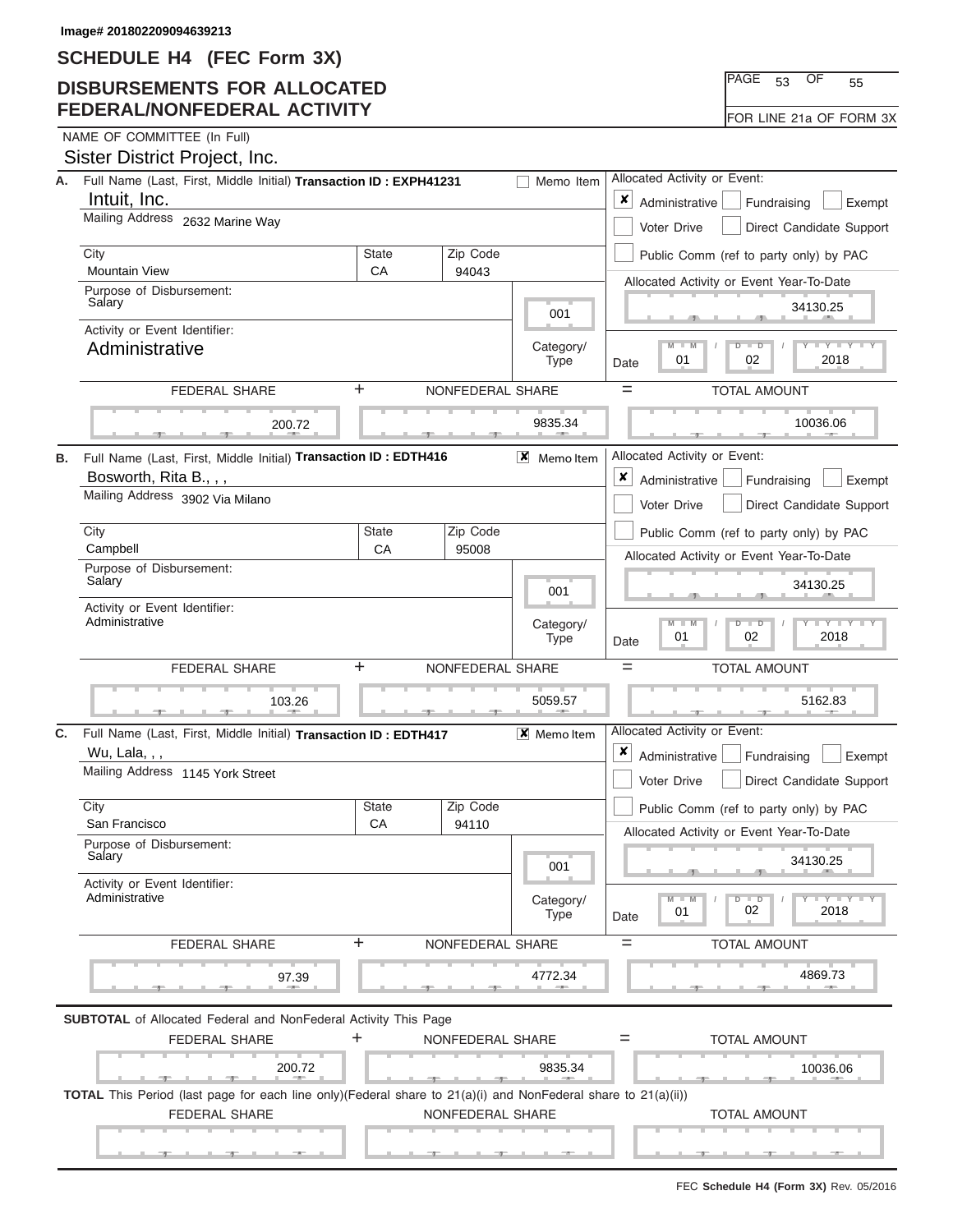### **DISBURSEMENTS FOR ALLOCATED FEDERAL/NONFEDERAL ACTIVITY**

| $\overline{\text{PAGE}}$ 54 | ΩF | 55 |  |
|-----------------------------|----|----|--|
| FOR LINE 21a OF FORM 3X     |    |    |  |

|    | Sister District Project, Inc.                                                                                             |                                                           |                          |                                                                                                                    |                                                          |
|----|---------------------------------------------------------------------------------------------------------------------------|-----------------------------------------------------------|--------------------------|--------------------------------------------------------------------------------------------------------------------|----------------------------------------------------------|
| А. | Full Name (Last, First, Middle Initial) Transaction ID: PAYH41120                                                         | Allocated Activity or Event:                              |                          |                                                                                                                    |                                                          |
|    | Intuit, Inc.                                                                                                              | $\pmb{\times}$<br>Administrative<br>Fundraising<br>Exempt |                          |                                                                                                                    |                                                          |
|    | Mailing Address 2632 Marine Way                                                                                           |                                                           |                          |                                                                                                                    | Voter Drive<br>Direct Candidate Support                  |
|    | City                                                                                                                      | <b>State</b>                                              | Zip Code                 |                                                                                                                    | Public Comm (ref to party only) by PAC                   |
|    | <b>Mountain View</b>                                                                                                      | CA                                                        | 94043                    |                                                                                                                    | Allocated Activity or Event Year-To-Date                 |
|    | Purpose of Disbursement:<br><b>Administrative Services</b>                                                                |                                                           |                          | 001                                                                                                                | 34130.25                                                 |
|    | Activity or Event Identifier:                                                                                             |                                                           |                          | Category/                                                                                                          | $M - M$<br>$D$ $\Box$ $D$<br>$Y - Y$                     |
|    | Administrative                                                                                                            |                                                           |                          | <b>Type</b>                                                                                                        | 2018<br>01<br>03<br>Date                                 |
|    | <b>FEDERAL SHARE</b>                                                                                                      | ÷                                                         | NONFEDERAL SHARE         |                                                                                                                    | $=$<br><b>TOTAL AMOUNT</b>                               |
|    | 140.04                                                                                                                    |                                                           |                          | 6861.71                                                                                                            | 7001.75                                                  |
| В. | Full Name (Last, First, Middle Initial) Transaction ID: PDTH42                                                            |                                                           |                          | $\mathsf{X}$ Memoltem                                                                                              | Allocated Activity or Event:                             |
|    | Goldstein, Gabrielle, , ,                                                                                                 |                                                           |                          |                                                                                                                    | ×<br>Administrative<br>Fundraising<br>Exempt             |
|    | Mailing Address 400 McAuley Street                                                                                        |                                                           |                          |                                                                                                                    | Voter Drive<br>Direct Candidate Support                  |
|    | City                                                                                                                      | <b>State</b>                                              | Zip Code                 |                                                                                                                    | Public Comm (ref to party only) by PAC                   |
|    | Oakland                                                                                                                   | CA                                                        | 94609                    |                                                                                                                    | Allocated Activity or Event Year-To-Date                 |
|    | Purpose of Disbursement:<br><b>Administrative Services</b>                                                                |                                                           | 001                      | 34130.25                                                                                                           |                                                          |
|    | Activity or Event Identifier:<br>Administrative                                                                           |                                                           | Category/<br><b>Type</b> | $M - M$<br>$\mathbf{I} = \mathbf{Y} - \mathbf{I} - \mathbf{Y} - \mathbf{I}$<br>$D - D$<br>01<br>02<br>2018<br>Date |                                                          |
|    | <b>FEDERAL SHARE</b>                                                                                                      | $=$<br><b>TOTAL AMOUNT</b>                                |                          |                                                                                                                    |                                                          |
|    | 140.00                                                                                                                    |                                                           |                          | 6860.00                                                                                                            | 7000.00                                                  |
| C. | Full Name (Last, First, Middle Initial) Transaction ID: EXPH41112                                                         |                                                           |                          | Memo Item                                                                                                          | Allocated Activity or Event:                             |
|    | State Compensation Insurance Fund                                                                                         |                                                           |                          |                                                                                                                    | x<br>Administrative<br>Fundraising<br>Exempt             |
|    | Mailing Address 5860 Owens Drive                                                                                          |                                                           |                          |                                                                                                                    | Voter Drive<br>Direct Candidate Support                  |
|    | City                                                                                                                      | <b>State</b>                                              | Zip Code                 |                                                                                                                    | Public Comm (ref to party only) by PAC                   |
|    | Pleasanton<br>Purpose of Disbursement:                                                                                    | CA                                                        | 94588                    |                                                                                                                    | Allocated Activity or Event Year-To-Date                 |
|    | Insurance                                                                                                                 |                                                           |                          | 001                                                                                                                | 34130.25                                                 |
|    | Activity or Event Identifier:<br>Administrative                                                                           |                                                           |                          | Category/<br><b>Type</b>                                                                                           | $M - M$<br>$\Box$<br>$Y = Y$<br>03<br>2018<br>01<br>Date |
|    | FEDERAL SHARE                                                                                                             | ÷                                                         | NONFEDERAL SHARE         |                                                                                                                    | <b>TOTAL AMOUNT</b><br>$=$                               |
|    | 8.28                                                                                                                      |                                                           |                          | 405.72                                                                                                             | 414.00                                                   |
|    | <b>SUBTOTAL</b> of Allocated Federal and NonFederal Activity This Page                                                    |                                                           |                          |                                                                                                                    |                                                          |
|    | <b>FEDERAL SHARE</b>                                                                                                      | +                                                         | NONFEDERAL SHARE         |                                                                                                                    | <b>TOTAL AMOUNT</b><br>$=$                               |
|    | 148.32<br><u>.</u><br>a.                                                                                                  |                                                           |                          | 7267.43                                                                                                            | 7415.75                                                  |
|    | <b>TOTAL</b> This Period (last page for each line only)(Federal share to $21(a)(i)$ and NonFederal share to $21(a)(ii)$ ) |                                                           |                          |                                                                                                                    |                                                          |
|    | <b>FEDERAL SHARE</b>                                                                                                      |                                                           | NONFEDERAL SHARE         |                                                                                                                    | <b>TOTAL AMOUNT</b>                                      |
|    |                                                                                                                           |                                                           |                          |                                                                                                                    |                                                          |